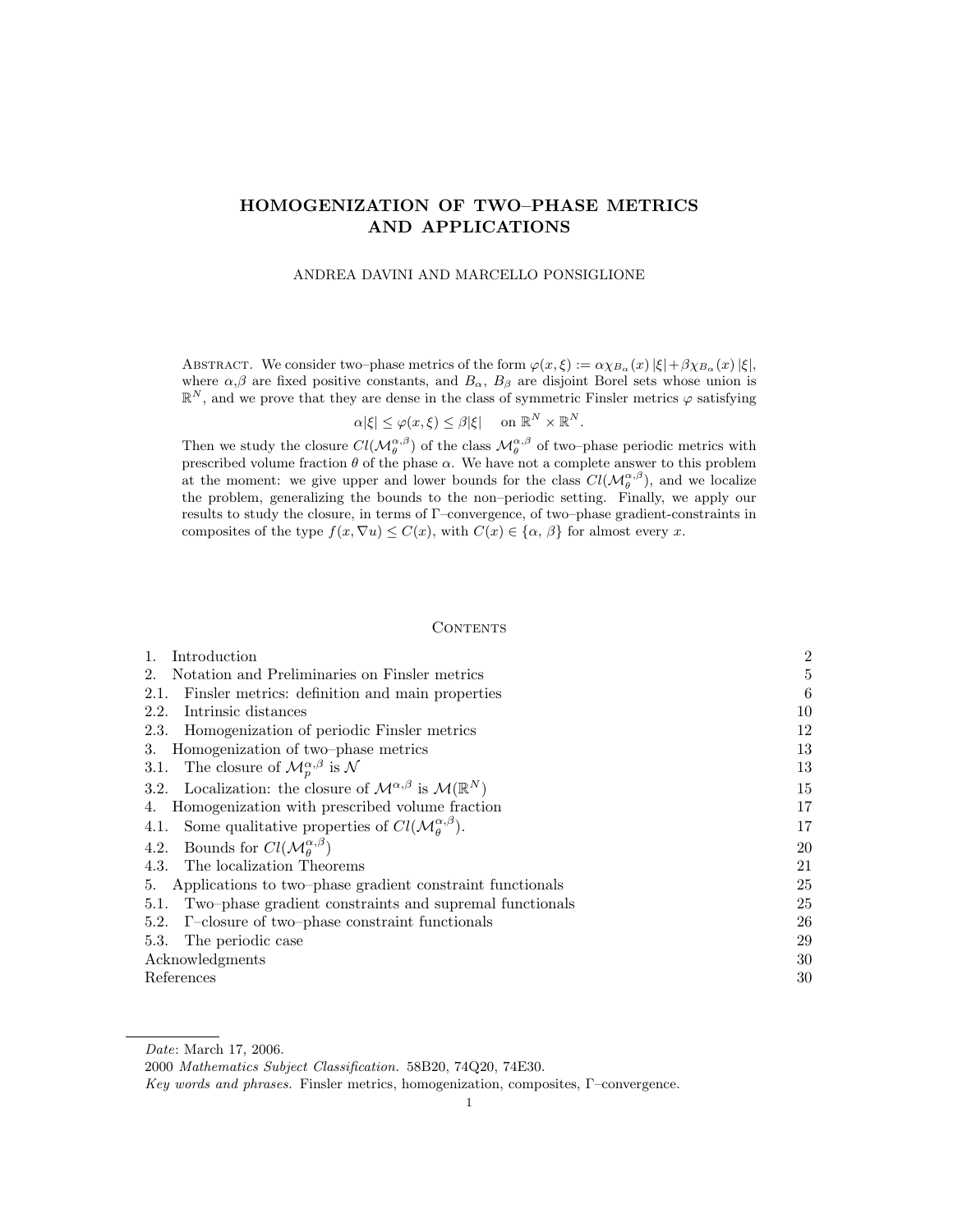### 1. INTRODUCTION

A symmetric Finsler metric on  $\mathbb{R}^N$  is a Borel map  $\varphi : \mathbb{R}^N \times \mathbb{R}^N \to [0, +\infty)$  such that  $\varphi(x, \cdot)$  is a norm for every  $x \in \mathbb{R}^N$ . A symmetric Finsler distance on  $\mathbb{R}^N$  can be geodesically associated with it as follows:

$$
d_{\varphi}(x,y) := \inf \left\{ \int_0^1 \varphi(\gamma, \dot{\gamma}) dt \; : \; \gamma \in W^{1,\infty}([0,1];\mathbb{R}^N) \, , \, \gamma(0) = x, \, \gamma(1) = y \right\}.
$$

Clearly, the family of Riemannian metrics is a subset of Finsler ones, which is however not closed with respect to the  $\Gamma$ –convergence of the associated length functionals, or, equivalently, with respect to the local uniform convergence of the corresponding distances. This was first pointed out by Acerbi and Buttazzo in the case of periodic homogenization [1], where the following example in dimension  $N = 2$  is provided: consider a sequence of periodic coefficients  $(a_n)_{n\in\mathbb{N}}$  of the form  $a_n(x) = a(nx)$ , where the function a takes only two different values  $\beta > \alpha > 0$  on the white and black squares of a chessboard, respectively. When n goes to infinity, the distances associated with the metrics  $a_n(x)|\xi|$  converge to a norm  $\phi(\cdot)$ . Moreover, if the quotient  $\beta/\alpha$  is sufficiently large, the unit ball  $B_{\phi} := \{ \xi \in \mathbb{R}^2 : \phi(\xi) \leq 1 \}$  is a regular octagon, so  $\phi$  is non–Riemannian.

A natural question therefore arises: what kind of metrics can we obtain as limit of (continuous) Riemannian ones? The conjecture, as stated in [9], was that any symmetric Finsler metric  $\varphi$  on  $\mathbb{R}^N$  satisfying

$$
\alpha|\xi| \le \varphi(x,\xi) \le \beta|\xi| \quad \text{on } \mathbb{R}^N \times \mathbb{R}^N,\tag{1.1}
$$

with  $\alpha$  and  $\beta$  positive constants, can be approximated by smooth Riemannian metrics satisfying the same bounds; more precisely, there exists a sequence  $(\varphi_n)_n$  of smooth Riemannian metrics satisfying (1.1) such that  $\varphi_n \rightrightarrows \varphi$ , i.e., such that the associated distances  $d_{\varphi_n}$  converge, locally uniformly in  $\mathbb{R}^N \times \mathbb{R}^N$ , to  $d_{\varphi}$ .

This issue was first considered by Braides, Buttazzo, Fragalà in [5] and partially solved by additionally assuming  $\varphi$  lower semicontinuous. A complete answer has been subsequently provided in [15] by one of the authors, where the same result is proved without assuming any continuity of the metric in x. The sought sequence is obtained by approximating  $\varphi$  on a dense subset of geodesics. These arguments have been generalized in [16] to obtain analogous density results for non–symmetric Finsler metrics.

In this paper we prove another density result. Instead of regular Riemannian metrics, we consider the class of two–phase metrics of the form

$$
\varphi(x,\xi) := \begin{cases} \alpha|\xi| & \text{if } x \in B_{\alpha}; \\ \beta|\xi| & \text{if } x \in B_{\beta}, \end{cases}
$$
\n(1.2)

where  $B_{\alpha}$  and  $B_{\beta}$  are two disjoint Borel sets whose union is  $\mathbb{R}^{N}$ . This class of metrics comes out naturally in the study of composite materials, where the homogenized composite is often obtained by a fine mixture of a finite number of homogeneous and isotropic materials. Our main result is Theorem 3.3 which states that this class of metrics is dense in the class of Finsler metrics satisfying (1.1).

The first result we give in this direction is the following (see Theorem 3.1). Let  $\phi$  be a norm on  $\mathbb{R}^N$  satisfying (1.1). Then there exists a sequence  $(\varphi_n)_n$  of 1–periodic two–phase metrics of the type (1.2) such that  $\varphi_n \rightrightarrows \phi$ . Moreover the metrics  $\varphi_n$  can be chosen upper semicontinuous with respect to  $x$ , and this will be crucial in our applications.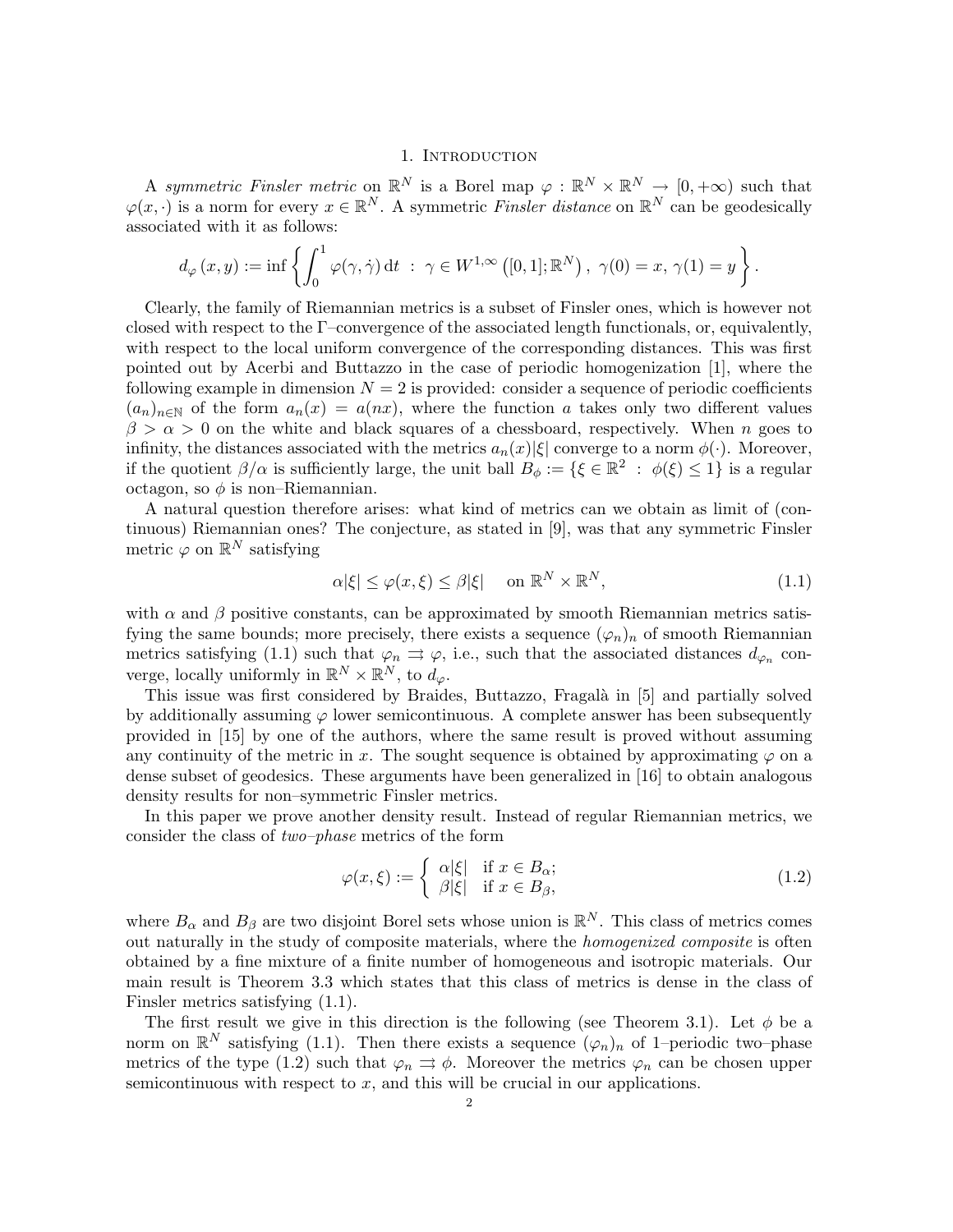The main idea in the construction of the approximating sequence of two–phase metrics is the following. Fix a vector  $\xi \in \mathbb{R}^N$ , and let  $\gamma : \mathbb{R} \to \mathbb{R}^N$  be a curve which satisfies the following conditions:

- i)  $\gamma$  is T–periodic on the N–dimensional torus;
- ii) the mean direction of  $\gamma$  is  $\xi$ ; i.e.,  $\xi = \gamma(T) \gamma(0)$ ;
- iii)  $\gamma$  is a geodesic curve for the periodic metric  $\varphi$  defined by

 $\varphi(x,\xi) = \alpha |\xi|$  on  $\gamma + \mathbb{Z}^N$ ,  $\varphi(x,\xi) = \beta |\xi|$  otherwise.

Then we have

$$
d_{\varphi}(\gamma(0), \gamma(T)) = \alpha L,
$$

where  $L > 1$  is the length of  $\gamma$  on the torus. Therefore if  $L = \phi(\xi)/\alpha$ , by periodicity and by iii) we obtain that

$$
d_{\varphi}(\gamma(0), \gamma(nT)) = d_{\phi}(\gamma(0), \gamma(nT)) \quad \text{for every } n \in \mathbb{N}.
$$

It follows that the *stable norm*  $\varphi^{hom}$  of  $\varphi$  obtained by homogenization (cf. formula (2.14)), satisfies  $\varphi^{hom}(\xi) = \varphi(\xi)$ . It is now clear that to prove the theorem it will be enough to repeat the previous construction for an arbitrarily big number of vectors  $\xi_i$ : the proof reduces to the construction of an arbitrarily big number of curves, with prescribed length and direction, which are geodesic with respect to the two–phase metric taking the value  $\alpha$  on their supports and  $\beta$  elsewhere. The main difficulty is to check that the addition of any new curve preserves the geodesic character of the previous ones. We will perform such construction using  $zig-zag$ curves contained in small neighborhood of straight-lines of direction  $\xi_i$ . Finally a perturbation argument will allow us to make these approximating metrics upper semicontinuous with respect to x.

Once approximated a norm  $\phi$  on  $\mathbb{R}^N$ , we can approximate any Finsler metric  $\varphi$  using a localization argument as in [5], consisting in freezing the x dependence of  $\varphi$ . The conclusion is that the class of two–phase metrics is dense in the class of Fisler ones.

This result is based on the assumption that the two–phase metrics can have arbitrarily amount of the two different phases, while often in applications to composites the volume fraction  $\theta$  of one of the two, let us say of the phase  $\alpha$ , is prescribed. Then a natural question is what is the closure  $Cl(M_{\theta}^{\alpha,\beta})$  of the class  $M_{\theta}^{\alpha,\beta}$  of two–phase periodic metrics with prescribed volume fraction  $\theta$ . We have not a complete answer to this problem at the moment: in Theorem 4.6 we give upper and lower bounds for the set  $Cl(\mathcal{M}_{\theta}^{\alpha,\beta})$ . In Theorem 4.8 and Theorem 4.11 we localize these results, generalizing them to the non–periodic setting.

Let us now discuss some application of our results to the study of composites. Let  $\Omega$  be a bounded open subset of  $\mathbb{R}^N$  with Lipschitz continuous boundary, and consider the class of functions  $u \in W^{1,\infty}(\Omega)$  satisfying the following gradient constraint:

$$
|\nabla u(x)| \le C(x) \quad \text{for a.e. } x \in \Omega.
$$
 (1.3)

Pointwise gradient constraints of type (1.3) may occur in several different contexts, we refer for instance to [4], [12], [25]. Assume now that  $\Omega$  represents the reference configuration of a non homogeneous body, and  $C(x)$  depends on the physical properties of the material at the point x. The main example is given by a body made up by two different homogeneous isotropic materials. In this case the function  $C(\cdot)$  takes two values,  $\alpha$  and  $\beta$ . If the body consists in a fine mixture of the two materials, i.e., if the body is the result of a homogenization process (for instance in the sense of  $\Gamma$ -convergence), the effect of condition (1.3) for the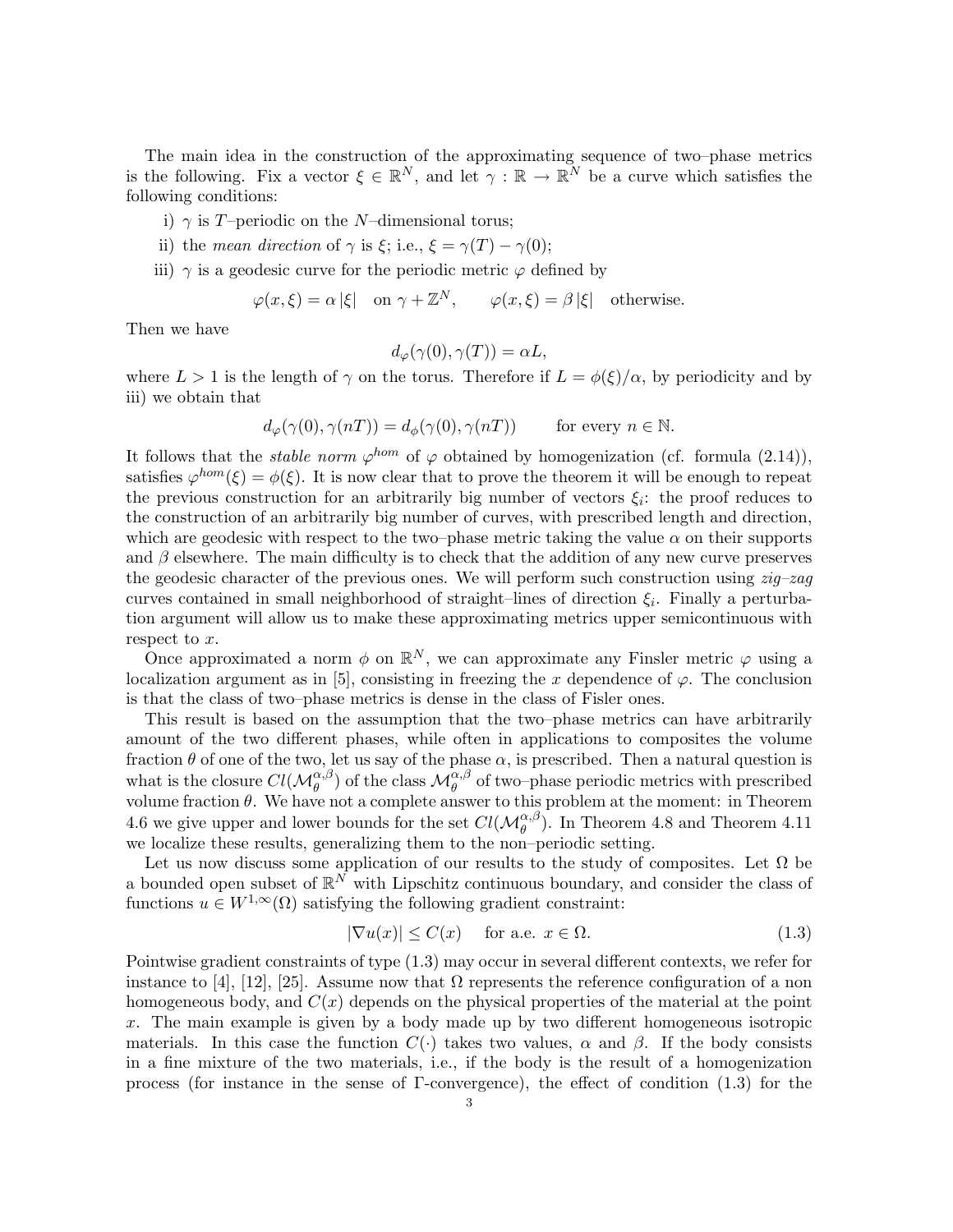homogenized material has to be clarified. This problem was studied in [25] in the case of periodic homogenization to model the dielectric breakdown. Here we consider the general (non–periodic) case and we introduce some new techniques which make more general the arguments used in [25]. Let us also mention that constraints functionals of the type (1.3) have been largely studied in the last years in connection with problems of relaxation of integral functionals. We refer the reader to [18],[19] and to the references therein.

The main ingredient in our approach is the connection between gradient constraints of the type (1.3) and geodesic distances, already observed in [9], [10], [26]. The main point is that (1.3) can be equivalently restated in the framework of supremal functionals as

$$
F(u) := \sup_{\Omega} f(x, \nabla u(x)) \le 1,
$$
\n(1.4)

where

$$
f(x,\xi):=\frac{1}{C(x)}|\xi|.
$$

Let us consider the class of supremal functionals F of the form (1.4), with  $f(x,\xi)$  Carathéodory function satisfying, for a.e  $x \in \Omega$ ,

$$
\alpha'|\xi| \le f(x,\xi) \le \beta'|\xi| \qquad \text{for every } \xi \in \mathbb{R}^N, \tag{1.5}
$$

$$
f(x, \lambda \xi) = |\lambda| f(x, \xi) \qquad \text{for every } \xi \in \mathbb{R}^N \text{ and } \lambda \in \mathbb{R}, \tag{1.6}
$$

where  $\alpha' := 1/\beta$ ,  $\beta' := 1/\alpha$ . In [26] the following fact is proved: F coincides with a difference quotient functional of the type

$$
R^{d_F}(u) := \sup_{x,y \in \Omega} \frac{u(x) - u(y)}{d_F(x,y)},
$$

where  $d_F$  is a geodesic distance associated with F (see (5.5)). On the contrary, a difference quotient functional  $R^d$  can be written in a supremal form only if the distance  $d$  is geodesic, and satisfies the additional condition to be an intrinsic distance (see Definition 2.15). Moreover a sequence of difference quotients  $R^{d_n}$  Γ-converges to some  $R^d$  if and only if  $d_n$  converges to d. In particular, a sequence of supremal functionals Γ-converges up to a subsequence to some difference quotient functional  $R^d$ , which can be written in a supremal form if and only if d is intrinsic. The class of difference quotient functionals is then the closure under  $\Gamma$ –convergence of supremal functionals, and it strictly contains supremal functionals, as geodesic distances strictly contain intrinsic distances (cf. [16], [26]).

In our applications we specialize these results to the case of two–phase supremal functionals, or, equivalently, of two–phase constraints. The problem of the closure under  $\Gamma$ –convergence of two–phase constraints is then reduced to the problem of the closure of two–phase intrinsic distances. The property to be intrinsic of a distance d associated with a metric  $\varphi$  is guaranteed by the upper semicontinuity of  $\varphi$ ; this is why in our main results we require the approximating sequence of metrics to be upper semicontinuous. In view of our density results on two– phase metrics, we deduce (see Theorem 5.4 and Theorem 5.5) that the closure of two–phase constraint of the type (1.3), with  $C(x) \in {\alpha, \beta}$ , is given by the class of the constraints of the type  $R^{d}(u) \leq 1$ , where d varies in the class of geodesic distances associated with the Finsler metrics satisfying (1.1). This class contains, in particular, any constraint of the type ess sup<sub> $\Omega$ </sub>  $f(x, \nabla u(x)) \leq 1$ , where f varies on the class of Charatéodory functions satisfying  $(1.5)$  and  $(1.6)$ .

Finally we consider the periodic case: if the volume fraction  $\theta$  is not prescribed, then the closure with respect to periodic homogenization of two–phase constraints is given (see Remark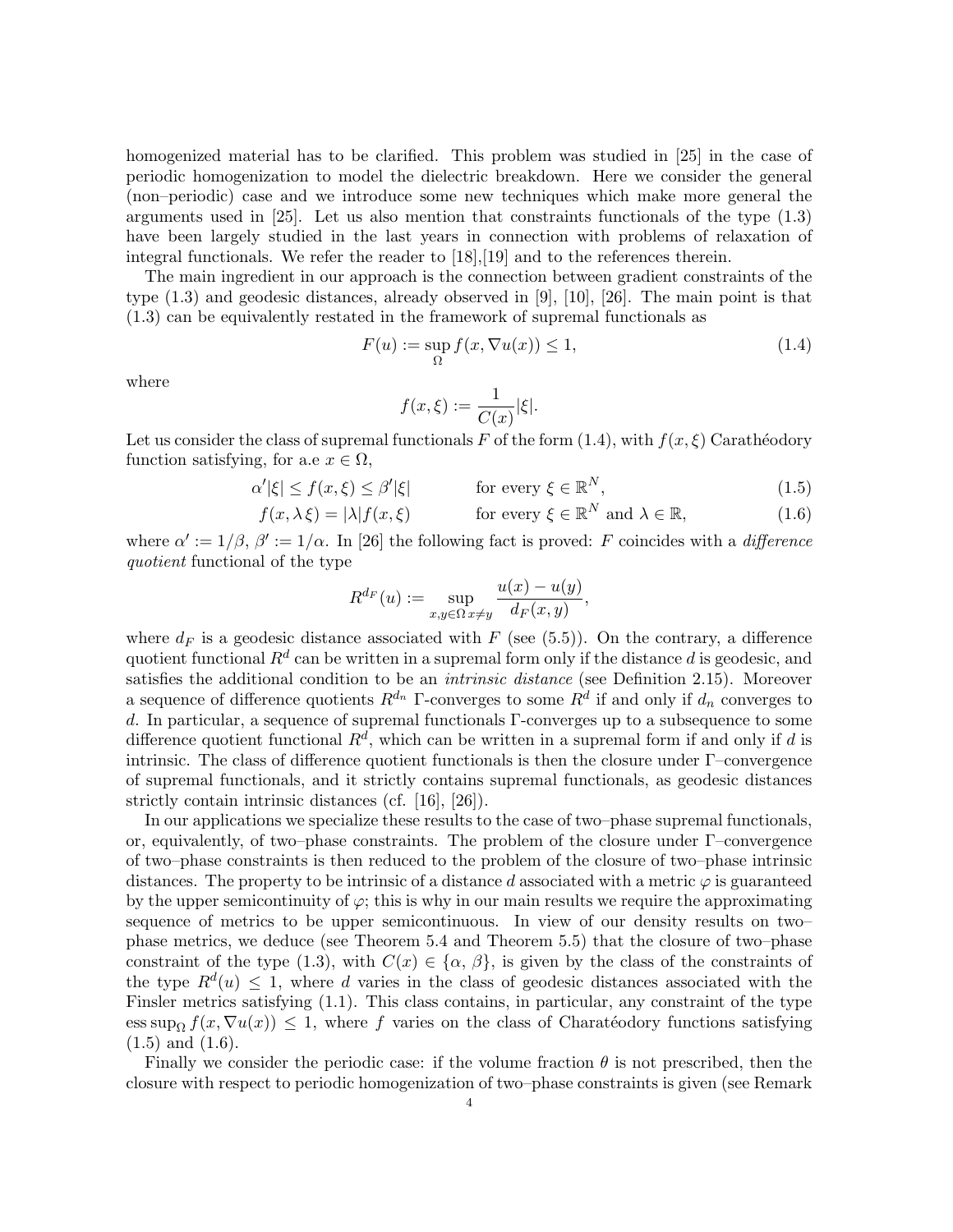5.10) by the class of all constraints of the type sup<sub>RN</sub>  $f(\nabla u(x)) \leq 1$ , where f varies on the class of norms defined on  $\mathbb{R}^N$  satisfying  $(1.5)$ .

In the case of prescribed volume fraction  $\theta$ , we get the additional condition  $f^* \in \mathcal{M}_{\theta}^{\alpha,\beta}$ , where the function  $f^*$  is defined by duality in (2.10). The upper and lower bounds for the class  $Cl(M_{\theta}^{\alpha,\beta})$  improve the ones obtained in [25], and make more general that approach.

Finally let us mention that our density results can be used to model line–energies for composites. A relevant case is that of Griffith's surface energy associated with a crack in a planar hyper–elastic body. Given a one dimensional crack in the body, the associated surface energy in the Griffith's theory is essentially proportional to the length of the crack. If the body is made by two different materials, then it is natural to consider a two–phase surface energy. Therefore our density results can be involved to approach the problem of the G– closure of two–phase Griffith's energies in composites. The analogous problem concerning the G–closure of two–phase bulk energies is by now classic, and was completely solved in the linear case by Lurie and Cherkaev in [27], and by Tartar in [28].

The paper is organized as follows. In Section 2 we introduce the notion of Finsler metric and we recall its main properties. In Section 3 we give our density results of two–phase metrics. In Section 4 we consider the problem of periodic Finsler metrics with prescribed volume fraction, then we localize the analysis to the non–periodic case. In Section 5 we apply our results to study the asymptotic behavior of two–phase constraint functionals.

### 2. Notation and Preliminaries on Finsler metrics

We write below a list of symbols used throughout the paper.

| N               | an integer number                                         |
|-----------------|-----------------------------------------------------------|
| $B_r(x)$        | the open ball in $\mathbb{R}^N$ of radius r centered at x |
| $B_r$           | the open ball in $\mathbb{R}^N$ of radius r centered at 0 |
| $S^{N-1}$       | the $(N-1)$ -dimensional unitary sphere of $\mathbb{R}^N$ |
| Q               | the unitary cube $[0,1]^N$ in $\mathbb{R}^N$              |
| $\mathcal{H}^k$ | $k$ -dimensional Hausdorff measure                        |
| u               | Euclidean norm of the vector $u \in \mathbb{R}^k$         |
| $\chi_E$        | the characteristic function of the set $E$                |
|                 |                                                           |

Given a subset U of  $\mathbb{R}^k$ , we denote by  $\overline{U}$  its closure. We furthermore say that U is well contained in a subset V of  $\mathbb{R}^k$  if  $\overline{U}$  is compact and contained in V. If E is a Lebesgue measurable subset of  $\mathbb{R}^k$ , we denote by |E| its k-dimensional Lebesgue measure, and we say that E is negligible whenever  $|E| = 0$ . We say that a property holds almost everywhere (a.e. for short) on  $\mathbb{R}^k$  if it holds up to a negligible subset of  $\mathbb{R}^k$ . Given an integrable function  $f: \mathbb{R}^k \to \mathbb{R}$ , the notation  $\int_E f \, dx$  stands for  $\frac{1}{|E|} \int_E f \, dx$ .

An open and connected subset of  $\mathbb{R}^N$  will be referred as *domain* in the sequel. Throughout the paper,  $\alpha$  and  $\beta$  will always denote two fixed positive constants with  $\beta > \alpha$ .

We recall the notion of Γ–convergence (we refer the reader to [14] for an exhaustive treatment of this topic). Given a metric space  $X$ , we will say that a sequence of functionals  $F_n: X \to \mathbb{R} \cup \{\pm \infty\}$  Γ–converge to a functional F on X if

$$
F(x) = \Gamma - \liminf_{n} F_n(x) = \Gamma - \limsup_{n} F_n(x) \qquad \text{for every } x \in X,
$$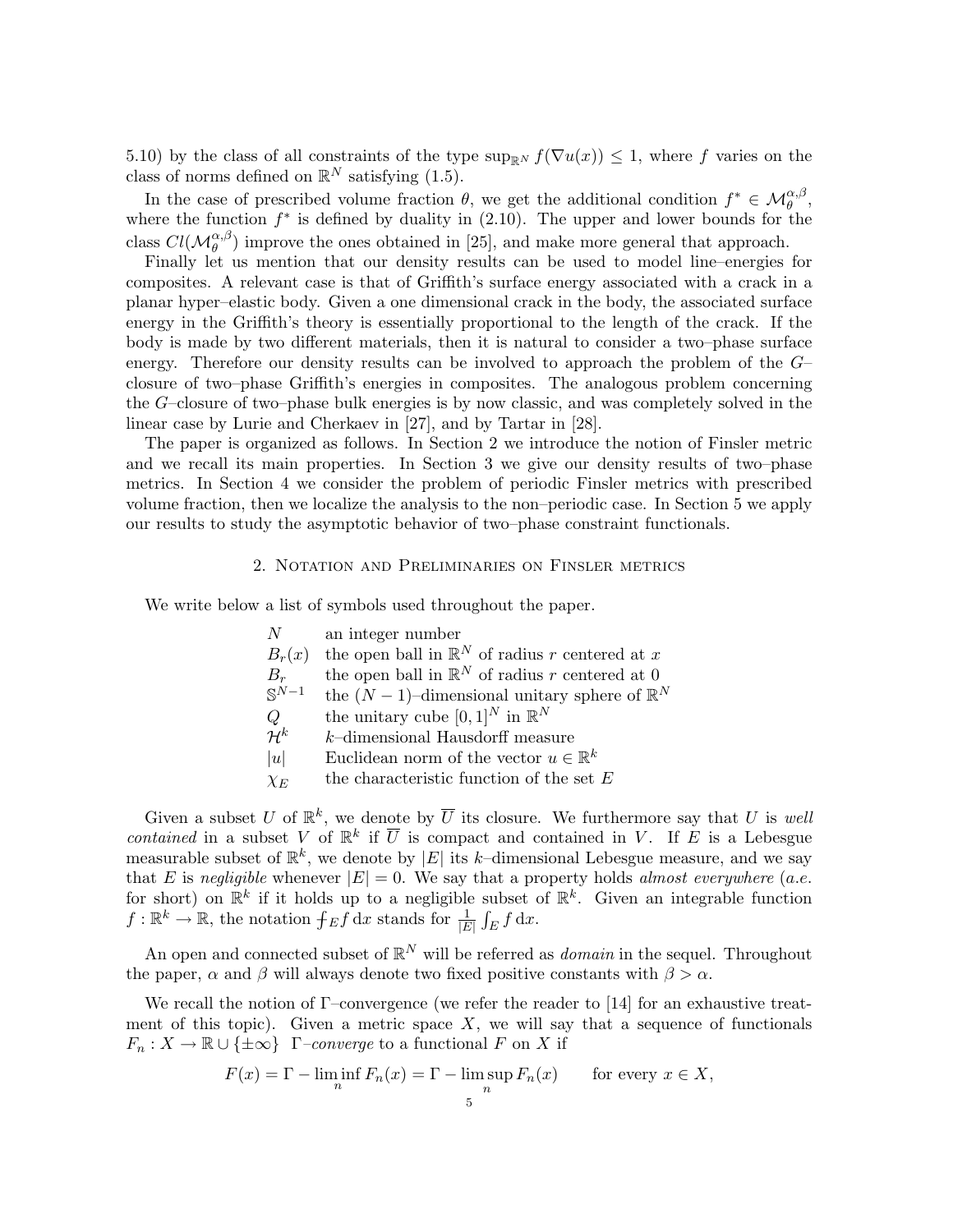where

$$
\Gamma - \liminf_{n} F_n(x) = \inf \{ \liminf_{n} F_n(x_n) : x_n \to x \}
$$
  

$$
\Gamma - \limsup_{n} F_n(x) = \inf \{ \limsup_{n} F_n(x_n) : x_n \to x \}.
$$

If  $F_n$  Γ-converge to F on X, then F is lower semicontinuous, and is coercive too provided the functionals  $F_n$  are equi–coercive. In this case we have the crucial property of the Γ– convergence, that is, the sequence  $\inf_X F_n$  converges to the minimum of F on X.

2.1. Finsler metrics: definition and main properties. We collect in this section the main definitions and properties of Finsler metrics we shall need in the sequel. For a more detailed presentation of this material, we refer to [17].

Let  $\Omega$  be a domain in  $\mathbb{R}^N$  with Lipschitz boundary and denote by M either  $\Omega$  or its closure  $\overline{\Omega}$ . We will denote by  $\Gamma(M)$  the family of all Lipschitz curves from [0, 1] to M, and we will always assume that such curves are parametrized with constant velocity. The space  $\Gamma(M)$  is equipped with the metric given by the uniform convergence, namely we say that the sequence  $(\gamma_n)_n$  converges to  $\gamma$  to mean that  $\sup_{t\in I} |\gamma_n(t) - \gamma(t)|$  tends to zero as n goes to infinity. We will denote by  $\Gamma_{x,y}(M)$  the subset of curves in  $\Gamma(M)$  joining x to y; i.e., such that  $\gamma(0) = x$ and  $\gamma(1) = y$ . Throughout the paper, we will adopt the concise notation  $\mathcal{H}^1(\gamma)$  to denote the Euclidean length  $\mathcal{H}^1(\gamma([0,1]))$  of a curve  $\gamma \in \Gamma(M)$ .

Let us set

$$
|x - y|_M := \inf \left\{ \mathcal{H}^1(\gamma) \ : \ \gamma \in \Gamma_{x,y}(M) \right\}
$$

for every  $x, y \in M$ . Since  $\partial \Omega$  is Lipschitz, there exists a constant  $C > 0$  such that

$$
|x - y| \le |x - y|_M \le C|x - y| \quad \text{for all } x, y \in M.
$$

Let d be a distance on M. The d–length of a curve  $\gamma \in \Gamma(M)$  is defined as the supremum of the d–lengths of inscribed polygonal curves, namely as

$$
L_d(\gamma) := \sup \left\{ \sum_{i=0}^{m-1} d(\gamma(t_i), \gamma(t_{i+1})) : 0 = t_0 < t_1 < ... < t_m = 1, m \in \mathbb{N} \right\}.
$$
 (2.1)

We will say that  $d$  is a *geodesic distance* on  $M$  if

$$
d(x, y) = \inf \{ L_d(\gamma) : \ \gamma \in \Gamma_{x, y}(M) \} \quad \text{ for every } x, y \in M.
$$

Let us now fix two positive constants  $\alpha$  and  $\beta$ . We denote by  $\mathcal{D}(M)$  the family of geodesic distances on M satisfying

$$
\alpha |x - y|_M \le d(x, y) \le \beta |x - y|_M \quad \text{for all } x, y \in M. \tag{2.2}
$$

We endow  $\mathcal{D}(M)$  with the metric given by the uniform convergence on compact subsets of  $M \times M$ . The convergence of a sequence  $(d_n)_n$  to d in  $\mathcal{D}(M)$  will be hereafter denoted by  $d_n \rightrightarrows d$  (in  $M \times M$ ). We have (cf. [9, Theorem 3.1]):

**Theorem 2.1.** When M is closed,  $\mathcal{D}(M)$  is a compact metric space.

Any distance in  $\mathcal{D}(M)$  induces on M a topology which is equivalent to the Euclidean one. Therefore the following proposition holds (cf. [3, Busemann–Theorem 4.3.1]).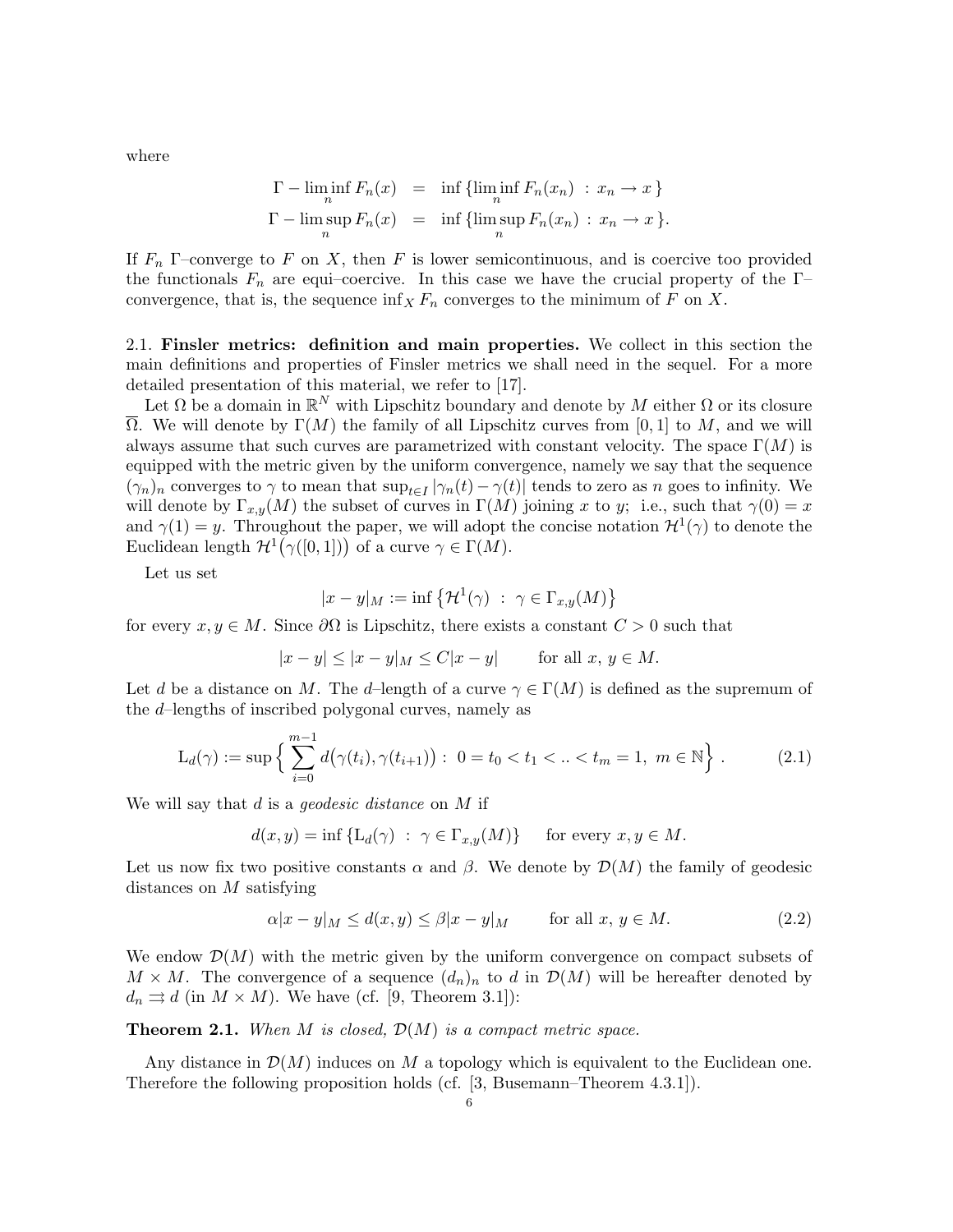**Theorem 2.2.** Let  $d \in \mathcal{D}(M)$ . The length functional  $L_d$  is lower semicontinuous on  $\Gamma(M)$ with respect to the uniform convergence of paths; i.e., if  $(\gamma_n)_n$  converges to  $\gamma$ , then

$$
L_d(\gamma) \le \liminf_n L_d(\gamma_n).
$$

When M is closed, we have in particular that, for every pair of points  $x, y$  in M,

 $d(x, y) = L_d(\gamma)$  for some  $\gamma \in \Gamma_{x,y}(M)$ .

Any path of minimal d–length joying two points  $x,y \in M$  will be referred as *geodesic*. Let us now introduce the notion of *symmetric Finsler metric*.

**Definition 2.3.** A symmetric Finsler metric on M is a Borel–measurable function  $\varphi : M \times$  $\mathbb{R}^N \to [0, +\infty)$  such that

- i)  $\varphi(x, \lambda \xi) = \lambda \varphi(x, \xi)$  for every  $(x, \xi) \in M \times \mathbb{R}^N$ , and for every  $\lambda \geq 0$ ;
- ii)  $\varphi(x, \cdot)$  is convex on  $\mathbb{R}^N$ , for a.e.  $x \in M$ ;
- iii) for every curve  $\gamma \in \Gamma(M)$

$$
\varphi(\gamma(t), \dot{\gamma}(t)) = \varphi(\gamma(t), -\dot{\gamma}(t)) \quad \text{for a.e. } t \in [0, 1].
$$

We set

 $\mathcal{M}(M) := \{ \varphi \text{ symmetric Finsler metrics on } M \colon \alpha | \xi \leq \varphi(x, \xi) \leq \beta | \xi \text{ on } M \times \mathbb{R}^{N} \}.$ 

To any  $\varphi \in \mathcal{M}(M)$ , we can associate a distance  $d_{\varphi} \in \mathcal{D}(M)$  through the formula

$$
d_{\varphi}(x, y) := \inf \{ \mathbb{L}_{\varphi}(\gamma) : \ \gamma \in \Gamma_{x, y}(M) \}, \tag{2.3}
$$

where the length functional  $\mathbb{L}_{\varphi}$  is defined as

$$
\mathbb{L}_{\varphi}(\gamma) := \int_0^1 \varphi(\gamma(t), \dot{\gamma}(t)) dt, \qquad \gamma \in \Gamma(M). \tag{2.4}
$$

When  $\varphi(x,\xi) := a(x)|\xi|$  for some Borel coefficient  $a : M \to [\alpha,\beta]$ , the related distance  $d_{\varphi}$ will be denoted by  $d_a$ .

The following holds (cf. [20, Theorem 4.3]):

**Proposition 2.4.** Let  $\varphi \in \mathcal{M}(M)$ . Then  $\mathcal{L}_{d_{\varphi}}$  is the relaxed functional of  $\mathbb{L}_{\varphi}$  on  $\Gamma(M)$ ; i.e.,

$$
L_{d_{\varphi}}(\gamma) = \inf \left\{ \liminf_{n \to +\infty} \mathbb{L}_{\varphi}(\gamma_n) : (\gamma_n)_n \text{ converges to } \gamma \text{ in } \Gamma(M) \right\}
$$

for any  $\gamma \in \Gamma(M)$ .

**Remark 2.5.** The functional  $L_d$  agrees with  $\mathbb{L}_{\varphi}$  whenever the latter is lower semicontinuous on  $\Gamma(M)$ . This happens, for instance, when  $\varphi$  is lower semicontinuous on  $M \times \mathbb{R}^N$  and  $\varphi(x, \cdot)$ is convex on  $\mathbb{R}^N$  for every  $x \in M$  (cf. [11, Theorem 4.1.1]).

Conversely, to any geodesic distance  $d \in \mathcal{D}(M)$ , we can associate a symmetric Finsler metric  $\varphi_d \in \mathcal{M}(M)$  in the following way: for every  $(x, \xi) \in M \times \mathbb{R}^N$ , set

 $\overline{d}$  (γ), γ(h))

$$
\varphi_d(x,\xi) := \limsup_{h \to 0^+} \frac{d(\gamma(0), \gamma(h))}{h}
$$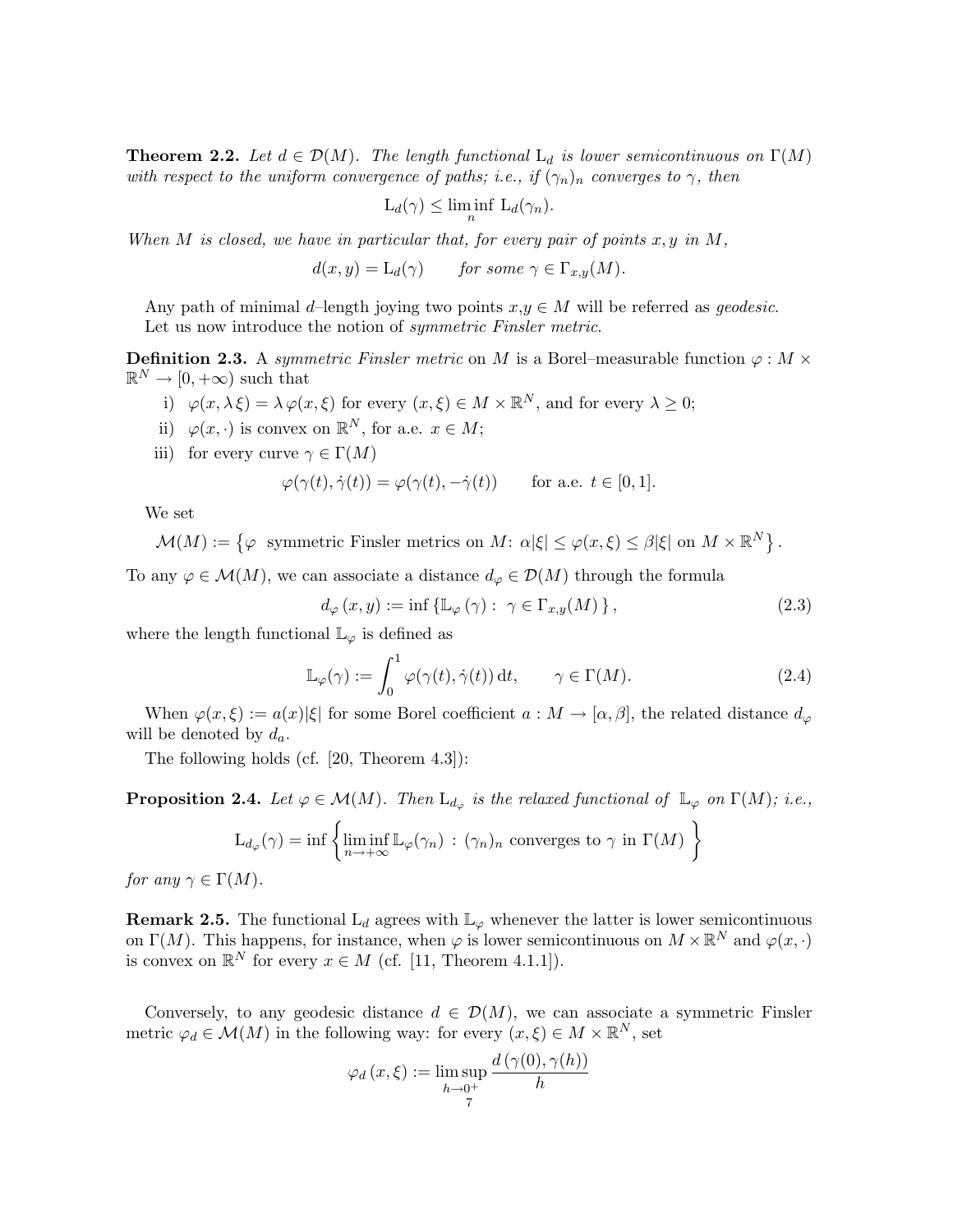if there exists a Lipschitz curve  $\gamma : (-\varepsilon, \varepsilon) \to M$  such that  $(\gamma(0), \dot{\gamma}(0)) = (x, \xi)$ , and

 $\varphi_d (x, \xi) := \beta |\xi|$  otherwise.

Since  $d$  is locally equivalent to the Euclidean distance, this definition makes sense, that is,  $\varphi_d(x,\xi)$  does not depend on the choice of the curve  $\gamma$ .

When  $M = \Omega$ , the above definition agrees with the following (see [23, Section 2]):

$$
\varphi_d(x,\xi) := \limsup_{h \to 0^+} \frac{d(x,x+h\xi)}{h} \qquad \text{for every } (x,\xi) \in \Omega \times \mathbb{R}^N. \tag{2.5}
$$

The following integral representation result holds (cf. [23, Theorem 2.5]):

**Proposition 2.6.** Let  $d \in \mathcal{D}(M)$ . Then

$$
L_d(\gamma) = \int_0^1 \varphi_d(\gamma(t), \dot{\gamma}(t)) dt \quad \text{for every } \gamma \in \Gamma(M).
$$

In particular,  $d = d_{\varphi_d}$ .

**Remark 2.7.** Proposition 2.6 implies that the map  $\mathcal{M}(M) \ni \varphi \mapsto d_{\varphi} \in \mathcal{D}(M)$  is surjective. It is not injective, however. In fact, the inequality  $\mathcal{L}_{d_{\varphi}}(\gamma) \leq \mathbb{L}_{\varphi}(\gamma)$ , which holds true for any  $\gamma \in \Gamma(M)$ , yields

 $\varphi_{d_{\varphi}}(x,\xi) \leq \varphi(x,\xi) \quad \text{for every } (x,\xi) \in M \times \mathbb{R}^N,$ 

and this inequality can be strict when  $\varphi$  is not continuous, as easy examples show.

In the sequel, we will write  $\varphi_n \rightrightarrows \varphi$  in  $\mathcal{M}(M)$  to mean that  $d_{\varphi_n} \rightrightarrows d_{\varphi}$  in  $\mathcal{D}(M)$ . Next proposition gives sufficient conditions for the convergence of metrics in  $\mathcal{M}(M)$ .

**Proposition 2.8.** Assume M closed, and let  $\varphi$ ,  $\varphi_n \in \mathcal{M}(M)$ . Then  $\varphi_n \rightrightarrows \varphi$  in the following cases:

- i)  $(\varphi_n)$  converges uniformly to  $\varphi$  on compact subsets of  $M \times M$ ;
- ii) the metrics  $\varphi_n$  are lower semicontinuous and converge increasingly to  $\varphi$  pointwise on  $M \times \mathbb{R}^N;$
- iii)  $(\varphi_n)$  converges decreasingly to  $\varphi$  pointwise on  $M \times \mathbb{R}^N$ .

The following proposition establishes the equivalence between the convergence of distances in  $\mathcal{D}(M)$ , and the Γ-convergence of the associated length functionals.

**Proposition 2.9.** Assume M closed. Let  $\varphi_n$  and  $\varphi$  be in  $\mathcal{M}(M)$ , and denote by  $d_n$  and d the associated distances in  $\mathcal{D}(M)$ . The following facts are equivalent.

- i)  $d_n \rightrightarrows d;$
- ii)  $d_n \to d$  pointwise in  $M \times M$ ;
- iii) The functionals  $\mathbb{L}_{\varphi_n}$  Γ-converge to the relaxation  $L_d$  of  $\mathbb{L}_{\varphi}$ , with respect to the uniform convergence in  $\Gamma(M)$ .

The following density result has been been established in [15]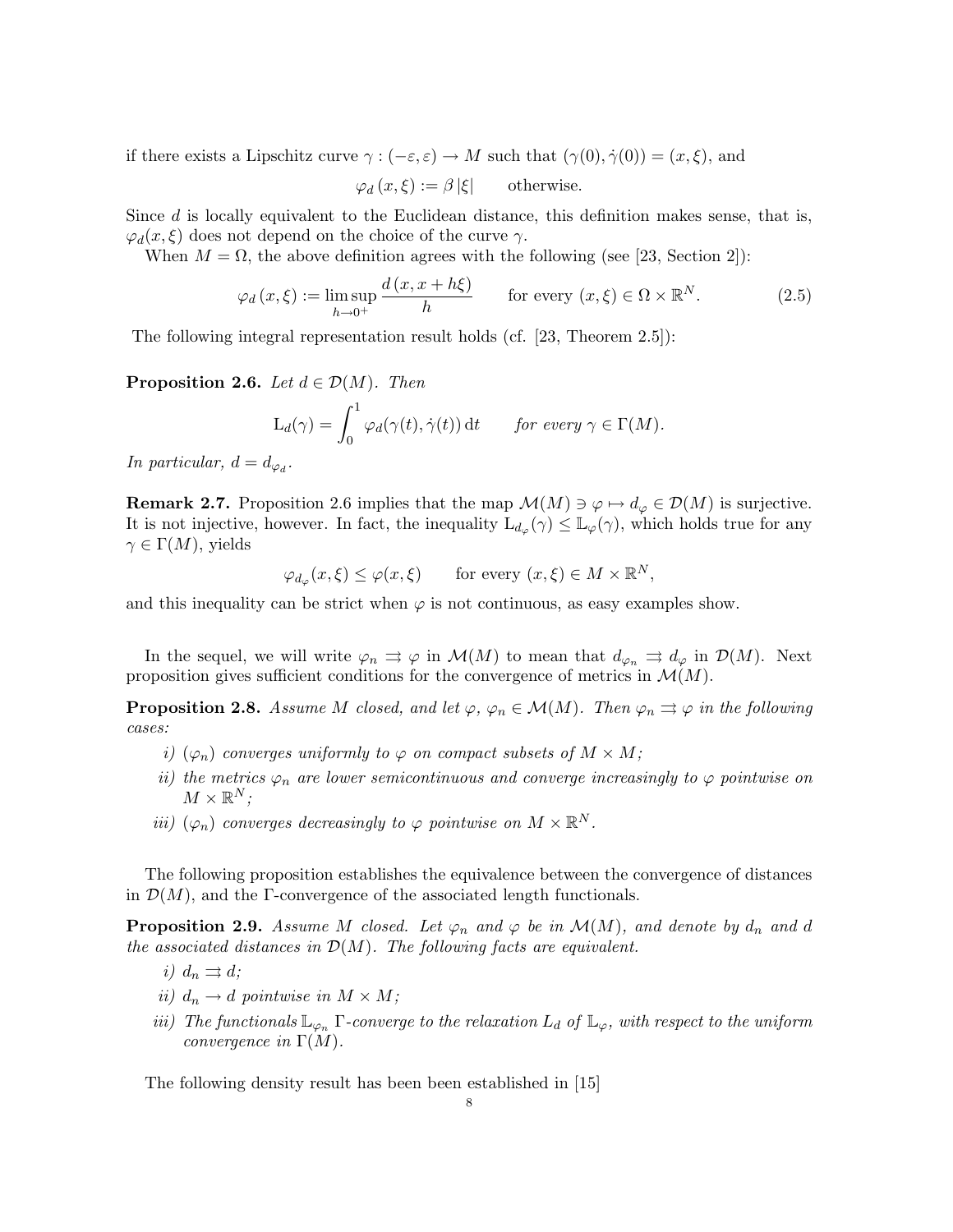**Theorem 2.10.** Assume M closed. Then continuous metrics are dense in  $\mathcal{M}(M)$ . More precisely, for every  $\varphi \in \mathcal{M}(M)$  there exists a sequence of continuous functions  $a_n : M \to [\alpha, \beta]$ such that

$$
d_{a_n} \rightrightarrows d_\varphi \quad in \mathcal{D}(M).
$$

We now study the relation between  $\mathcal{D}(\Omega)$  and  $\mathcal{D}(\overline{\Omega})$ . Any distance belonging to  $\mathcal{D}(\Omega)$  is Lipschitz continuous, so it can be uniquely extended by continuity to  $\overline{\Omega} \times \overline{\Omega}$ . The following result holds.

**Proposition 2.11.** Given  $\varphi \in \mathcal{M}(\Omega)$ , denote by  $\overline{\varphi}$  the extension of  $\varphi$  to  $\overline{\Omega} \times \mathbb{R}^N$  obtained by setting  $\overline{\varphi}(x, \cdot) := \beta | \cdot |$  on  $\partial \Omega$ . Then

$$
d_{\varphi}(x,y) := \inf_{\gamma \in \Gamma_{x,y}(\Omega)} \int_0^1 \varphi(\gamma(t), \dot{\gamma}(t)) dt = \inf_{\gamma \in \Gamma_{x,y}(\overline{\Omega})} \int_0^1 \overline{\varphi}(\gamma(t), \dot{\gamma}(t)) dt \qquad (2.6)
$$

for every  $x, y \in \Omega$ . In particular, the continuous extension of  $d_{\varphi}$  to  $\overline{\Omega} \times \overline{\Omega}$  is the distance  $d_{\overline{\varphi}}$ defined as

$$
d_{\overline{\varphi}}(x,y) = \inf \left\{ \int_0^1 \overline{\varphi}(\gamma(t), \dot{\gamma}(t)) dt : \ \gamma \in \Gamma_{x,y}(\overline{\Omega}) \right\} \quad \text{for every } x, y \in \overline{\Omega}. \tag{2.7}
$$

*Proof.* For every  $n \in \mathbb{N}$ , let

$$
\overline{\varphi}_n(x,\xi) := \begin{cases} \beta|\xi| & \text{if } x \in A_n \\ \varphi(x,\xi) & \text{elsewere,} \end{cases}
$$

where  $A_n := \{ x \in \overline{\Omega} : \text{dist}(x, \mathbb{R}^N \setminus \Omega) < 1/n \}$ , and let  $d_{\overline{\varphi}_n}$  be the distance on  $\overline{\Omega} \times \overline{\Omega}$  defined according to (2.7). Since the  $\overline{\varphi}_n$  are continuous on  $A_n \times \mathbb{R}^N$ , it is easy to see that

$$
d_{\overline{\varphi}_n}(x,y) = \inf \left\{ \int_0^1 \overline{\varphi}_n(\gamma(t), \dot{\gamma}(t)) dt : \ \gamma \in \Gamma_{x,y}(\Omega) \right\} \quad \text{for every } x, y \in \Omega.
$$

As  $\overline{\varphi} = \varphi \leq \overline{\varphi}_n$  on  $\Omega \times \mathbb{R}^N$ , we deduce that

$$
d_{\overline{\varphi}}(x, y) \le d_{\varphi}(x, y) \le d_{\overline{\varphi}_n}(x, y)
$$
 for every  $x, y \in \Omega$ .

Since  $\overline{\varphi}_n(x,\xi)$  converges decreasingly to  $\overline{\varphi}(x,\xi)$  on  $\Omega \times \Omega$ , the assertion follows by Proposition 2.8.  $\Box$ 

**Remark 2.12.** We can define a continuous immersion  $i : \mathcal{D}(\Omega) \hookrightarrow \mathcal{D}(\overline{\Omega})$  by identifying any element of  $\mathcal{D}(\Omega)$  with its unique continuous extension to  $\overline{\Omega} \times \overline{\Omega}$ . By Proposition 2.11 we deduce

$$
\left\{ d_{\varphi} \,:\, \varphi \in \mathcal{M}(\overline{\Omega}), \,\varphi(x,\cdot)_{|\partial\Omega} = \beta |\cdot| \right\} \subseteq i\left(\mathcal{D}(\Omega)\right). \tag{2.8}
$$

Moreover  $i(\mathcal{D}(\Omega))$  is dense in  $\mathcal{D}(\overline{\Omega})$ , since the set

$$
\left\{ d_{\varphi} \, : \, \varphi \in \mathcal{M}(\overline{\Omega}), \, \varphi \text{ continuous on } \overline{\Omega} \times \mathbb{R}^N \right\}
$$
\n
$$
(2.9)
$$

is dense in  $\mathcal{D}(\overline{\Omega})$  by Theorem 2.10, and is clearly contained in  $i(\mathcal{D}(\Omega))$  (cf. Proposition 2.18). In general  $i(\mathcal{D}(\Omega))$  is a strict subset of  $\mathcal{D}(\overline{\Omega})$ , in particular  $\mathcal{D}(\Omega)$  is not closed. The example is easy: take  $\Omega := (0,1)^N$  and consider the distance  $d \in \mathcal{D}(\overline{\Omega})$  associated through (2.3) to the isotropic metric  $a(\cdot)$  identically equal to  $\beta$  on  $\Omega$  and to  $\alpha$  on  $\partial\Omega$ . Since  $\varphi_d(x,\xi) = \beta|\xi|$  for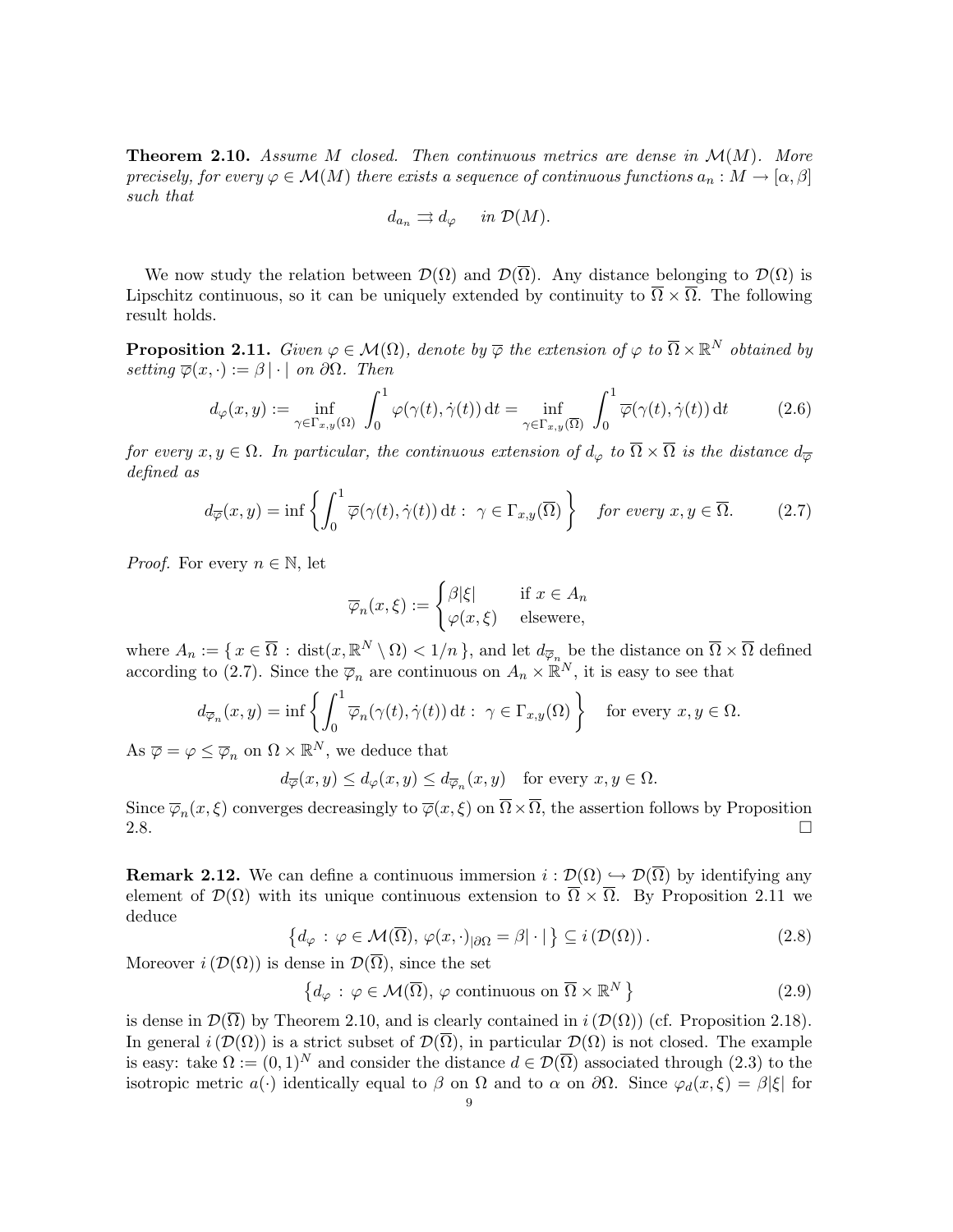every  $x \in \Omega$ , it is clear that d cannot belong to  $i(\mathcal{D}(\Omega))$ .

We conclude this paragraph by proving an auxiliary lemma that will be required in Section 5.

**Lemma 2.13.** Let  $\Omega$  be a convex subset of  $\mathbb{R}^N$ , and  $\varphi \in \mathcal{M}(\Omega)$ . Extend  $\varphi$  to a metric  $\overline{\varphi} \in \mathcal{M}(\mathbb{R}^N)$  by setting  $\overline{\varphi}(x, \cdot) := \beta | \cdot |$  outside  $\Omega$ , and denote by  $d_{\varphi} \in \mathcal{D}(\Omega)$  and  $d_{\overline{\varphi}} \in \mathcal{D}(\mathbb{R}^N)$ the distances associated through (2.3) to  $\varphi$  and  $\overline{\varphi}$ , respectively. Then

$$
d_{\varphi}(x, y) = d_{\overline{\varphi}}(x, y) \quad \text{for every } x, y \in \Omega.
$$

**Remark 2.14.** In the definition of  $d_{\varphi}(x, y)$  the minimization is made among curves constraint to stay in  $\Omega$ . Hence  $d_{\varphi}(x, y) \geq d_{\overline{\varphi}}(x, y)$  for  $x, y \in \Omega$ , in general, and the inequality can be strict for non–convex domains, as easy examples show.

Proof. It is enough to prove that

$$
d_{\overline{\varphi}}(x,y) = \inf \left\{ \int_0^1 \overline{\varphi}(\gamma(t), \dot{\gamma}(t)) dt : \ \gamma \in \Gamma_{x,y}(\overline{\Omega}) \right\} \quad \text{for every } x, y \in \Omega,
$$

for the right–hand side term coincides with  $d_{\varphi}(x, y)$  by Proposition 2.11. Let  $\gamma$  be any admissible curve in  $\Gamma_{x,y}(\mathbb{R}^N)$ , and let  $\xi(t) := \pi(\gamma(t))$  for every  $t \in [0,1]$ , where  $\pi : \mathbb{R}^N \to \overline{\Omega}$ denotes the projection on the convex set  $\overline{\Omega}$ . Since  $\xi \in \Gamma_{x,y}(\overline{\Omega})$ , it suffices to prove that

$$
\int_0^1 \overline{\varphi}(\xi(t), \dot{\xi}(t)) dt \le \int_0^1 \overline{\varphi}(\gamma(t), \dot{\gamma}(t)) dt.
$$

But this easily follows from the fact that the inequality  $|\dot{\xi}(t)| \leq |\dot{\gamma}(t)|$  for a.e.  $t \in [0,1]$ , which holds true for  $\pi$  is 1–Lipschitz continuous, implies that  $\overline{\varphi}(\xi(t),\dot{\xi}(t)) \leq \overline{\varphi}(\gamma(t),\dot{\gamma}(t))$  for a.e.  $t \in [0,1].$ 

2.2. Intrinsic distances. We recall here the definition of intrinsic distance introduced by De Cecco and Palmieri and its main properties (for details see [20], [21], [22], [23]).

**Definition 2.15.** We say that a distance  $d \in \mathcal{D}(M)$  is *intrinsic* if

$$
d(x,y) = \sup_{|E|=0} \left\{ \inf \left\{ \int_0^1 \varphi_d(\gamma, \dot{\gamma}) dt \, : \, \gamma \in \Gamma_{x,y}^E(M) \right\} \right\},\
$$

where  $\Gamma_{x,y}^E(M)$  denotes the set of all Lipschitz curves in  $\Gamma_{x,y}(M)$  which are transversal to E; i.e., such that

$$
|\{t \in [0,1] : \gamma(t) \in E\}| = 0.
$$

To any Finsler metric  $\varphi \in \mathcal{M}(M)$  we associate an intrinsic distance  $d^{\varphi}$  on M in the following way. We define the *dual metric* of  $\varphi$  on  $M \times \mathbb{R}^N$  as

$$
\varphi^*(x,\eta) := \sup_{|\xi|=1} \left\{ \frac{\xi \cdot \eta}{\varphi(x,\xi)} \right\}.
$$
\n(2.10)

Clearly,  $\varphi^*$  enjoys

$$
\frac{1}{\beta} |\eta| \le \varphi^*(x, \eta) \le \frac{1}{\alpha} |\eta| \quad \text{for all } (x, \eta) \in M \times \mathbb{R}^N.
$$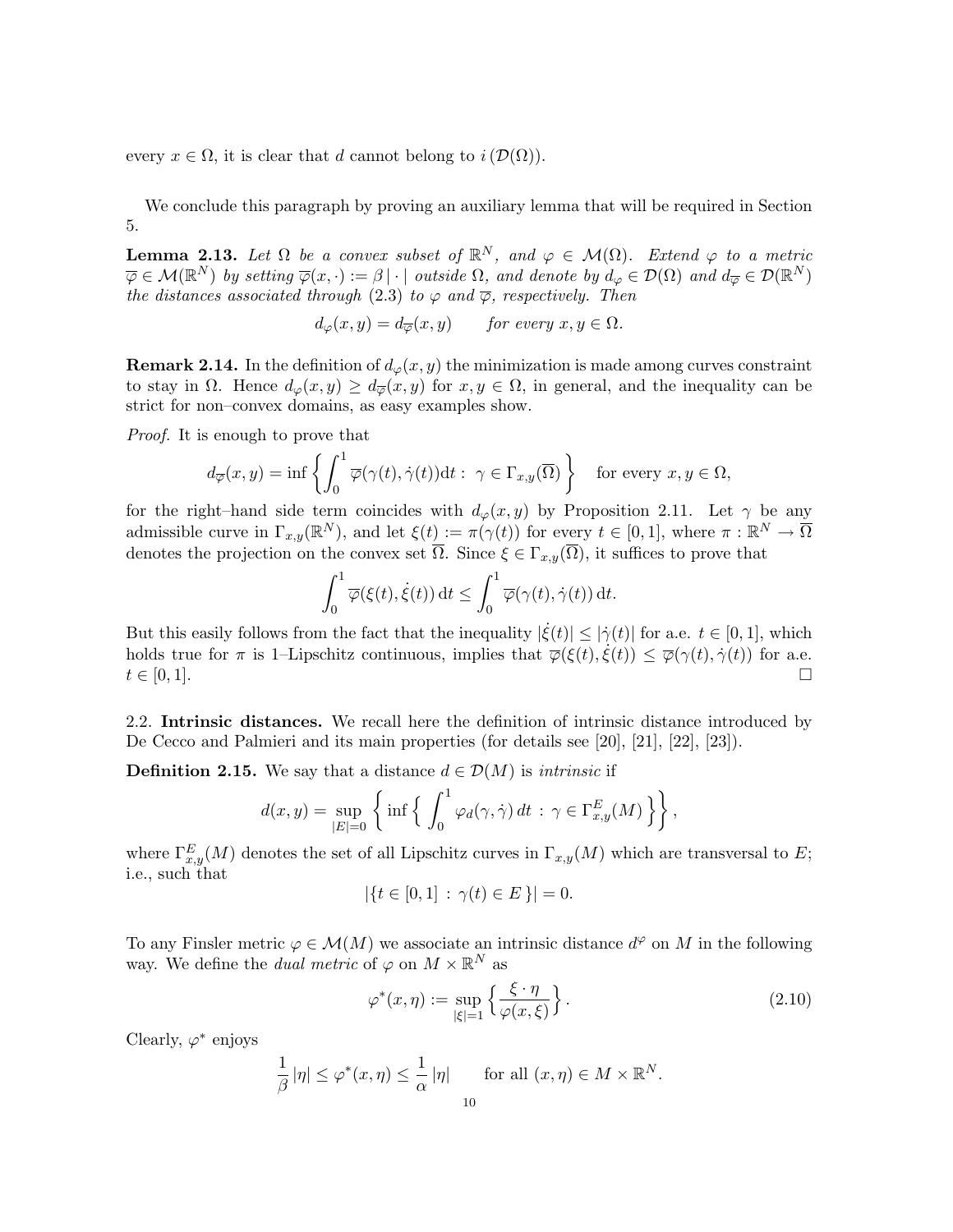The intrinsic distance  $d^{\varphi}$  is defined by

$$
d^{\varphi}(x, y) := \sup \left\{ u(y) - u(x) : \underset{M}{\text{ess sup }} \varphi^*(x, \nabla u(x)) \le 1 \right\} \tag{2.11}
$$

for every  $x, y \in M$ . It is known that the above definition is equivalent to the following:

$$
d^{\varphi}(x,y) = \sup_{|E|=0} \left\{ \inf \left\{ \int_0^1 \varphi(\gamma,\dot{\gamma}) dt \, : \, \gamma \in \Gamma_{x,y}^E(M) \right\} \right\}.
$$

Moreover we have (see [22, Theorem 2.10] and [8, Theorem 3.1]):

**Theorem 2.16.** Let  $\varphi \in \mathcal{M}(M)$  and  $d^{\varphi}$  as above. Then there exists a metric  $\tilde{\varphi} \in \mathcal{M}(M)$ with  $\tilde{\varphi}(x, \cdot) = \varphi(x, \cdot)$  for almost every  $x \in M$  such that  $d^{\varphi} = d_{\tilde{\varphi}}$ . In particular,  $d^{\varphi}$  belongs to  $\mathcal{D}(M)$ .

**Remark 2.17.** In fact,  $\tilde{\varphi}$  can be taken of the form  $\varphi(x,\xi)\chi_{M\setminus F}(x)+\beta|\xi|\chi_{F}(x)$  for a suitable negligible Borel–measurable subset  $F$  of  $M$ .

Given  $\varphi \in \mathcal{M}(M)$ , the intrinsic distance  $d^{\varphi}$  is in general different from  $d_{\varphi}$ . The following result however holds (see Theorem 4.5 in [23], or Proposition 3.6 in [8]).

**Proposition 2.18.** Let  $\varphi \in \mathcal{M}(M)$  be upper semicontinuous on  $M \times \mathbb{R}^N$ . Then  $d_{\varphi} = d^{\varphi}$ .

We now state a proposition that will be required later. It could be deduced by the results in [13]. A more direct proof is provided below for the reader's convenience.

**Proposition 2.19.** Let  $\varphi \in \mathcal{M}(\mathbb{R}^N)$  be such that  $d_{\varphi} = d^{\varphi}$ . For each  $n \in \mathbb{N}$ , let  $\varphi_n$  be the metric in  $\mathcal{M}(\mathbb{R}^N)$  defined as

$$
\varphi_n(x,\xi) := (\rho_n * \varphi)(x,\xi) = \int_{\mathbb{R}^N} \rho_n(x-y) \varphi(y,\xi) \, dy \quad \text{for every } (x,\xi) \in \mathbb{R}^N \times \mathbb{R}^N,
$$

where  $(\rho_n)_n$  is a sequence of standard mollifiers. Then  $\varphi_n \rightrightarrows \varphi$  in  $\mathcal{M}(\mathbb{R}^N)$ .

*Proof.* We want to show that every convergent subsequence of  $(d_{\varphi_n})_n$  has  $d_{\varphi}$  as limit, which is enough to prove the statement by the compactness of  $\mathcal{D}(\mathbb{R}^N)$ .

Let us then consider such a subsequence (not relabelled to ease notations) and call  $\delta$  its limit distance. We start by showing that

$$
\delta(x, y) \le d_{\varphi}(x, y) \qquad \text{for every } x, y \in \mathbb{R}^N. \tag{2.12}
$$

We already know that

 $\varphi(x,\xi) = \lim_{n \to +\infty} \varphi_n(x,\xi)$  for every  $(x,\xi) \in (\mathbb{R}^N \setminus E) \times \mathbb{R}^N$ 

for some negligible subset E of  $\mathbb{R}^N$ . The equality  $d_{\varphi} = d^{\varphi}$  implies that  $d_{\varphi}$  is not affected by modification of the metric on negligible subsets of  $\mathbb{R}^N$  with respect to x, hence, up to setting  $\varphi(x,\xi) := \beta |\xi|$  on  $E \times \mathbb{R}^N$ , we can assume as well that

$$
\varphi(x,\xi) \ge \limsup_{n \to +\infty} \varphi_n(x,\xi) \quad \text{for every } (x,\xi) \in \mathbb{R}^N \times \mathbb{R}^N.
$$

Now, by Fatou's Lemma, for every curve  $\gamma \in \Gamma(\mathbb{R}^N)$  we get

$$
\int_0^1 \varphi(\gamma, \dot{\gamma}) dt \ge \limsup_{n \to +\infty} \int_0^1 \varphi_n(\gamma, \dot{\gamma}) dt \ge \limsup_{n \to +\infty} d_{\varphi_n}(\gamma(0), \gamma(1)),
$$

so (2.12) follows by letting  $\gamma$  vary in  $\Gamma_{x,y}(\mathbb{R}^N)$ , for any fixed  $x, y \in \mathbb{R}^N$ .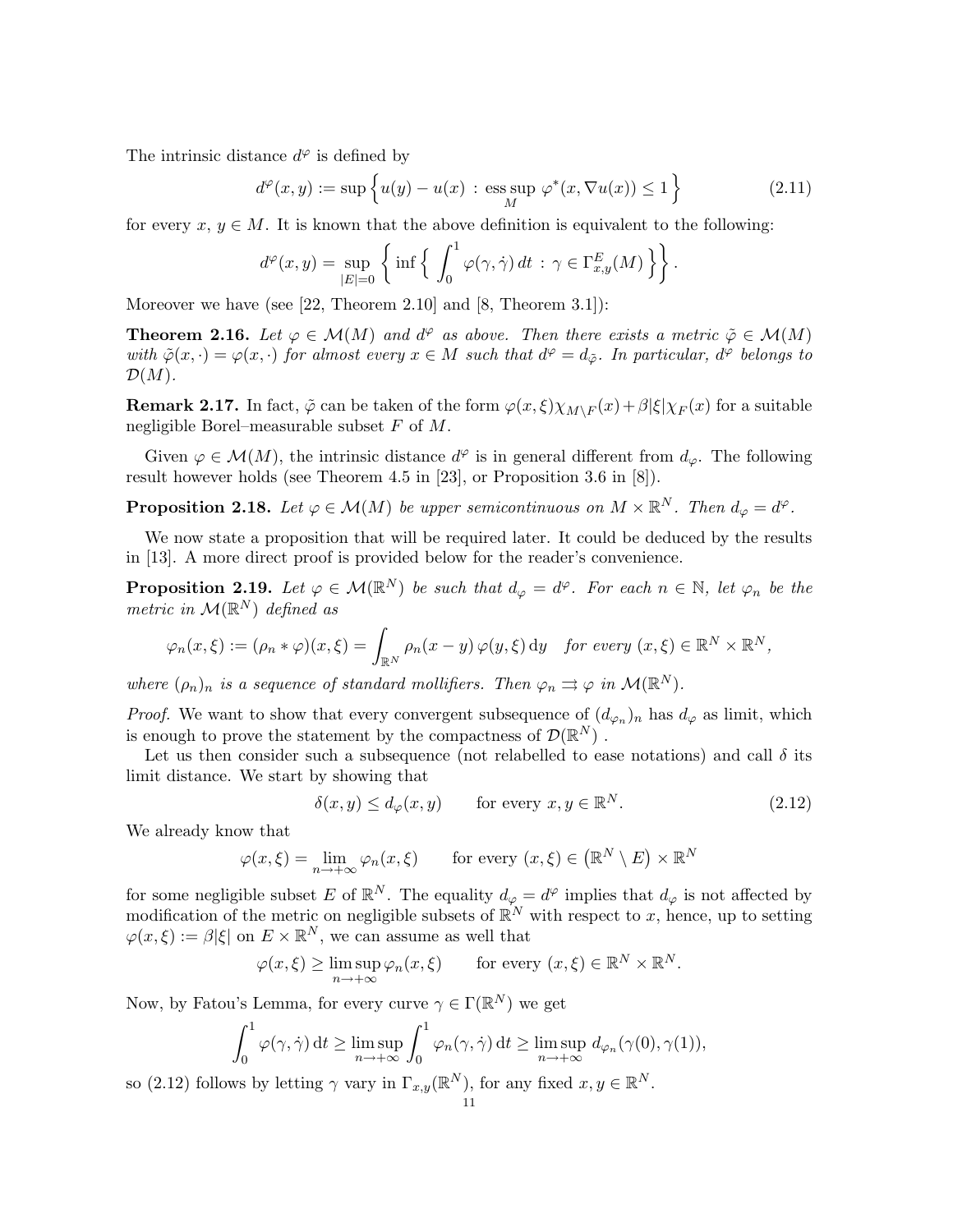Let us pass to the proof of the converse inequality

$$
\delta(x, y) \ge d_{\varphi}(x, y) \qquad \text{for every } x, y \in \mathbb{R}^N. \tag{2.13}
$$

Let u be a Lipschitz function on  $\mathbb{R}^N$  such that  $\varphi^*(x, \nabla u(x)) \leq 1$  for almost every  $x \in \mathbb{R}^N$ . For each  $n \in \mathbb{N}$ , set  $u_n := \rho_n * u$ . We claim that  $\varphi_n^*(x, \nabla u_n(x)) \leq 1$  for every  $x \in \mathbb{R}^N$ ; i.e.

$$
\nabla u_n(x) \cdot \eta \le \varphi_n(x, \eta) \quad \text{for every } x, \, \eta \in \mathbb{R}^N.
$$

By the fact that  $\nabla u_n = \rho_n * \nabla u$ , we indeed have:

$$
\nabla u_n(x) \cdot \eta = \langle \int_{\mathbb{R}^N} \rho_n(x - y) \nabla u(y) \, dy, \eta \rangle = \int_{\mathbb{R}^N} \rho_n(x - y) \langle \nabla u(y), \eta \rangle \, dy
$$
  

$$
\leq \int_{\mathbb{R}^N} \rho_n(x - y) \varphi(y, \eta) \, dy = \varphi_n(x, \eta)
$$

for every  $x, \eta \in \mathbb{R}^N$ , as claimed. Now each  $\varphi_n$  is continuous, hence, by Proposition 2.18, we deduce that

$$
d_{\varphi_n}(x,y) = d^{\varphi_n}(x,y) \ge u_n(y) - u_n(x)
$$

for every  $x, y \in \mathbb{R}^N$ , hence, letting  $n \to +\infty$ , we get

$$
\delta(x, y) \ge u(y) - u(x).
$$

Since  $d_{\varphi} = d^{\varphi}$ , (2.13) follows taking the supremum of the right–hand side term in the previous inequality over all functions u such that  $\varphi^*(x, \nabla u(x)) \leq 1$  almost everywhere on  $\mathbb{R}^N$ .

2.3. Homogenization of periodic Finsler metrics. A Finsler metric  $\varphi$  on  $\mathbb{R}^N$  will be called 1–periodic if  $\varphi(x, \cdot) = \varphi(x+z, \cdot)$  for every  $x \in \mathbb{R}^N$  and  $z \in \mathbb{Z}^N$ . We will denote by  $\mathcal{M}_p$ the family of 1–periodic Finsler metrics  $\varphi \in \mathcal{M}(\mathbb{R}^N)$ , and by  $\mathcal N$  the space of norms on  $\mathbb{R}^N$ belonging to  $\mathcal{M}(\mathbb{R}^N)$ . For any  $\phi \in \mathcal{N}$  we set

$$
\|\phi\|:=\max_{|\xi|=1}|\phi(\xi)|.
$$

Given  $\varphi \in M_p$ , let us set  $\varphi_{\varepsilon}(x,\xi) := \varphi(x/\varepsilon,\xi)$  on  $\mathbb{R}^N \times \mathbb{R}^N$  for every  $\varepsilon > 0$ . Next proposition establishes a Γ–convergence result for the functionals  $\mathbb{L}_{\varphi_{\varepsilon}}$  defined by (2.4) (see [2]).

**Proposition 2.20.** Let  $\varphi$  be in  $\mathcal{M}_p$ . The length functionals  $\mathbb{L}_{\varphi_{\varepsilon}}$   $\Gamma$ -converge to  $\mathbb{L}_{\varphi^{hom}}$  in  $\Gamma(\mathbb{R}^N)$  as  $\varepsilon \to 0$ , where  $\varphi^{hom} \in \mathcal{N}$  is defined by

$$
\varphi^{hom}(\xi) = \lim_{\varepsilon \to 0^+} d_{\varphi_{\varepsilon}}(0, \xi) = \lim_{t \to +\infty} \frac{1}{t} d_{\varphi}(0, t\xi). \tag{2.14}
$$

By Proposition 2.9 this implies  $d_{\varphi_{\varepsilon}} \rightrightarrows d_{\varphi^{hom}}$  in  $\mathcal{D}(\mathbb{R}^N)$ , or, equivalently,  $\varphi_{\varepsilon} \rightrightarrows \varphi_{hom}$  in  $\mathcal{M}(\mathbb{R}^N)$ . The norm  $\varphi^{hom}$  is called the stable or asymptotic norm of the metric  $\varphi$ .

We conclude this section by proving a lemma that will be crucial in the sequel. Let us denote by  $Y := [-1/2, 1/2]^N$  the closed unit cube centered at 0.

**Lemma 2.21.** Let  $\varphi_1, \varphi_2 \in \mathcal{M}_p$ . Then there exists a positive constant  $C > 0$ , depending on  $\alpha$  and  $\beta$  only, such that, for every  $x, y \in \mathbb{R}^N$ ,

$$
|d_{\varphi_1}(x,y) - d_{\varphi_1}(x,y)| \le C(1+|x-y|) \|d_{\varphi_1} - d_{\varphi_2}\|_{L^\infty(2Y \times 2Y)}.
$$
 (2.15)

In particular if  $\varphi_n \rightrightarrows \varphi$  in  $\mathcal{M}_p$ , then  $\varphi_n^{hom} \rightrightarrows \varphi^{hom}$  in  $\mathcal{N}$ .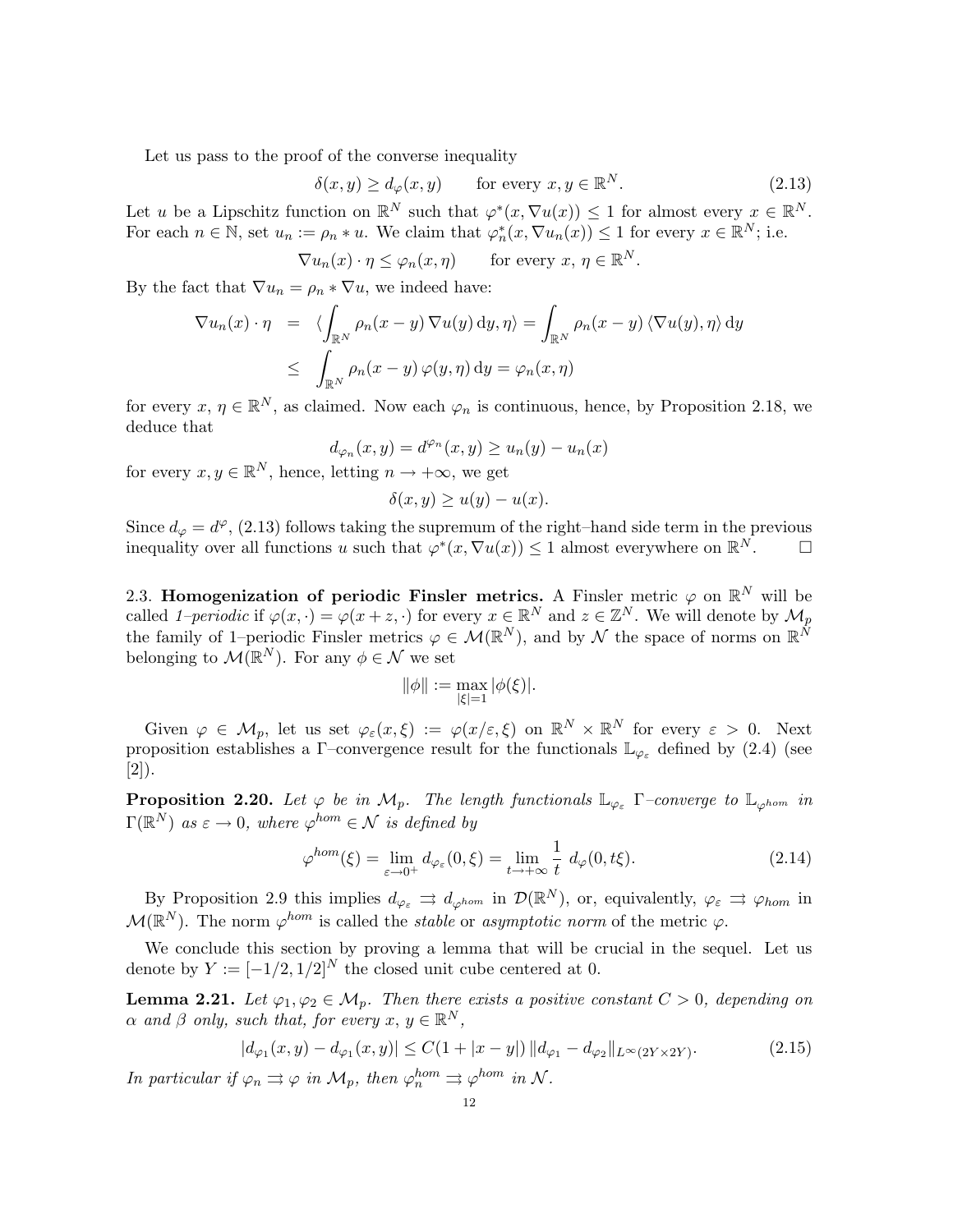*Proof.* Let x, y in  $\mathbb{R}^N$  and let  $\gamma$  be a geodesic curve for x, y with respect to the distance  $d_{\varphi_1}$ . Let  $m := [2\mathcal{H}^1(\gamma)] + 1$  and set  $t_i := i/m$  for each  $i \in \{0, \ldots, m\}$ . Then  $0 = t_0 < t_1 < \cdots <$  $t_m = 1$  is a partition of [0, 1] such that

$$
\gamma([t_i, t_{i+1}]) \subset \gamma(t_i) + Y \quad \text{for each } i = 0, \dots, m-1.
$$

By 1-periodicity of  $\varphi_i$ , together with the fact that  $m \leq C(1+|x-y|)$  for a positive constant C depending on  $\alpha$  and  $\beta$  only, we deduce

$$
d_{\varphi_2}(x, y) \leq \sum_i d_{\varphi_2}(\gamma(t_i), \gamma(t_{i+1}))
$$
  
\n
$$
\leq \sum_i d_{\varphi_1}(\gamma(t_i), \gamma(t_{i+1})) + m ||d_{\varphi_1} - d_{\varphi_2}||_{L^{\infty}(2Y \times 2Y)}
$$
  
\n
$$
\leq d_{\varphi_1}(x, y) + C(1 + |x - y|) ||d_{\varphi_1} - d_{\varphi_2}||_{L^{\infty}(2Y \times 2Y)},
$$

and (2.15) follows by interchanging the roles of  $\varphi_1$  and  $\varphi_2$ .

The last assertion is an easy consequence of (2.15) and of the homogenization formula  $(2.14).$ 

### 3. Homogenization of two–phase metrics

In this section we consider the problem of finding the closure (i.e. all possible limits) of two–phase metrics. We call  $two-phase$  metric every metric  $\varphi \in \mathcal{M}(\mathbb{R}^N)$  of the form

$$
\varphi(x,\xi) := \begin{cases} \alpha|\xi| & \text{if } x \in B_{\alpha}; \\ \beta|\xi| & \text{if } x \in B_{\beta}, \end{cases}
$$
\n(3.1)

where  $B_{\alpha}$  and  $B_{\beta}$  are two disjoint Borel sets whose union is  $\mathbb{R}^N$ . We denote by  $\mathcal{M}^{\alpha,\beta}$  the subset of  $\mathcal{M}(\mathbb{R}^N)$  given by two–phase metrics, and by  $\mathcal{M}_{p}^{\alpha,\beta}$  the class of 1-periodic metrics of type (3.1); namely, with  $B_{\alpha}$  (and  $B_{\beta}$ ) 1-periodic.

3.1. The closure of  $\mathcal{M}_p^{\alpha,\beta}$  is  $\mathcal{N}$ . In this paragraph we will prove (see Theorem 3.1) that every norm  $\phi \in \mathcal{N}$  can be approximated by a sequence  $\varphi_n$  in  $\mathcal{M}_p^{\alpha,\beta}$ . Moreover (see Theorem 3.3)  $\phi$  is approximated also by the stable norms  $\varphi_n^{hom}$  obtained through (2.14).

**Theorem 3.1.** Let  $\phi \in \mathcal{N}$ . There exists a sequence  $\varphi_n \in \mathcal{M}_p^{\alpha,\beta}$  such that  $\varphi_n \rightrightarrows \phi$ .

*Proof.* Let  $(\xi)_{i\in\mathbb{N}}$  be a sequence of unit vectors with rational directions, and dense in  $\mathbb{S}^{N-1}$ . For each i let us denote by  $R_i$  the straight line of direction  $\xi_i$  passing through the origin. We now replicate  $R_i$  by 1–periodicity: for each  $z \in \mathbb{Z}^N$ , set  $R_i^z := R_i + z$ . For every positive integer M let us consider the Finsler metric  $\phi_M \in \mathcal{M}(\mathbb{R}^N)$  defined by

$$
\phi_M(x,\xi) := \begin{cases} \phi(\xi_i) \, |\xi| & \text{if } x \in R_i^z \text{ for some } i \le M, \, z \in \mathbb{Z}^N; \\ \beta |\xi| & \text{otherwise.} \end{cases} \tag{3.2}
$$

By construction, for every  $i \leq M$  we have

 $d_{\phi_M}(0, t\xi_i) = |t| \phi(\xi_i)$  for every  $t \in \mathbb{R}$ .

By the homogenization formula (2.14) we deduce  $\phi_M^{hom}(\xi_i) = \phi(\xi_i)$  for every  $i \leq M$ , which yields  $\phi_M^{hom} \rightrightarrows \phi$  in N for  $M \to +\infty$ . Using a diagonal argument, the proof of the theorem reduces to approximate every  $\phi_M$  with metrics in  $\mathcal{M}_p^{\alpha,\beta}$ . Namely, we have to construct a sequence of periodic Borel functions  $a_n : \mathbb{R}^N \to \{\alpha, \beta\}$  such that  $d_{a_n} \rightrightarrows d_{\phi_M}$ .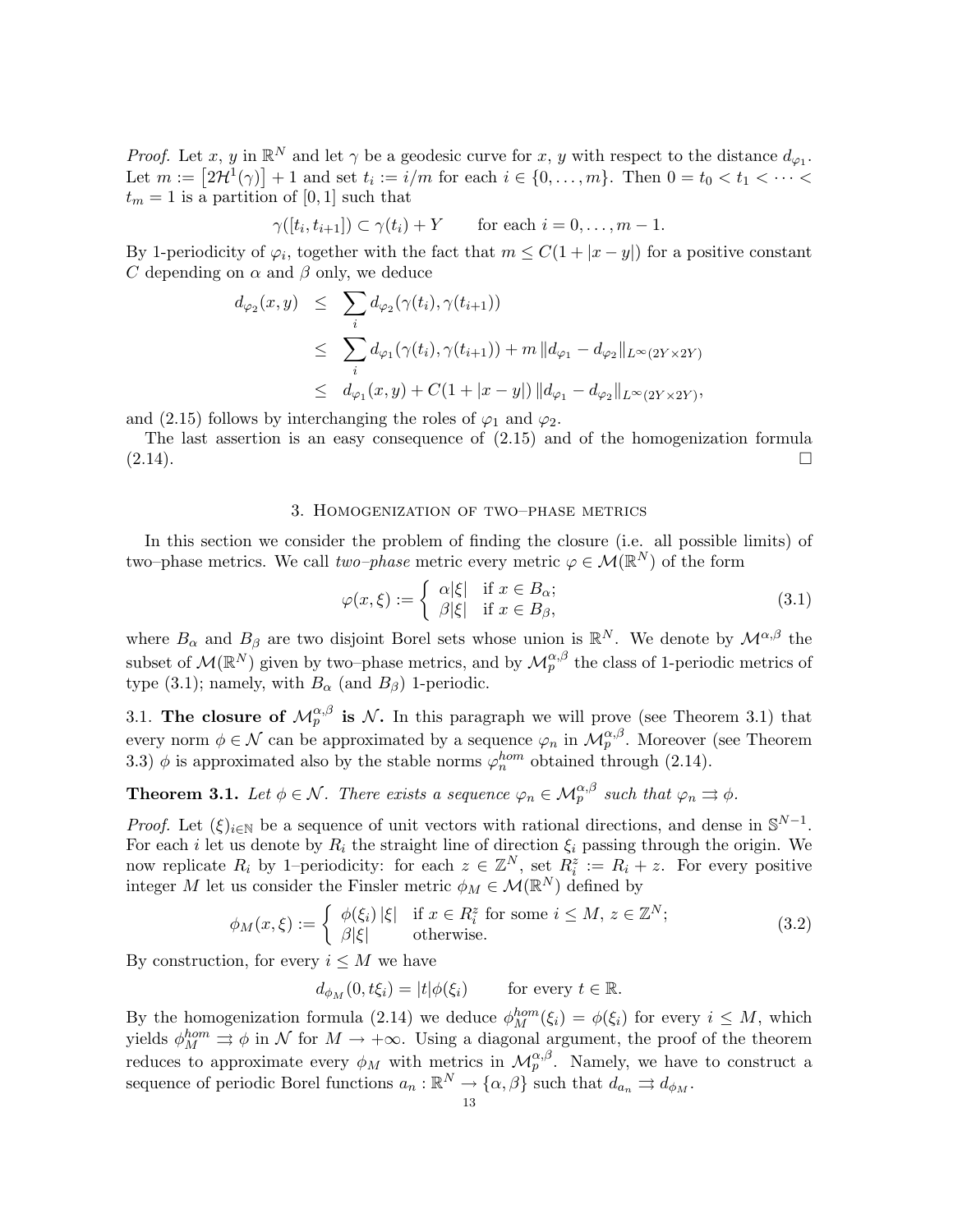Given  $\delta > 0$ , we denote by  $R_i^z(\delta)$  the closed tubular neighborhood of  $R_i^z$  of width  $\delta$ ; i.e.,

$$
R_i^z(\delta) := \{ x \in \mathbb{R}^N \, : \, \text{dist}(x, R_i^z) \le \delta \}
$$

for each  $1 \leq i \leq M$  and  $z \in \mathbb{Z}^N$ , and we define a zig-zag polygonal curve  $Z_i^z(\delta)$  contained in  $R_i^z(\delta)$  as follows: each  $Z_i^z(\delta)$  lives in a 2-dimensional plane containing the straight line  $R_i^z$ (whose choice plays no role in our construction). The angle  $\theta_i$  that the segment lines of  $Z_i^z(\delta)$ form with the straight line  $R_i^z$  is chosen in such a way that

$$
\alpha = \phi(\xi_i) \cos \theta_i. \tag{3.3}
$$

Finally we can assume that every  $Z_i^z(\delta)$  is 1-periodic. Let

$$
a_{\delta}(x) := \begin{cases} \alpha & \text{if } x \in Z_i^z(\delta), \text{ for some } 1 \le i \le M \text{ and } z \in \mathbb{Z}^N; \\ \beta & \text{elsewhere.} \end{cases}
$$
(3.4)

The map  $a_{\delta}$  is 1–periodic and lower semicontinuous on  $\mathbb{R}^{N}$ . We want to show that every convergent subsequence  $(d_{a_{\delta_n}})_n$  with  $\delta_n \downarrow 0$  has  $d_{\phi_M}$  as limit, which implies that the whole sequence converges to  $d_{\phi_M}$ , by compactness of  $\mathcal{D}(\mathbb{R}^N)$ .

Let us then fix such a sequence, denoted by  $(d_n)_n$  to ease notations, and let d be its limit. In order to prove that  $d = d_{\phi_M}$ , we will actually show that

$$
\int_0^1 \varphi_d(\gamma, \dot{\gamma}) dt = \int_0^1 \phi_M(\gamma, \dot{\gamma}) dt \quad \text{for every curve } \gamma \in \Gamma(\mathbb{R}^N). \tag{3.5}
$$

Let us set  $L := \bigcup_{i=1}^{M} \bigcup_{z \in \mathbb{Z}^N} R_i^z$ . To prove (3.5) it will be enough to show that

$$
\varphi_d(x,\xi) = \beta|\xi| = \phi_M(x,\xi) \qquad \text{on } \left(\mathbb{R}^N \setminus L\right) \times \mathbb{R}^N, \tag{3.6}
$$

$$
\varphi_d(x,\xi_i) = \phi_M(x,\xi_i) \qquad \text{for } \mathcal{H}^1\text{-a.e. } x \in \bigcup_{z \in \mathbb{Z}^N} R_i^z, \ 1 \le i \le M. \tag{3.7}
$$

To prove (3.6), note that if  $x \in \mathbb{R}^N \setminus L$  then there exist  $n_x \in \mathbb{N}$  and  $h_x > 0$  such that

$$
\frac{d_n(x, x + h\xi)}{h} = \beta |\xi| \quad \text{for all } n \ge n_x, \, \xi \in \mathbb{S}^{N-1} \text{ and } h \in (0, h_x).
$$

Let us pass to the proof of (3.7). Let  $\Sigma$  be the  $\mathcal{H}^1$ –negligible subset of L containing all points belonging to (at least) two distinct straight lines. Pick up a point  $x \in L \setminus \Sigma$ . Then  $x \in R_i^z$ for some  $1 \leq i \leq M$  and  $z \in \mathbb{Z}^N$ . We want to show that there exists  $h_x > 0$  such that

$$
\lim_{n \to \infty} \frac{d_n(x, x + h\xi_i)}{h} = \phi(\xi_i) \quad \text{for all } h \in (0, h_x). \tag{3.8}
$$

This immediately implies (3.7) by letting  $h \to 0$ .

To this end, let us choose  $h_x$  suitably small in such a way that  $\overline{B}(x, \frac{\beta}{\alpha})$  $\frac{\beta}{\alpha} h_x$  does not intersect any other straight line  $R_i^{z'}$  $z_j^{\prime}$  different from  $R_i^z$ . Then there exists a suitably large integer  $n_x$ such that for every  $n \geq n_x$  we have

$$
\overline{B}(x,\frac{\beta}{\alpha}h_x)\cap Z_j^{z'}(\delta_n)=\emptyset \qquad \text{if either } j\neq i \text{ or } z'\neq z.
$$

Fix  $n \geq n_x$  and  $h \in (0, h_x)$ . Let  $\gamma_n$  be an optimal curve for  $d_n(x, x + h\xi_i)$  (which does exist as  $a_{\delta_n}$  is lower semicontinuous, cf. Theorem 2.2 and Remark 2.5). As

$$
\alpha \mathcal{H}^1(\gamma_n) \leq d_n(x, x + h\xi_i) \leq \beta h_x,
$$
  
<sub>14</sub>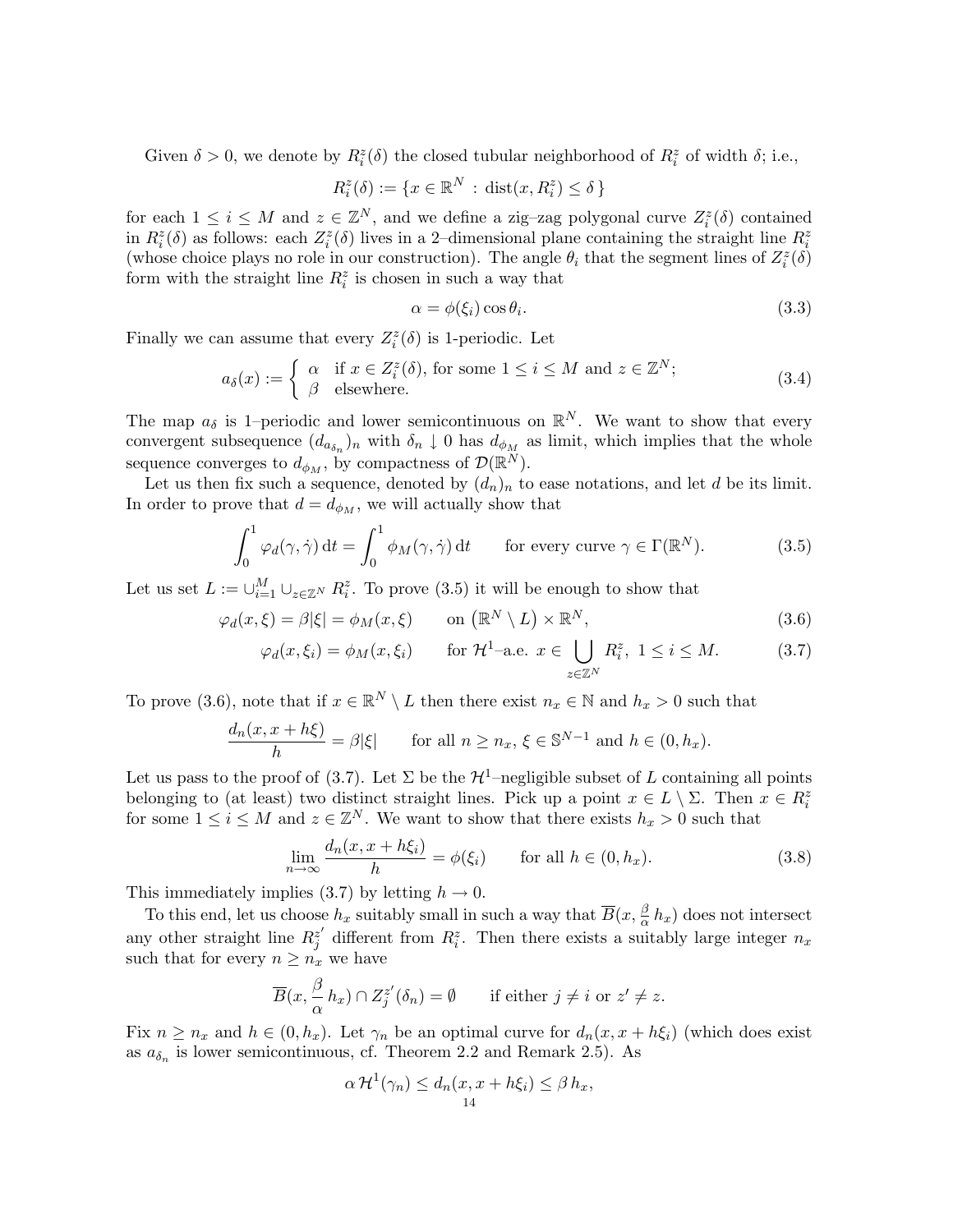the curve  $\gamma_n$  is contained in  $\overline{B}(x, \frac{\beta}{\alpha})$  $\frac{\beta}{\alpha} h_x$ ), hence  $Z_i^z(\delta_n)$  is the only zig-zag polygonal curve it can intersect. Let us set

$$
I_1 := \{ t \in [0,1] : \gamma_n(t) \in Z_i^z(\delta_n) \}, \qquad I_2 := [0,1] \setminus I_1.
$$

Finally let us set

$$
v_1 := \int_{I_1} \dot{\gamma}_n \, \mathrm{d}t, \qquad v_2 := \int_{I_2} \dot{\gamma}_n \, \mathrm{d}t.
$$

By  $(3.3)$ , we have

$$
\int_{I_1} a_{\delta_n}(\gamma_n) |\dot{\gamma}_n| dt = \phi(\xi_i) \int_{I_1} \cos(\theta_i) |\dot{\gamma}_n| dt \ge \phi(\xi_i) \int_{I_1} \dot{\gamma}_n \cdot \xi_i dt = \phi(\xi_i) v_1 \cdot \xi_i.
$$

Moreover, by construction,

$$
\int_{I_2} a_{\delta_n}(\gamma_n) |\dot{\gamma}_n| dt \geq \beta |v_2| \geq \phi(\xi_i) v_2 \cdot \xi_i.
$$

We deduce that

$$
d_n(x, x + h\xi_i) = \int_0^1 a_{\delta_n}(\gamma_n) |\dot{\gamma}_n| dt \ge (v_1 + v_2) \cdot \xi_i \phi(\xi_i) = h\phi(\xi_i),
$$

and that proves that (3.8) holds with an inequality. The inverse inequality is easier, and follows directly by setting

$$
\underline{h} := \min\{t \in [0, h] : x + t\xi_i \in Z_i^z(\delta_n)\}, \qquad \overline{h} := \max\{t \in [0, h] : x + t\xi_i \in Z_i^z(\delta_n)\},
$$

and choosing as competitor curve in (2.4) the curve  $\gamma_n$  joining x to  $x + h\xi_i$ , obtained by gluing the polygonal curve which moves along  $Z_i^z(\delta_n)$  from  $x + \underline{h}\xi_i$  to  $x + \overline{h}\xi_i$  with the two segments having  $x, x + \underline{h}\xi_i$  and  $x + \overline{h}\xi_i, x + h\xi_i$  as end-points, respectively.

**Remark 3.2.** In Theorem 3.1 we can also require the sequence  $\varphi_n$  to be upper semicontinuous with respect to x. This can be done by a suitable modification of the metric  $a_{\delta}$  defined in (3.4). More precisely, for every  $\rho > 0$  we consider the open  $\rho$ -neighborhood  $(Z_i^z(\delta))^{\rho}$  of  $Z_i^z(\delta)$ , and define  $a_{\delta,\rho}$  by

$$
a_{\delta,\rho}(x) := \begin{cases} \alpha & \text{if } x \in (Z_i^z(\delta))^{\rho}, \text{ for some } 1 \le i \le M \text{ and } z \in \mathbb{Z}^N\\ \beta & \text{elsewhere.} \end{cases}
$$

It is easy to see that  $a_{\delta,\rho}$  and its lower semicontinuous envelope  $\underline{a}_{\delta,\rho}$  induce the same distance. Since  $a_{\delta} = \sup_{\rho>0} \underline{a}_{\delta,\rho}$ , we get  $a_{\delta,\rho} \Rightarrow a_{\delta}$  as  $\rho \to 0$  in view of Proposition 2.8. The conclusion follows by a diagonal argument.

Thanks to Lemma 2.21 and Theorem 3.1 we immediately deduce the following result.

**Theorem 3.3.** Let  $\phi$  in N. Then there exists a sequence  $\varphi_n \in \mathcal{M}_p^{\alpha,\beta}$  such that  $\varphi_n^{hom} \rightrightarrows \phi$ .

3.2. Localization: the closure of  $\mathcal{M}^{\alpha,\beta}$  is  $\mathcal{M}(\mathbb{R}^N)$ . Here we show that Theorem 3.1 can be localized, leading to a density result of (non periodic) two-phase Finsler metrics in  $\mathcal{M}(\mathbb{R}^N)$ . As in [5], the strategy is to freeze the dependence on the  $x$  variable.

**Theorem 3.4.** Let  $\varphi \in \mathcal{M}(\mathbb{R}^N)$ . Then there exists a sequence of upper semicontinuous metrics  $\varphi_n \in \mathcal{M}^{\alpha,\beta}$  such that  $\varphi_n \rightrightarrows \varphi$ .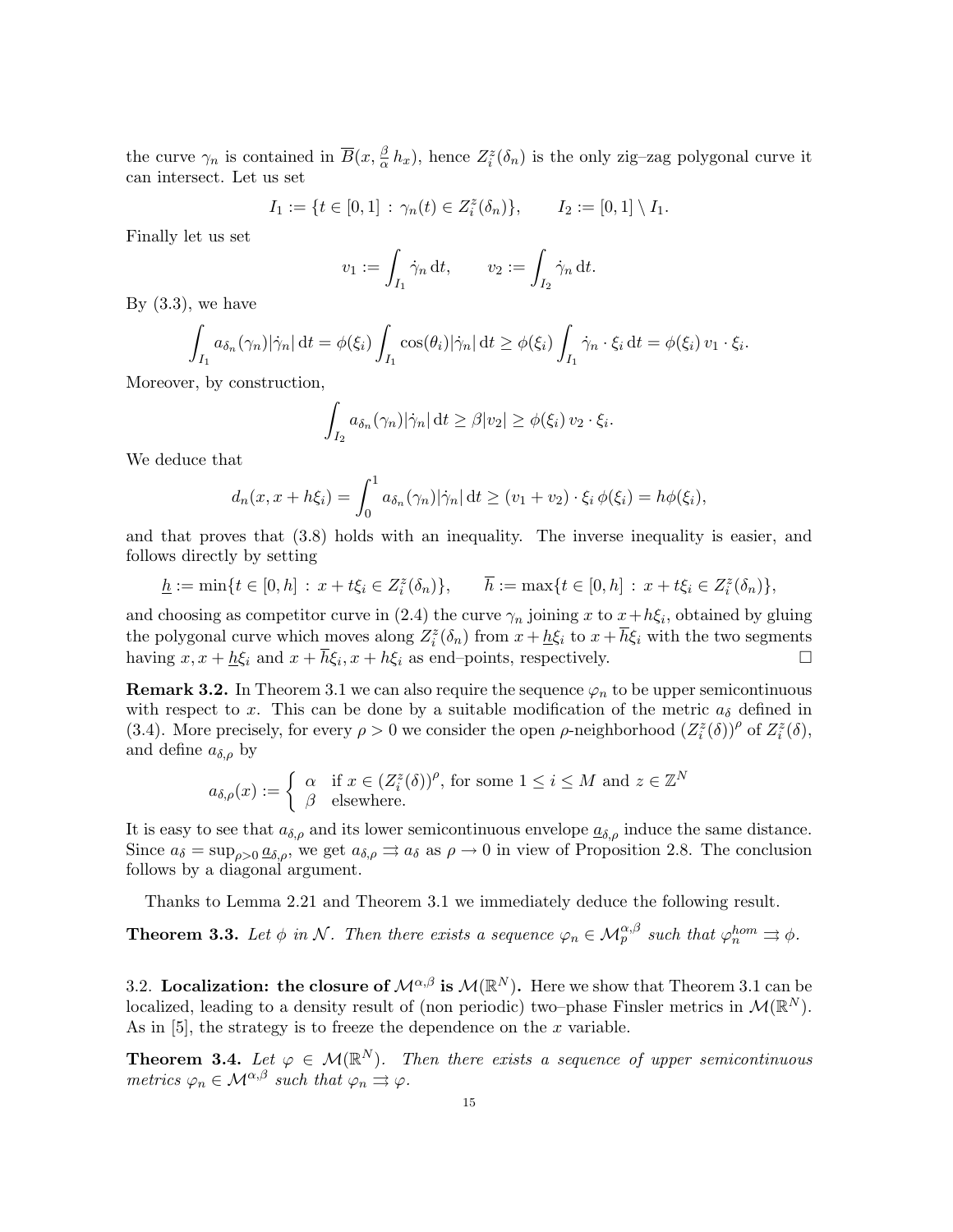Proof. Thanks to Theorem 2.10, we already know that continuous metrics are dense in  $\mathcal{M}(\mathbb{R}^N)$ . It is then enough to prove the statement when  $\varphi$  is continuous. The assertion in the general case follows via a diagonal argument.

Given  $k \in \mathbb{N}$  and  $\lambda \in (0,1]$ , we define an upper semicontinuous metric  $\varphi_k^{\lambda} \in \mathcal{M}(\mathbb{R}^N)$  by setting

$$
\varphi_k^{\lambda}(x,\xi) := \begin{cases} \varphi(x_i^k,\xi) & \text{if } x \in x_i^k + (-\frac{\lambda}{2k}, \frac{\lambda}{2k})^N \\ \beta|\xi| & \text{elsewhere.} \end{cases} \quad \text{for } x_i^k \in \mathbb{Z}^N / k, i \in \mathbb{N} \tag{3.9}
$$

The metrics  $\varphi_k^1$  converge to  $\varphi$  locally uniformly on  $(\mathbb{R}^N \setminus E) \times \mathbb{R}^N$ , where E is a negligible subset of  $\mathbb{R}^N$ . That easily implies  $d^{\varphi_k^1} \rightrightarrows d^{\varphi}$  in  $\mathbb{R}^N \times \mathbb{R}^N$ , hence  $\varphi_k^1 \rightrightarrows \varphi$  by Proposition 2.18. Moreover, for each  $k \in \mathbb{N}$ ,

$$
\varphi_k^1(x,\xi) = \inf_{\lambda \in (0,1)} \varphi_k^{\lambda}(x,\xi) \quad \text{for every } (x,\xi) \in \mathbb{R}^N \times \mathbb{R}^N,
$$

so Proposition 2.8 yields  $\varphi_k^{\lambda} \Rightarrow \varphi_k^1$  as  $\lambda \to 1^-$ . Therefore, using a diagonal argument, the proof reduces to approximate each  $\varphi_k^{\lambda}$  using metrics in  $\mathcal{M}^{\alpha,\beta}$ , for every  $k \in \mathbb{N}$  and  $\lambda \in (0,1)$ .

So, let us fix  $k \in \mathbb{N}$  and  $\lambda \in (0,1)$ . To ease notations, we will write  $Q_i$  in place of  $x_i^k + (-\lambda/(2k), (\lambda/(2k))^{N}$ . By Theorem 3.1, for every i there exists a sequence  $\phi_n^i \in \mathcal{M}^{\alpha,\beta}$ such that

$$
\phi_n^i \Rightarrow \varphi(x_i^k, \cdot) \quad \text{in } \mathcal{M}(\mathbb{R}^N) \qquad \text{for } n \to +\infty. \tag{3.10}
$$

Let us define the metric  $\varphi_n$  in  $\mathcal{M}^{\alpha,\beta}$  as follows:

$$
\varphi_n(x,\xi) := \begin{cases} \phi_n^i(x,\xi) & \text{if } x \in Q_i \quad \text{for some } i \in \mathbb{N} \\ \beta|\xi| & \text{elsewhere.} \end{cases}
$$
 (3.11)

In order to conclude the proof, by the compactness of  $\mathcal{D}(\mathbb{R}^N)$  it suffices to show that every convergent subsequence of  $(d_{\varphi_n})_n$  has  $d_{\varphi_k^{\lambda}}$  as limit.

Let us then fix such a subsequence, denoted by  $(d_n)$  to ease notations, and let d be its limit. In this case, the metric length functional (2.1) associated with  $d_{\varphi_k^{\lambda}}$  agrees on  $\Gamma(\mathbb{R}^N)$ with  $\mathbb{L}_{\underline{\varphi}_k^{\lambda}}$ , where  $\underline{\varphi}_k^{\lambda}$  denotes the lower semicontinuous envelope of  $\varphi_k^{\lambda}$ . Then  $\lambda_k$  denotes the lower semicontinuous envelope of  $\varphi_k^{\lambda}$ . Thus, to prove that  $d = d_{\varphi_k^{\lambda}}$ , it suffices to show that

$$
\int_0^1 \varphi_d(\gamma, \dot{\gamma}) dt = \int_0^1 \underline{\varphi}_k^{\lambda}(\gamma, \dot{\gamma}) dt \quad \text{for every } \gamma \in \Gamma(\mathbb{R}^N). \tag{3.12}
$$

Let  $x \in Q_i$  for some  $i \in \mathbb{N}$ . Then, for a sufficiently small  $h_x > 0$ , all minimal curves for  $L_{d_n}$ with end–points within  $B(x, h_x)$  are entirely contained in  $Q_i$ , for each  $n \in \mathbb{N}$ . By (3.10), we deduce that

$$
\varphi_d(x,\xi) = \varphi(x_i^k,\xi) = \underline{\varphi}_k^{\lambda}(x,\xi) \qquad \text{on } Q_i \times \mathbb{R}^N, \text{ for any } i \in \mathbb{N}.
$$
 (3.13)

It is furthermore easy to see that  $\varphi_d(x,\xi) = \beta |\xi| = \varphi_k^{\lambda}$  $\lambda_k^{\lambda}(x,\xi)$  for every  $\xi \in \mathbb{R}^N$  when  $x \notin$  $\bigcup_{i\in\mathbb{N}}\overline{Q_i}$ . Now, pick up a point x belonging to  $\partial Q_i$  for some  $i\in\mathbb{N}$ , and let  $\xi$  be a vector in  $\mathbb{R}^N$  tangential to  $\partial Q_i$  at x (which exists whenever x is not a vertex of  $Q_i$ , hence at  $\mathcal{H}^1$ -almost every x). Then there exists a sequence of points  $x_n \in Q_i$  and  $h_x > 0$  such that  $x_n \to x$ , and  $x_n + h\xi \in Q_i$  for every  $h \in [0, h_x]$  and  $n \in \mathbb{N}$ . By (3.13) we get

$$
d(x, x + h\xi) = \lim_{n \to +\infty} d(x_n, x_n + h\xi) \le \varphi(x_i^k, h\xi) \quad \text{for every } h \in [0, h_x],
$$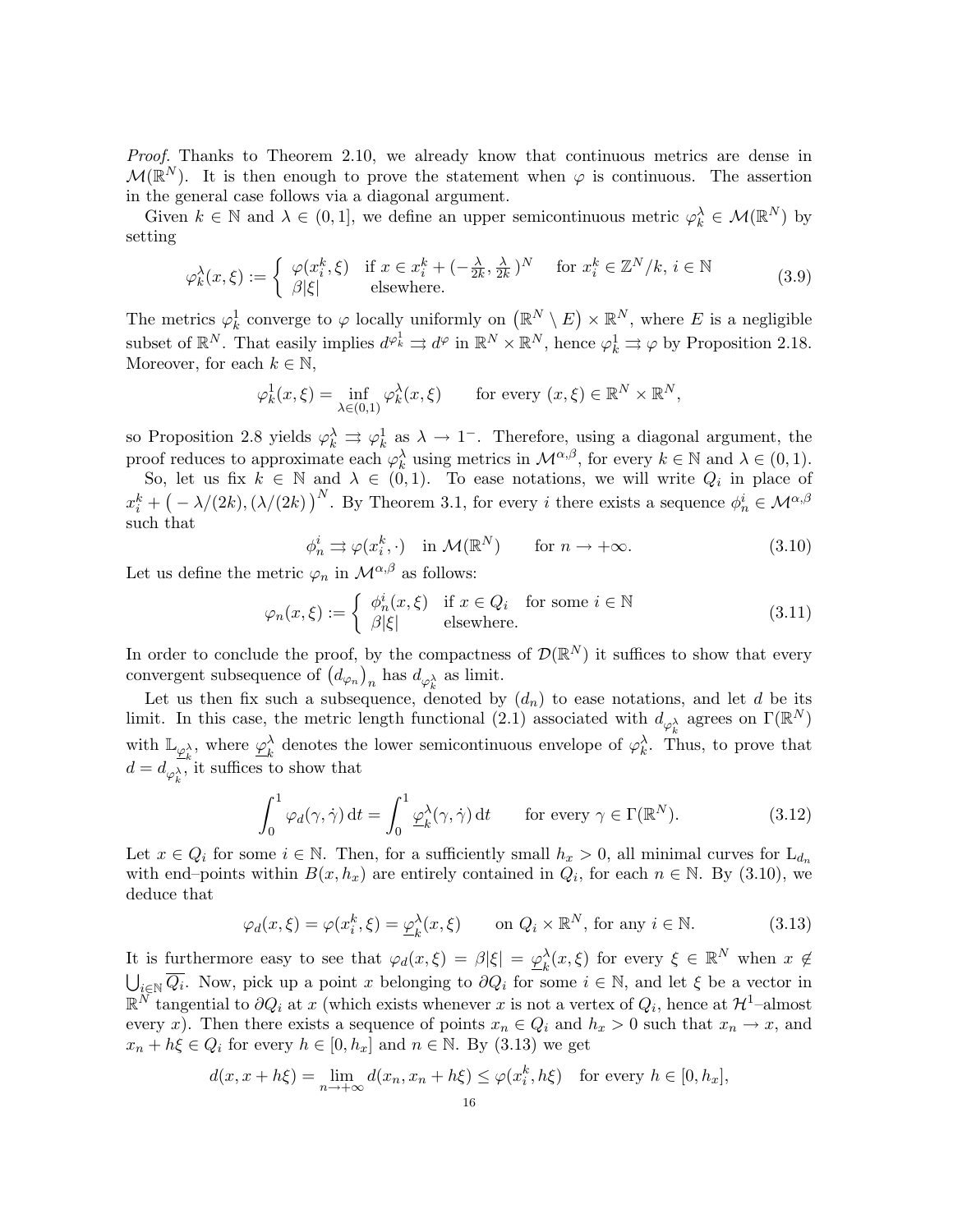from which we infer  $\varphi_d(x,\xi) \leq \varphi(x_i^k,\xi)$ . To prove the opposite inequality, we note that by (3.11)  $\varphi_n \geq \varphi_n^i$  in a tubular neighborhood of  $\overline{Q}_i \times \mathbb{R}^N$ , so, for  $h_x$  small enough, we have

$$
d(x, x + h\xi) = \lim_{n \to +\infty} d_n(x, x + h\xi) \ge \lim_{n \to +\infty} d_{\phi_n^i}(x, x + h\xi) = \varphi(x_i^k, h\xi)
$$

for every  $h \in [0, h_x]$ . We conclude that, for  $\mathcal{H}^1$ –a.e.  $x \in \partial Q_i$  and for each  $i \in \mathbb{N}$ ,

$$
\varphi_d(x,\xi) = \varphi(x_i^k,\xi) = \underline{\varphi}_k^{\lambda}(x,\xi) \qquad \text{for every } \xi \in \mathbb{R}^N \text{ tangential to } \partial Q_i \text{ at } x. \tag{3.14}
$$

We are now ready to prove (3.12). Let  $\gamma \in \Gamma(\mathbb{R}^N)$ . Set

$$
I_i := \{ t \in [0,1] : \gamma(t) \in \partial Q_i \}, \qquad J := [0,1] \setminus \cup_{i \in \mathbb{N}} I_i.
$$

For a.e.  $t \in I_i$ , the curve  $\gamma(t)$  is tangent to  $\partial Q_i$ . In particular, by (3.14) we get

$$
\varphi_d(\gamma, \dot{\gamma}) = \underline{\varphi}_k^{\lambda}(\gamma, \dot{\gamma})
$$
 a.e. on  $I_i$ 

for each  $i \in \mathbb{N}$ . Since an analogous equality holds on J too, (3.12) follows and the proof is complete. □

### 4. Homogenization with prescribed volume fraction

An interesting problem in view of applications to composites is the study of the asymptotic behavior of two–phase metrics with prescribed *volume fraction* of its phases. More precisely, for a fixed  $0 \le \theta \le 1$  we will denote by  $\mathcal{M}_{\theta}^{\alpha,\beta}$  the class of metrics  $\varphi \in \mathcal{M}_{p}^{\alpha,\beta}$  defined on the unit cube Q by

$$
\varphi(x,\xi) := \begin{cases} \alpha|\xi| & \text{if } x \in E_{\alpha}; \\ \beta|\xi| & \text{if } x \in E_{\beta}, \end{cases}
$$

with  $|E_{\alpha}| = \theta$ . Let us set

$$
Cl(\mathcal{M}_{\theta}^{\alpha,\beta}) := \{ \phi \in \mathcal{N} : \text{ there exists } \varphi_n \in \mathcal{M}_{\theta}^{\alpha,\beta} \text{ with } \varphi_n \rightrightarrows \phi \}.
$$

# 4.1. Some qualitative properties of  $Cl(\mathcal{M}_{\theta}^{\alpha,\beta}).$

**Lemma 4.1.** The set  $Cl(M_{\theta}^{\alpha,\beta})$  coincides with the class of all  $\phi \in \mathcal{N}$  such that there exists a sequence  $\varphi_n \in \mathcal{M}_{\theta_n}^{\alpha,\beta}$  with  $\theta_n \to \theta$  such that  $\varphi_n \rightrightarrows \phi$ .

*Proof.* We have to prove that if  $\theta_n \to \theta$ ,  $\varphi_n \in \mathcal{M}_{\theta_n}^{\alpha,\beta}$  and  $\varphi_n \rightrightarrows \phi$  for some  $\phi \in \mathcal{N}$ , then  $\phi \in Cl(\mathcal{M}_{\theta}^{\alpha,\beta})$ . Let us consider for simplicity the case of  $\theta_n$  increasing, the general case being very similar. By Theorem 3.3, and using a diagonal argument, we can find a sequence  $\varepsilon_n \to 0$ such that, denoted by  $\psi_n(x, \cdot) := \varphi_n(\frac{x}{\varepsilon_n})$  $(\frac{x}{\varepsilon_n}, \cdot)$ , we have  $\psi_n \rightrightarrows \phi$ . Moreover we can assume that  $1/\varepsilon_n \in \mathbb{N}$  for every n, so that  $\psi_n$  are 1-periodic. Therefore on the unit cube Q the metric  $\psi_n$ is of the type

$$
\psi_n(x,\xi) := \begin{cases} \alpha|\xi| & \text{if } x \in E_\alpha^n; \\ \beta|\xi| & \text{if } x \in E_\beta^n. \end{cases}
$$

We have to suitably modify the sequence  $\psi_n$  in order to achieve the right volume fraction  $\theta$ . By construction for every open subset  $U$  of  $Q$  we have that

$$
(|E_{\beta}^n \cap U|)/|U| \to 1 - \theta \quad \text{as } n \to \infty.
$$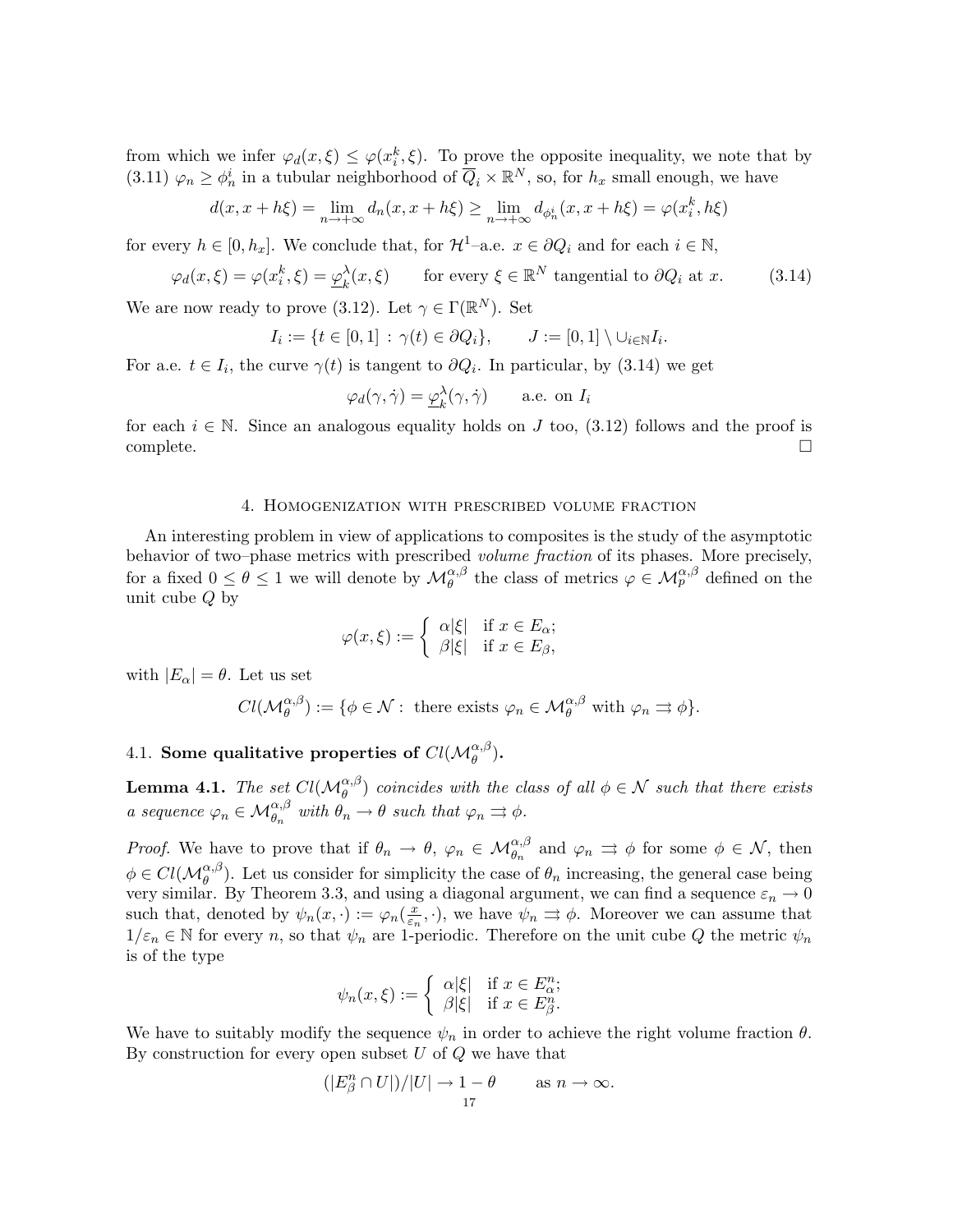Therefore, we can find a sequence of concentric balls  $B_n$  with vanishing radius, and a sequence of measurable sets  $F^n \subset B_n \cap E^n_\beta$  such that (for n big enough)  $|F^n| = \theta - \theta_n$ . Then we set

$$
\tilde{\psi}_n(x,\xi) := \begin{cases} \alpha|\xi| & \text{if } x \in E^n_\alpha \cup F^n; \\ \beta|\xi| & \text{if } x \in E^n_\beta \setminus F^n, \end{cases}
$$

and we extend it by periodicity on  $\mathbb{R}^N$ . It is easily seen that  $d_{\psi_n} - d_{\tilde{\psi}_n}$  uniformly converges to 0 on compact subsets of  $\mathbb{R}^N \times \mathbb{R}^N$ , therefore  $\tilde{\psi}_n \rightrightarrows \phi$  as claimed.

For every  $\phi_1, \phi_2$  in N, we will write  $\phi_1 \leq \phi_2$  if  $\phi_1(\xi) \leq \phi_2(\xi)$  for every  $\xi \in \mathbb{R}^N$ .

**Lemma 4.2.** Let  $\phi \in Cl(\mathcal{M}_{\theta}^{\alpha,\beta})$ . Then  $Cl(\mathcal{M}_{\theta}^{\alpha,\beta})$  contains every norm  $\tilde{\phi} \in \mathcal{N}$  such that  $\tilde{\phi} \leq \phi$ . In particular if  $0 \leq \theta_1 \leq \theta_2 \leq 1$  then  $Cl(\mathcal{M}_{\theta_2}^{\alpha,\beta}) \subseteq Cl(\mathcal{M}_{\theta_1}^{\alpha,\beta})$ .

*Proof.* The first part of the Lemma will be proved if, for every  $\varepsilon > 0$ , we exhibit a norm  $\varphi \in Cl(\mathcal{M}_{\theta^{\varepsilon}}^{\alpha,\beta})$  such that

$$
|\theta^{\varepsilon} - \theta| < \varepsilon \qquad \text{and} \qquad |\varphi(\xi) - \tilde{\phi}(\xi)| < C\varepsilon \quad \text{ for every } \xi \in \mathbb{S}^{N-1}, \tag{4.1}
$$

for some constant C independent of  $\varepsilon$ . To this end, take a sequence  $(\xi_i)_{i\in\mathbb{N}}$  of unit vectors with rational directions and dense in  $\mathbb{S}^{N-1}$ , and let  $\phi_M$  be the metric defined in (3.2) with  $\tilde{\phi}$ in place of  $\phi$ , with  $M \in \mathbb{N}$  large enough so that

$$
\inf_{1 \le i \le M} |\xi - \xi_i| < \varepsilon \qquad \text{for any } \xi \in \mathbb{S}^{N-1}.
$$

For every  $k \in \mathbb{N}$ , let

$$
a_k(x) := \begin{cases} \alpha & \text{if } x \in Z_i^z(1/k), \text{ for some } 1 \le i \le M \text{ and } z \in \mathbb{Z}^N\\ \beta & \text{elsewhere,} \end{cases}
$$

where  $Z_i^z(1/k)$  are the zig-zag polygonal curves introduced in the proof of Theorem 3.1. Arguing as in that proof, we get that  $a_k \Rightarrow \phi_M$  as  $k \to +\infty$ , in particular  $a_k^{hom} \Rightarrow \phi_M^{hom}$ by Lemma 2.21. Via a diagonal argument we infer that there exists a diverging sequence of integer numbers  $(m_k)_k$  such that  $a_k(m_k x) \Rightarrow \phi_M^{hom}$ . We recall that, by construction,

$$
\phi_M^{hom} \ge \tilde{\phi} \quad \text{and} \quad \phi_M^{hom}(\xi_i) = \tilde{\phi}(\xi_i) \quad \text{for each } 1 \le i \le M. \tag{4.2}
$$

Now pick up a sequence  $(\varphi_n)_n$  in  $\mathcal{M}_{\theta}^{\alpha,\beta}$  such that  $\varphi_n \rightrightarrows \phi$ . For each i let us denote by  $R_i^z(\delta)$ the  $\delta$ -neighborhood of the sets  $R_i^z$  introduced in the proof of Theorem 3.1. For every  $k \in \mathbb{N}$ , let

$$
\nu_k^{\delta}(x,\xi) := \begin{cases} a_k(m_k x) |\xi| & \text{if } x \in R_i^z(\delta), \text{ for some } 1 \le i \le M \text{ and } z \in \mathbb{Z}^N\\ \varphi_k(x,\xi) & \text{elsewhere.} \end{cases}
$$

By construction,  $\nu_k^{\delta} \in \mathcal{M}_{\theta_k^{\delta}}^{\alpha,\beta}$  with  $\theta_k^{\delta} \to \theta^{\delta}$  as  $k \to +\infty$  for some  $\theta^{\delta}$  satisfying  $|\theta^{\delta} - \theta| \to 0$  as  $\delta \to 0$ . Furthermore,  $\nu_k^{\delta} \to \nu^{\delta}$  for  $k \to +\infty$ , where

$$
\nu^{\delta}(x,\xi) := \begin{cases} \phi_M^{hom}(\xi) & \text{if } x \in R_i^z(\delta), \text{ for some } 1 \le i \le M \text{ and } z \in \mathbb{Z}^N\\ \phi(\xi) & \text{elsewhere.} \end{cases}
$$

In particular, by Lemma 4.1 and Lemma 2.21 we derive that  $(\nu^{\delta})^{hom} \in Cl(\mathcal{M}_{\theta^{\delta}}^{\alpha,\beta})$ . Moreover, by (4.2) and from the fact that  $\phi \geq \tilde{\phi}$  we infer that

$$
(\nu^{\delta})^{hom}(\xi_i) = \tilde{\phi}(\xi_i) \quad \text{for each } 1 \leq i \leq M,
$$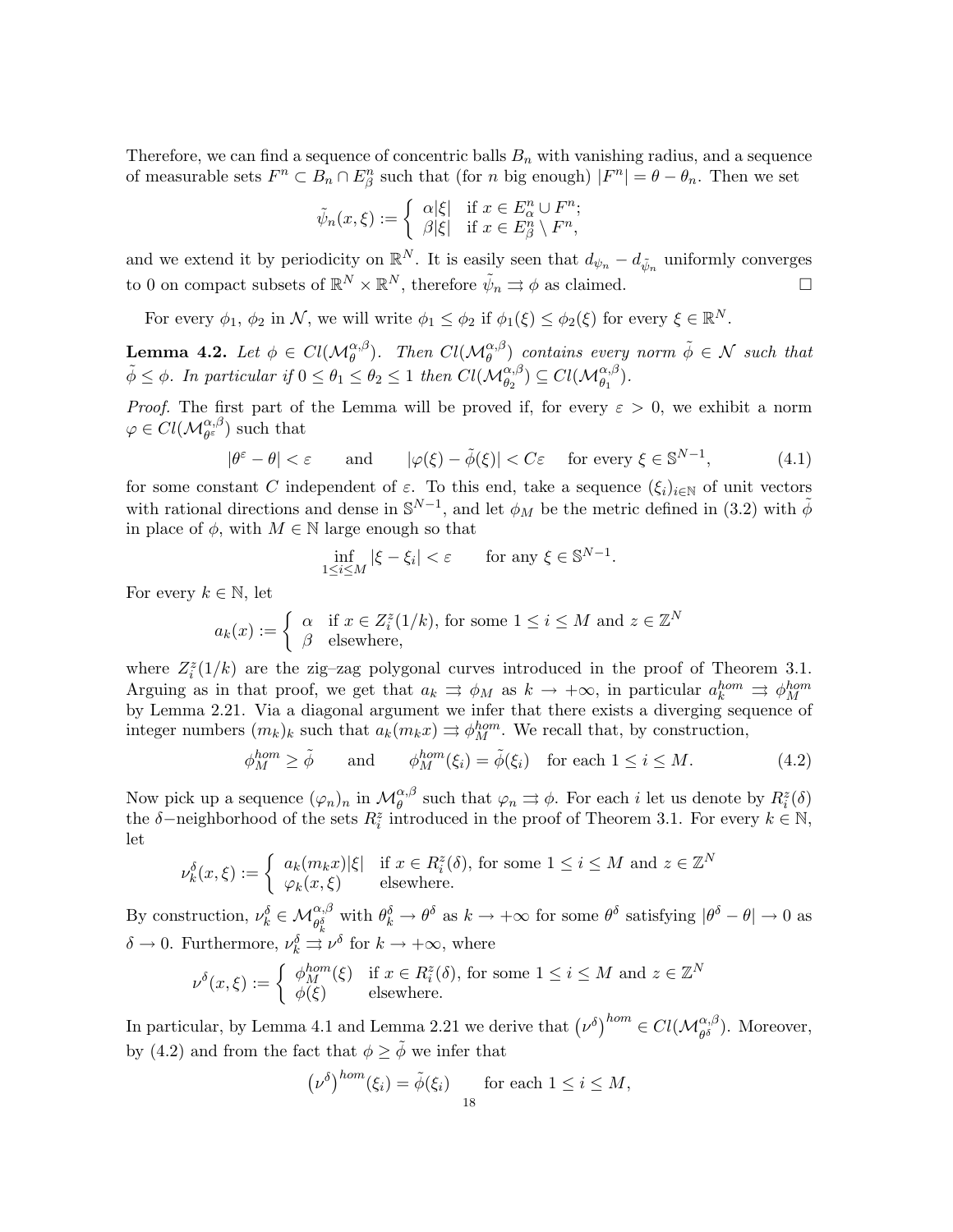so

$$
\inf_{1 \le i \le M} |(\nu^{\delta})^{hom}(\xi) - \tilde{\phi}(\xi)| \le \inf_{1 \le i \le M} \left\{ |(\nu^{\delta})^{hom}(\xi - \xi_i)| + |\tilde{\phi}(\xi_i - \xi)| \right\} < 2\beta \varepsilon
$$

for every  $\xi \in \mathbb{S}^{n-1}$ . This immediately implies (4.1) with  $\varphi := (\nu^{\delta})^{hom}$  for a suitably small  $\delta > 0$ .

The second part of the assertion is an easy consequence of the first one. Let in fact  $\tilde{\phi} \in Cl(\mathcal{M}_{\theta_2}^{\alpha,\beta})$ . Then there exists a sequence  $\tilde{\varphi}_n \in \mathcal{M}_{\theta_2}^{\alpha,\beta}$  such that  $\tilde{\varphi}_n \rightrightarrows \tilde{\phi}$ . It is now very easy to construct a sequence  $\varphi_n \in Cl(\mathcal{M}_{\theta_1}^{\alpha,\beta})$  with  $\varphi_n \geq \tilde{\varphi}_n$  for every n (simply by switching enough phase  $\alpha$  to phase  $\beta$  for each  $\varphi_n$ ). Up to a subsequence we have that  $\varphi_n \rightrightarrows \phi$  for some  $\phi$  which by construction belongs to  $Cl(M_{\theta_1}^{\alpha,\beta})$  and satisfies  $\phi \geq \tilde{\phi}$ . We deduce that also  $\tilde{\phi}$ belongs to  $Cl(\mathcal{M}_{\theta_1}^{\alpha,\beta})$  $\Box$ 

The next Proposition clarifies the dependence of  $Cl(M_{\theta}^{\alpha,\beta})$  on  $\theta$ .

Proposition 4.3. The following properties hold.

*i)* 
$$
Cl(\mathcal{M}_{\theta}^{\alpha,\beta}) = \bigcap_{s < \theta} Cl(\mathcal{M}_{s}^{\alpha,\beta})
$$
 for every  $0 < \theta \leq 1$ ;  
\n*ii)*  $Cl(\mathcal{M}_{\theta}^{\alpha,\beta}) = \overline{\bigcup_{s > \theta} Cl(\mathcal{M}_{s}^{\alpha,\beta})}$  for every  $0 \leq \theta < 1$ .

*Proof.* Let us prove property *i*). By Proposition 4.2 we have  $Cl(M_{\theta}^{\alpha,\beta}) \subset Cl(M_s^{\alpha,\beta})$  for every  $s < \theta$ , so that

$$
Cl(\mathcal{M}_{\theta}^{\alpha,\beta}) \subseteq \bigcap_{s < \theta} Cl(\mathcal{M}_{s}^{\alpha,\beta}).
$$

To prove the opposite inclusion let  $\phi \in \bigcap_{s \leq \theta} Cl(\mathcal{M}_s^{\alpha,\beta})$ . Using a diagonal argument we can find a sequence  $\varphi_k \in \mathcal{M}_{s_k}^{\alpha,\beta}$ , with  $s_k \to \theta$ , such that  $\varphi_k \rightrightarrows \phi$ . By Lemma 4.1 we deduce that  $\phi \in \mathcal{M}_{\theta}^{\alpha,\beta}$ , and this concludes the proof of i).

Let us pass to the proof of *ii*). By Proposition 4.2 we deduce that  $Cl(M_s^{\alpha,\beta}) \subseteq Cl(M_{\theta}^{\alpha,\beta})$ for every  $s > \theta$ , so that

$$
\overline{\bigcup_{s>\theta} Cl(\mathcal{M}_s^{\alpha,\beta})} \subseteq Cl(\mathcal{M}_{\theta}^{\alpha,\beta}).
$$

To prove the opposite inclusion we will use a perturbation argument similar to that used in the proof of Lemma 4.1. Let  $\phi \in Cl(\mathcal{M}_{\theta}^{\alpha,\beta})$ , and let  $\varphi_k$  be a sequence in  $\mathcal{M}_{\theta}^{\alpha,\beta}$  such that  $\varphi_k \rightrightarrows \phi$ . We can find a sequence of balls  $\check{B}_{r_k}(x_k)$  with vanishing radius such that the metrics  $\tilde{\varphi_k}$  defined by

$$
\tilde{\varphi_k}(x,\xi) := \begin{cases} \alpha|\xi| & \text{if } x \in B_{r_k}(x_k) + \mathbb{Z}^N; \\ \varphi_k(x,\xi) & \text{elsewhere,} \end{cases}
$$

are in  $\mathcal{M}_{s_k}^{\alpha,\beta}$ , with  $s_k > \theta$ , and  $s_k \to \theta$ . It is very easy to see that  $\tilde{\varphi}_k \rightrightarrows \phi$ , and this concludes the proof of the proposition.

**Remark 4.4.** Proposition 4.3 implies in particular that the multifunction  $\theta \mapsto Cl(M_{\theta}^{\alpha,\beta})$ is continuous with respect to the Hausdorff convergence of compact subsets of  $\mathcal N$  (see for instance [24]).

We conclude the paragraph with a lemma which cannot be derived directly from Proposition 4.3, and which will be used in the proofs of our next results.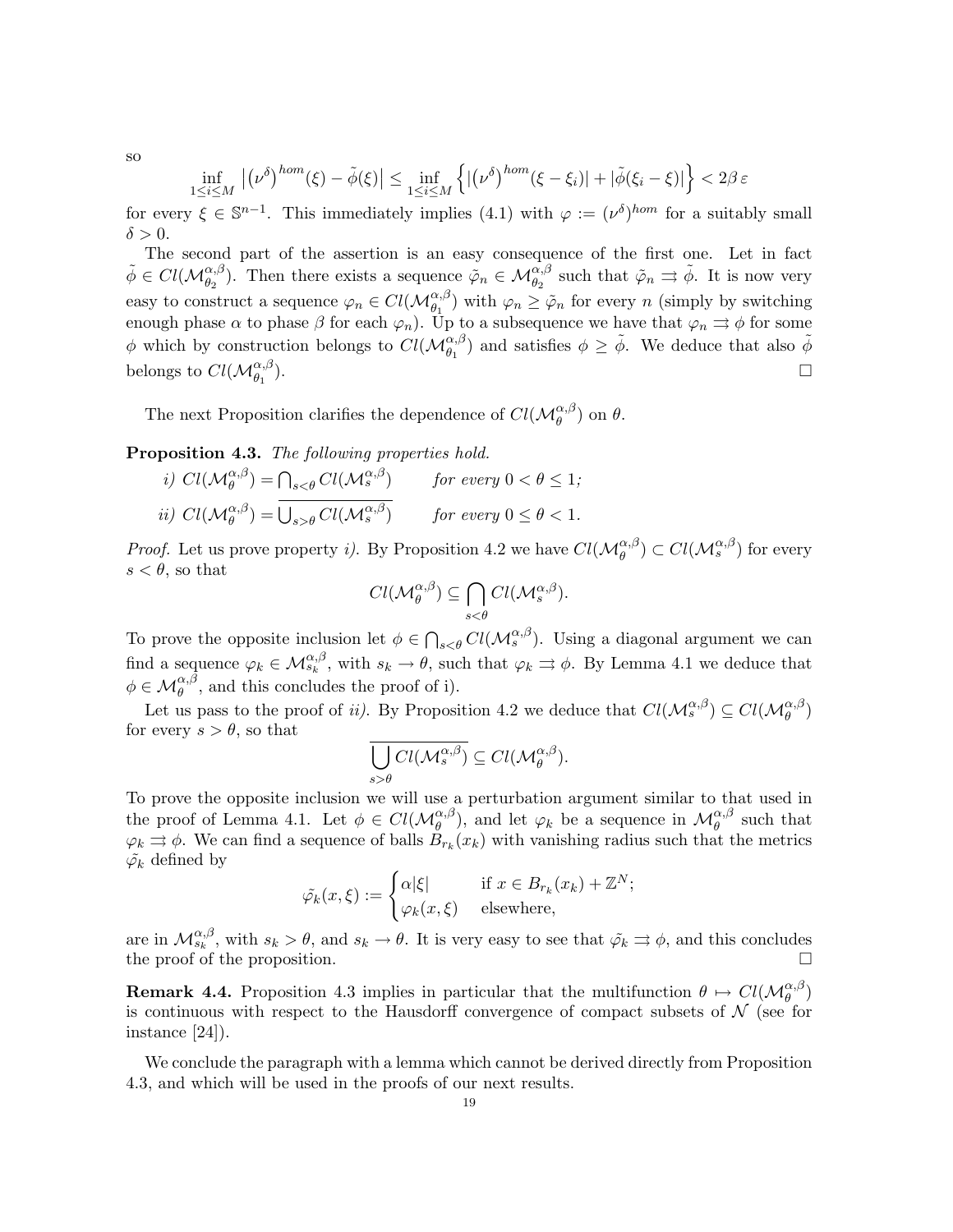**Lemma 4.5.** Let  $0 \le \tilde{\theta} < \theta \le 1$ , and let  $\phi \in Cl(\mathcal{M}_{\theta}^{\alpha,\beta})$ . Then  $\phi$  is internal to  $Cl(\mathcal{M}_{\tilde{\theta}}^{\alpha,\beta})$ ; *i.e.*, there exists  $r > 0$  such that

$$
\{\psi \in \mathcal{N}: \|\psi - \phi\| < r\} \subset Cl(\mathcal{M}_{\tilde{\theta}}^{\alpha,\beta}).
$$

*Proof.* Let  $\varphi_k \in \mathcal{M}_{\theta}^{\alpha,\beta}$  with  $\varphi_k \rightrightarrows \phi$ . Let moreover U be an open neighborhood of  $\partial Q$  with respect to the relative topology of Q, such that  $0 < |U| < 1 - \tilde{\theta}/\theta$ . Let  $M_k \to \infty$ , and let us denote by  $\tilde{\varphi}_k$  the metrics in  $\mathcal{M}_p^{\alpha,\beta}$  defined on  $Q$  by

$$
\tilde{\varphi}_k(x,\xi) := \begin{cases}\n\beta|\xi| & \text{if } x \in U; \\
\varphi_k(M_k x, \xi) & \text{elsewhere.} \n\end{cases}
$$

Up to a subsequence, we have that  $\tilde{\varphi}_k \rightrightarrows \tilde{\varphi}$  for some  $\tilde{\varphi} \in \mathcal{M}_p$  satisfying

$$
\tilde{\varphi}(x,\xi) = \beta |\xi| \quad \text{if } x \in U; \n\tilde{\varphi}(x,\xi) = \phi(\xi) \quad \text{if } x \in Q \setminus \overline{U}; \n\tilde{\varphi}(x,\xi) \ge \phi(\xi) \quad \text{if } x \in \partial U.
$$

Moreover by construction, the volume fraction relative to the metric  $\tilde{\varphi}_k$  is definitively bigger then  $\tilde{\theta}$ . Therefore  $\tilde{\varphi}^{hom} \in Cl(\mathcal{M}_{\tilde{\theta}}^{\alpha,\beta})$ . Applying the homogenization formula (2.14) we immediately deduce that

$$
\tilde{\varphi}^{hom}(\xi) > \phi(\xi) + r|\xi|,
$$

for some r depending on U. In view of Lemma 4.2 the proof is now complete.

4.2. Bounds for  $Cl(M_{\theta}^{\alpha,\beta})$ . Here we provide upper and lower bounds for the set  $Cl(M_{\theta}^{\alpha,\beta})$ .

**Theorem 4.6.** The following bounds for  $Cl(M_{\theta}^{\alpha,\beta})$  hold for every  $0 \le \theta \le 1$ .

i) The class  $Cl(M_{\theta}^{\alpha,\beta})$  contains every norm  $\phi \in \mathcal{N}$  satisfying

$$
\phi(\xi) \leq (\theta^{1/N} \alpha + (1 - \theta^{1/N})\beta)|\xi| \quad \text{for every } \xi \in \mathbb{R}^N;
$$

ii) every norm  $\phi \in Cl(\mathcal{M}_{\theta}^{\alpha,\beta})$  satisfies

$$
\phi(\xi) \leq (\theta \alpha + (1 - \theta)\beta)|\xi| \quad \text{for every } \xi \in \mathbb{R}^N.
$$

*Proof.* Let us start by proving i). In view of Lemma 4.2, it is enough to exhibit a geometry  $(E_{\alpha}, E_{\beta})$  with volume fraction  $\theta$ , such that the norm  $\varphi^{hom} \in \mathcal{N}$  associated with the metric

$$
\varphi(x,\xi) := \begin{cases} \alpha|\xi| & \text{if } x \in E_{\alpha}; \\ \beta|\xi| & \text{if } x \in E_{\beta}, \end{cases}
$$

satisfies the following inequality.

$$
\varphi(\xi) \ge \left(\theta^{1/N}\alpha + (1 - \theta^{1/N})\beta\right)|\xi| \quad \text{for every } \xi \in \mathbb{R}^N. \tag{4.3}
$$

To this aim, let  $B_i$  be a family of disjoint balls in the unit cube  $Q$ , with center  $x_i$  and radius  $r_i$ , which cover Q in measure (i.e. such that  $Q\setminus\cup_iB_i$  has zero Lebesgue measure). For every i we denote by  $B_i^{\alpha}$  the ball contained in  $B_i$ , with the same center  $x_i$  and with radius  $r_i^{\alpha} := \theta^{1/N} r_i$ . We set  $E_{\alpha} := \cup_i B_i^{\alpha}$ , and  $E_{\beta} := Q \setminus E_{\alpha}$ . By the fact that  $\frac{r_i^{\alpha}}{r_i} = \theta^{1/N}$  it easily follows that the volume fraction of the phase  $E_{\alpha}$  is equal to  $\theta$ .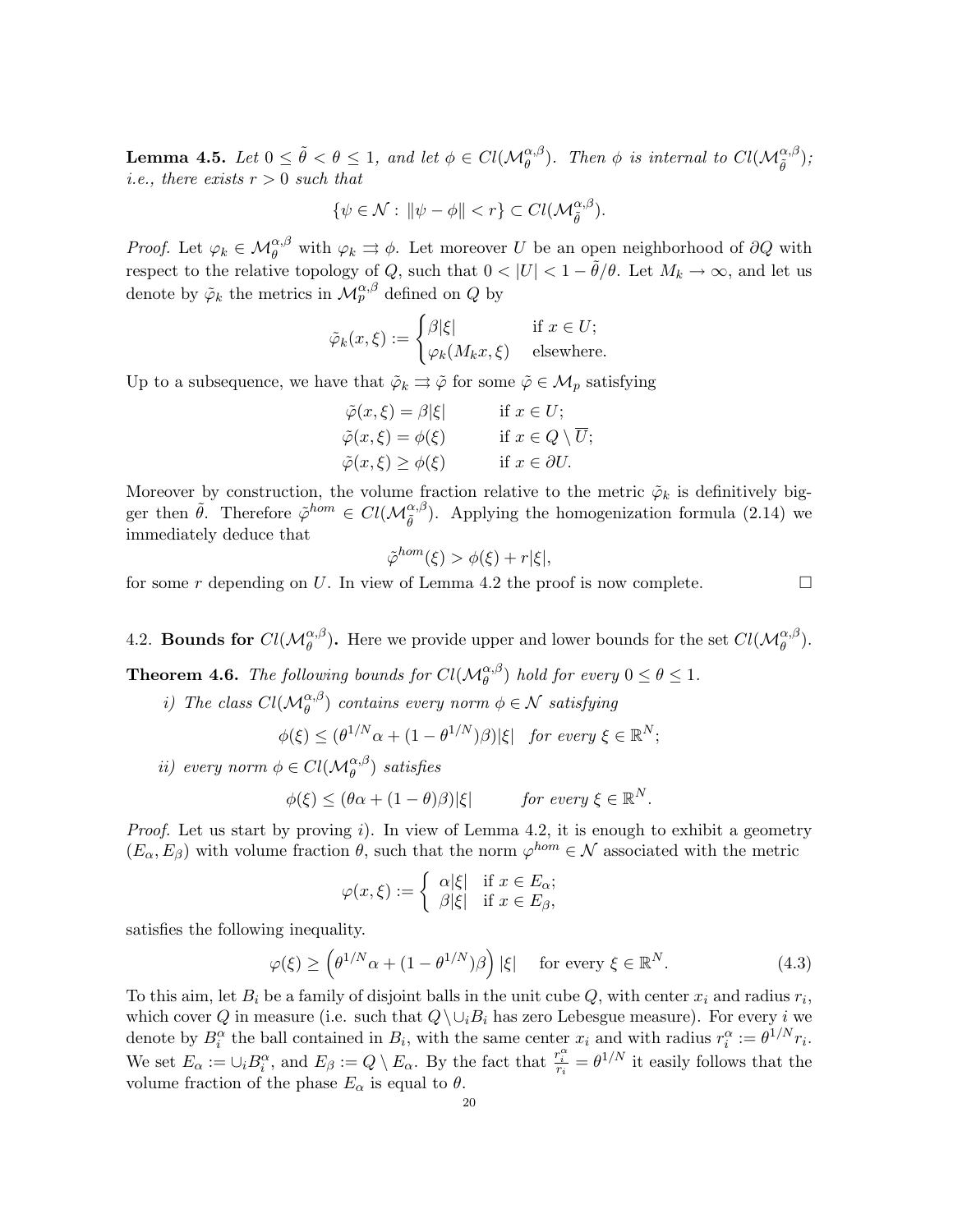To prove (4.3) let us fix  $p, q \in \mathbb{R}^N$ , and let  $\gamma_{\varepsilon}$  be the geodesic curve joining p and q with respect to the metric  $\varphi_{\varepsilon}(x,\xi) := \varphi(x/\varepsilon,\xi)$ . Using the rough idea that the curve  $\gamma_{\varepsilon}$  has to pass through  $\beta$  to achieve the  $\alpha$  phase, it is easy to prove that

$$
\lim_{\varepsilon\to 0^+}\frac{\mathcal H^1\big(\gamma_\varepsilon\left([0,1]\right)\cap E_\alpha\big)}{\mathcal H^1(\gamma_\varepsilon)}\leq \theta^{1/N},
$$

from which, in view of the homogenization formula (2.14), we deduce (4.3).

Now let us pass to the proof of ii). We have to prove that any norm  $\phi \in \mathcal{M}_{p}^{\alpha,\beta}$  is less than or equal to  $\theta \alpha + (1 - \theta) \beta$  times the Euclidean norm. This inequality can be easily deduced from Theorem 4.2 in [5] with  $\Omega := \mathbb{R}^N$  and  $F(x, s) := \chi_Q(x)s$ . For the reader's convenience, we give a proof in our setting. In view of Theorem 3.3 it is enough to prove that for every  $\xi \in \mathbb{S}^{N-1}$  with rational direction, and for every  $\varphi \in Cl(\mathcal{M}_{\theta}^{\alpha,\beta})$  we have

$$
\varphi^{hom}(\xi) \le (\theta \alpha + (1 - \theta)\beta)|\xi|. \tag{4.4}
$$

By Fubini's Theorem there exists a vector  $\eta$  orthogonal to  $\xi$  such that

$$
\lim_{L\to\infty}\frac{\mathcal H^1(\{l\xi+\eta\,:\,l\in[-L,L]\}\cap\big(E_\alpha+\mathbb Z^N\big)\,\big)}{L}\geq\theta.
$$

Applying the homogenization formula (2.14), we immediately deduce that (4.4) holds, and this concludes the proof of the theorem.

4.3. The localization Theorems. For every  $\varphi \in \mathcal{M}(\mathbb{R}^N)$  we denote by  $\theta_{\varphi}: \mathbb{R}^N \to [0,1]$ the function defined as

$$
\theta_{\varphi}(x) := \max \left\{ \theta \in [0, 1] : \varphi(x, \cdot) \in Cl(\mathcal{M}_{\theta}^{\alpha, \beta}) \right\} \quad \text{for every } x \in \mathbb{R}^{N}.
$$

When  $\varphi \in \mathcal{M}^{\alpha,\beta}, \theta_{\varphi}(\cdot) = \chi_{B_{\alpha}}(\cdot)$ , where, we recall,  $B_{\alpha} := \{x \in \mathbb{R}^{N} : \varphi(x, \cdot) = \alpha | \cdot | \}$ . We will identify  $\theta_{\phi}$  with its constant value whenever  $\phi$  belongs to N.

Lemma 4.7. The following properties hold.

- i) If  $\phi_n \to \phi$  in N, then  $\theta_{\phi_n} \to \theta_{\phi}$ .
- ii) If  $\varphi \in \mathcal{M}$  is continuous, then  $\theta_{\varphi}$  is a continuous function from  $\mathbb{R}^{N}$  to  $[0, 1]$ .
- iii) Let  $\varphi, \varphi_n \in \mathcal{M}$  be such that  $\varphi_n(x, \cdot)$  converge pointwise to  $\varphi(x, \cdot)$  for a.e.  $x \in \mathbb{R}^N$ . Then  $\theta_{\varphi_n}$  converge to  $\theta_{\varphi}$  almost everywhere on  $\mathbb{R}^N$ .
- iv) For every  $\varphi \in \mathcal{M}$ , the function  $\theta_{\varphi}$  is measurable.

*Proof.* Let us prove property i). Up to a subsequence, we have  $\theta_{\phi_n} \to \tilde{\theta}$  for some  $\tilde{\theta} \in [0,1]$ . By Proposition 4.3 we have that  $\phi \in Cl(\mathcal{M}_{\tilde{\theta}}^{\alpha,\beta})$ , so that  $\tilde{\theta} \leq \theta_{\phi}$ . Let us assume by contradiction that  $\tilde{\theta} < \theta < \theta_{\phi}$  for some  $\theta \in (0, 1)$ . By Lemma 4.5, there exists a neighborhood of  $\phi$  contained in  $Cl(M_{\theta}^{\alpha,\beta})$ . Therefore, for n big enough, we deduce that  $\phi_n$  belong to  $Cl(M_{\theta}^{\alpha,\beta})$ , hence  $\theta \leq \theta_{\phi_n}$ , which is in contradiction with  $\theta_{\phi_n} \to \tilde{\theta}$ .

Properties  $ii)$  and  $iii)$  are a direct consequence of  $(i)$ . To prove  $(iv)$ , it is enough to observe that the metrics  $\varphi_n := \rho_n * \varphi$ , where  $\rho_n$  is a sequence of convolution kernels, are continuous and converge to  $\varphi$ , almost everywhere with respect to x. In view of property *iii*), we deduce that  $\theta_{\varphi}$  is a.e. limit of a sequence of continuous functions, so it is measurable.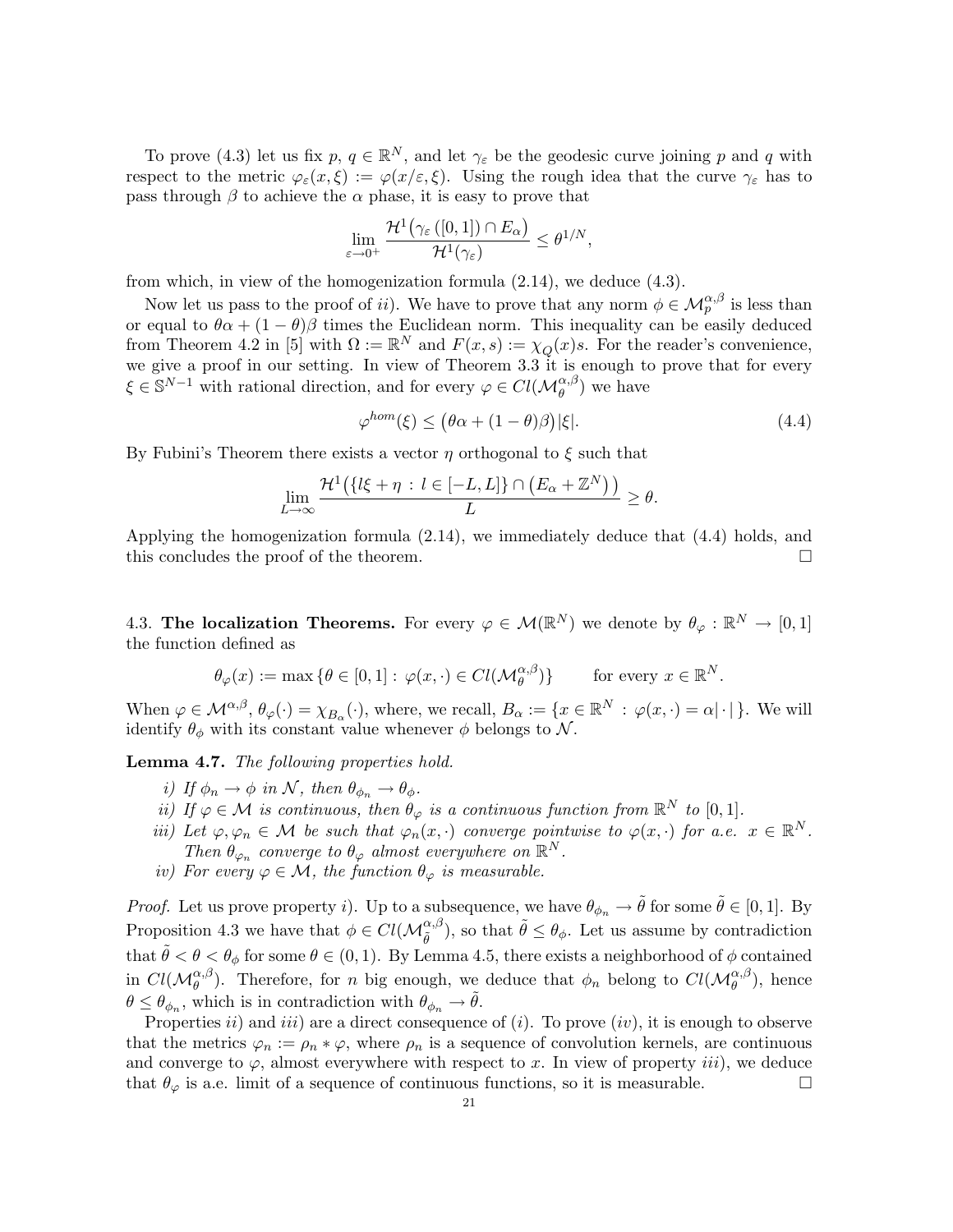The weak–star convergence in  $L^{\infty}(\mathbb{R}^N)$  of a sequence of measurable functions  $\theta_n : \mathbb{R}^N \to$ [0, 1] to  $\theta$  will be hereafter denoted by  $\theta_n \stackrel{*}{\rightharpoonup} \theta$ .

Now we are in a position to give our main localization theorems.

**Theorem 4.8.** Let  $\varphi \in \mathcal{M}(\mathbb{R}^N)$  such that  $\varphi(x, \cdot) \in \mathcal{M}_{\theta(x)}^{\alpha, \beta}$  for a.e.  $x \in \mathbb{R}^N$ , for some measurable function  $\theta : \mathbb{R}^N \to [0,1]$ . Then there exists a sequence of upper semicontinuous metrics  $\varphi_n \in \mathcal{M}^{\alpha,\beta}$  such that  $\varphi_n \stackrel{\rightarrow}{\Rightarrow} \varphi$  and  $\theta_{\varphi_n} \stackrel{*}{\rightharpoonup} \theta$ .

*Proof.* The proof is divided in three steps.

Step 1:  $\varphi$  is continuous and  $\theta = \theta_{\varphi}$ .

The result is achieved by suitably modifying the contruction provided in the proof of Theorem 3.4. For each  $k \in \mathbb{N}$  and  $\lambda \in (0,1)$ , let  $\varphi_k^{\lambda}$  be the upper semicontinuous metric in M defined as in (3.9). We notice that

$$
\theta_{\varphi_k^{\lambda}}(x) = \begin{cases} \theta_{\varphi}(x_i^k) & \text{if } x \in x_i^k + (-\frac{\lambda}{2k}, \frac{\lambda}{2k})^N \text{ for some } i \in \mathbb{N} \\ \beta & \text{otherwise.} \end{cases}
$$

Thanks to the continuity of  $\theta_{\varphi}$  (cf. Lemma 4.7), we have that  $\varphi_{k_n}^{\lambda_n} \rightrightarrows \varphi$  and  $\theta_{\varphi_{k_n}^{\lambda_n}} \stackrel{*}{\to} \theta_{\varphi}$  as  $k_n \to +\infty$  and  $\lambda_n \nearrow 1$ . On the other hand, any metric  $\varphi_k^{\lambda}$  can be approximated by a sequence of upper semicontinuous metrics  $\psi_n \in \mathcal{M}^{\alpha,\beta}$  such that  $\psi_n \Rightarrow \varphi_k^{\lambda}$  and  $\theta_{\psi_n} \stackrel{*}{\rightharpoonup} \theta_{\varphi_k^{\lambda}}$ : it suffices to define each  $\psi_n$  as in (3.11) for some  $\psi_n^i \in \mathcal{M}_{\theta_\varphi(x_i^k)}^{\alpha,\beta}$  satisfying (3.10), for each  $i \in \mathbb{N}$ . The assertion now follows via a diagonal argument.

# Step 2:  $d_{\varphi} = d^{\varphi}$  and  $\theta = \theta_{\varphi}$ .

Let  $(\rho_n)_n$  be a sequence of standard mollifiers, and set  $\varphi_n := \rho_n * \varphi$  for each  $n \in \mathbb{N}$ . As  $\varphi_n(x, \cdot)$  converge pointwise to  $\varphi(x, \cdot)$  for a.e.  $x \in \mathbb{R}^N$ , by Lemma 4.7  $\theta_{\varphi_n}$  converge to  $\theta_{\varphi_n}$ almost everywhere on  $\mathbb{R}^N$ , in particular  $\theta_{\varphi_n} \stackrel{*}{\rightharpoonup} \theta_{\varphi}$ . Furthermore,  $\varphi_n \rightrightarrows \varphi$  by Proposition 2.19. Since each  $\varphi_n$  is continuous, the assertion follows from Step 1 via a diagonal argument.

## Step 3: the general case.

Pick up a metric  $\tilde{\varphi} \in \mathcal{M}(\mathbb{R}^N)$  with  $\tilde{\varphi}(x, \cdot) = \varphi(x, \cdot)$  for almost every  $x \in \mathbb{R}^N$  such to satisfy  $d_{\tilde{\varphi}} = d^{\tilde{\varphi}}$  (which does exist in force of Theorem 3.1 in [8]). By Step 2, there exists a sequence of upper semicontinuous metrics  $\tilde{\varphi}_n \in \mathcal{M}^{\alpha,\beta}$  such that  $\tilde{\varphi}_n \rightrightarrows \tilde{\varphi}$  and  $\theta_{\tilde{\varphi}_n} \stackrel{*}{\rightrightarrows} \theta_{\tilde{\varphi}} = \theta_{\varphi}$ . Since by definition  $\theta \leq \theta_{\tilde{\varphi}} = \theta_{\varphi}$ , we can modify the sequence  $\tilde{\varphi}_n$  by suitably adding phase  $\beta$  somewhere, obtaining a new sequence  $\eta_n \in \mathcal{M}^{\alpha,\beta}$  converging (up to a subsequence) to some metric  $\eta \geq \tilde{\varphi}$ , such that  $\theta_{\eta_n} \stackrel{*}{\rightharpoonup} \theta$ . We want now to modify the metrics  $\eta_n$  in order to get convergence to the metric  $\varphi$ , keeping the convergence of the volume fractions. As in [15], the idea is to modify the metric along geodesics for the distance d.

Let  $S := \{(x_i, y_i)\}_{i \in \mathbb{N}}$  be a dense subset of  $\mathbb{R}^N \times \mathbb{R}^N$ . For each  $i \in \mathbb{N}$ , let  $\gamma_i$  be a geodesic for  $\varphi_d$  connecting  $x_i$  with  $y_i$  (which does exist by Theorem 2.2 and Proposition 2.6) and set  $\Gamma_i := \gamma_i([0,1])$ . For every  $\delta > 0$  and  $M \in \mathbb{N}$ , let

$$
T_M^{\delta} := \{ x \in \mathbb{R}^N : \operatorname{dist}(x, \cup_{i=1}^M \Gamma_i) < \delta \}.
$$
\n22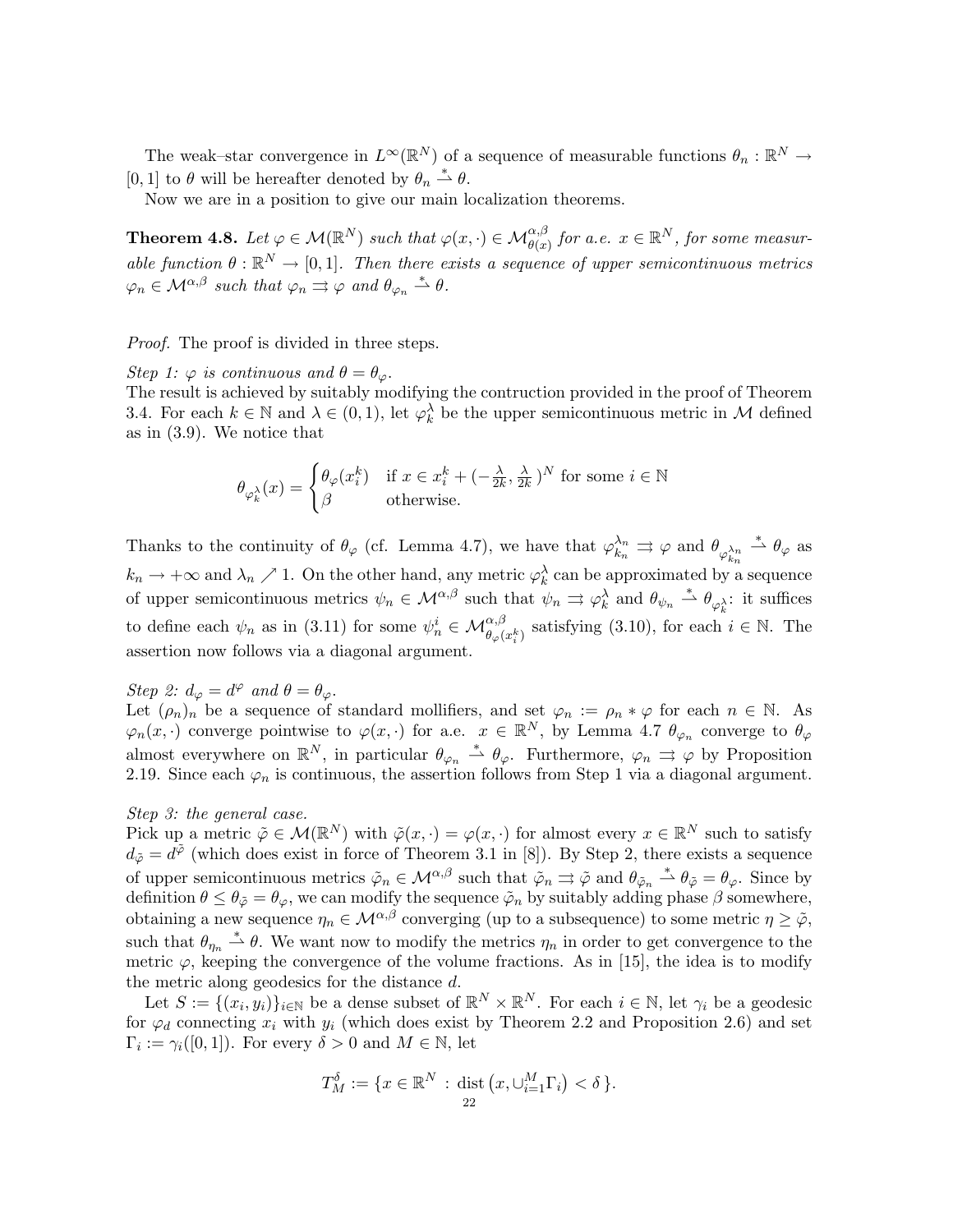Clearly,  $\lim_{\delta \to 0^+} |T_M^{\delta}| = 0$  for any fixed  $M \in \mathbb{N}$ . For each  $M \in \mathbb{N}$ , let  $\delta = \delta(M)$  be such that  $|T_M^{2\delta(M)}|$  < 1/M and define a sequence of upper semicontinuous metrics  $(\varphi_n^M)_n$  as

$$
\varphi_n^M(x,\xi) := \begin{cases} \psi_n(x,\xi) & \text{if } x \in T_M^{\delta(M)} \\ \beta|\xi| & \text{if } x \in \overline{T_M^{2\delta(M)}} \setminus T_M^{\delta(M)} \\ \eta_n(x,\xi) & \text{elsewhere,} \end{cases}
$$

where  $\psi_n$  is a sequence of upper semicontinuous metrics in  $\mathcal{M}^{\alpha,\beta}$  such that  $\psi_n \rightrightarrows \varphi_d$ , chosen according to Theorem 3.4. Up to subsequences, we have that

$$
\theta_{\varphi_n^M} \stackrel{*}{\rightharpoonup} \theta^M \qquad \text{as } n \to +\infty \tag{4.5}
$$

for some measurable function  $\theta^M : \mathbb{R}^N \to [0,1]$ , and since  $\lim_{M \to +\infty} |T_M^{2\delta(M)}| = 0$ , it is easy to see that

$$
\theta^M \stackrel{*}{\rightharpoonup} \theta \qquad \text{when } M \to +\infty. \tag{4.6}
$$

 $\mathcal{L}(\mathbf{M})$ 

We now claim that there is a diverging sequence  $(k_n)_n$  such that  $\varphi_{k_n}^n \rightrightarrows \varphi$ , which is enough to conclude in view of (4.5) and (4.6). In fact, let  $d^M$  be an accumulation point for  $(d_{\varphi_n^M})_n$ . It is fairly easy to show that

$$
\varphi_{d^M}(x, \cdot) = \varphi_d(x, \cdot) \quad \text{for every } x \in T_M^{o(M)},
$$
  

$$
\varphi_{d^M}(x, \cdot) \geq \varphi_d(x, \cdot) \quad \text{elsewhere,}
$$

hence  $d^M > d$ . On the other hand, we have that

$$
d^M(x_i, y_i) \le d(x_i, y_i) \qquad \text{for every } i \le M,
$$

which is apparent by choosing as a competitor curve for  $d^M(x_i, y_i)$  the d-geodesic  $\gamma_i$  connecting  $x_i$  to  $y_i$ . We derive

$$
\lim_{M \to +\infty} d^M(x_i, y_i) = d(x_i, y_i) \quad \text{for every } (x_i, y_i) \in S,
$$

which in fact yields  $d^M \rightrightarrows d$  since  $\mathcal{D}(\mathbb{R}^N)$  is compact and S is dense in  $\mathbb{R}^N \times \mathbb{R}^N$ . The conclusion follows via a diagonal argument.

**Remark 4.9.** By Theorem 4.8 we deduce in particular that, given a metric  $\varphi \in \mathcal{M}(\mathbb{R}^N)$ , there exists a sequence of upper semicontinuous metrics  $\varphi_n \in \mathcal{M}^{\alpha,\beta}$  such that  $\varphi_n \rightrightarrows \varphi$  and  $\theta_{\varphi_n} \stackrel{*}{\rightharpoonup} \theta_{\varphi}.$ 

We record for later use:

**Remark 4.10.** Let  $\varphi \in \mathcal{M}(\mathbb{R}^N)$  be such that  $d_{\varphi}$  is intrinsic and  $\theta = \theta_{\varphi}$ . If  $\varphi$  is constantly equal to  $\beta \mid \cdot \mid$  outside an open subset  $\Omega$  of  $\mathbb{R}^N$ , the approximating metrics  $\varphi_n \in \mathcal{M}^{\alpha,\beta}$  in the statement of Theorem 4.8 can be taken of the same form.

Indeed, let  $\Omega_k := \{x \in \mathbb{R}^N : \text{dist}(x, \mathbb{R}^N \setminus \Omega) > 1/k \}$  for each  $k \in \mathbb{N}$  and set

$$
\psi_k(x,\xi) = \chi_{\Omega_k}(x)\,\varphi(x,\xi) + \chi_{\mathbb{R}^N \setminus \Omega_k}(x)\,\beta|\xi| \qquad \text{for any } (x,\xi) \in \mathbb{R}^N \times \mathbb{R}^N.
$$

Then by Proposition  $2.8\psi_k(x, \cdot) \in \mathcal{M}_{\theta(x)}^{\alpha,\beta}$  for a.e.  $x \in \mathbb{R}^N$ , and  $\psi_k \Rightarrow \varphi$ ; so it is suffices to prove the assertion for each  $\psi_k$ . Let  $(\rho_h)_h$  be a sequence of standard mollifiers. Then the metrics  $\rho_h * \psi_k \Rightarrow \psi_k$  in  $\mathcal{M}(\mathbb{R}^N)$ , and each  $\rho_h * \psi_k$  is continuous and constantly equal to  $\beta$ | · | outside  $\Omega_{k(h)}$  for some  $k(h) > k$ . Looking back at the proof of Theorem 4.8, it is now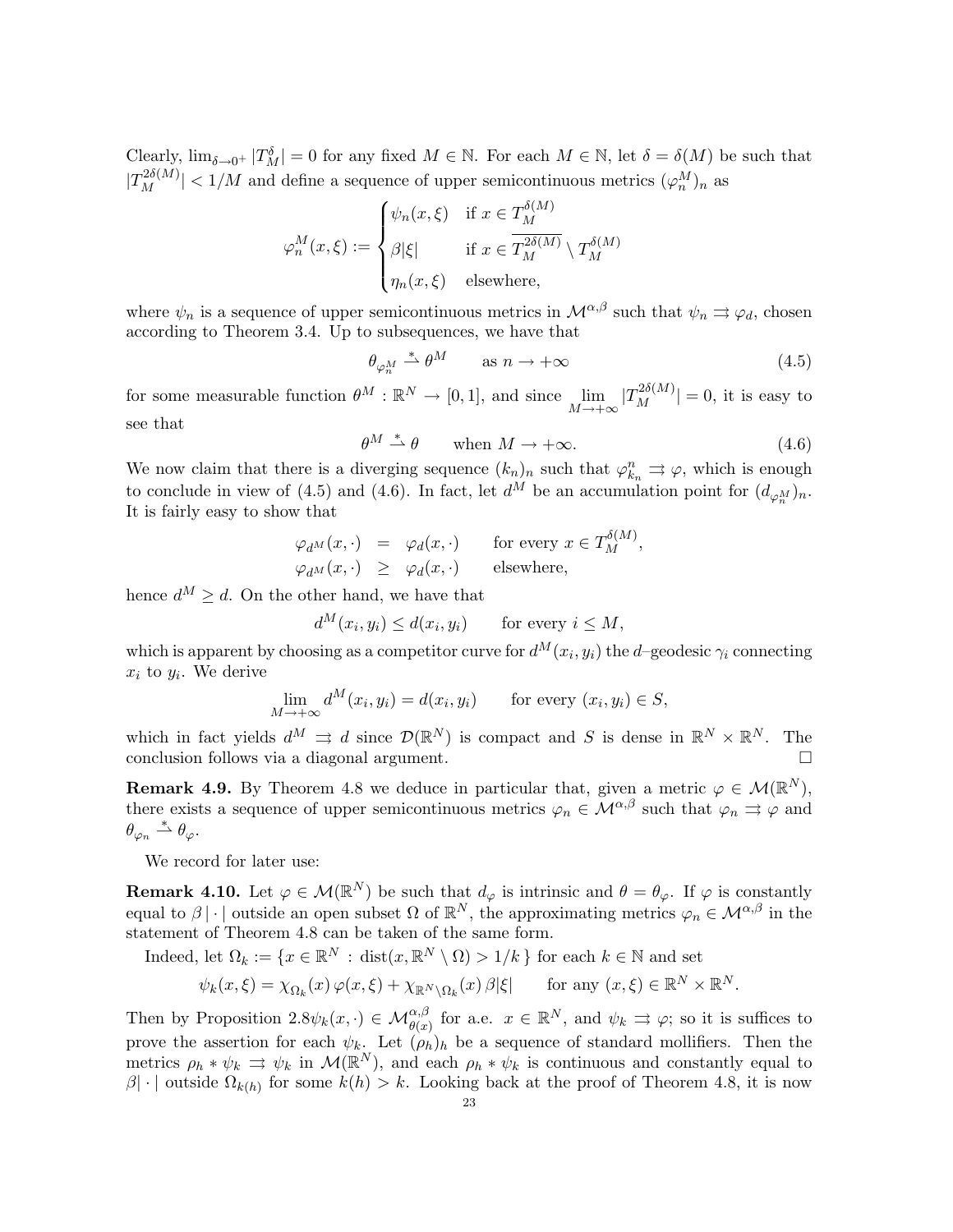easy to see that, for each  $\rho_h * \psi_k$ , the approximating metrics  $(\varphi_n^{k,h})_n \subset \mathcal{M}^{\alpha,\beta}$  can be chosen identically equal to  $\beta$  · | outside  $\Omega$ . The assertion last follows via a diagonal argument.

**Theorem 4.11.** Let  $(\varphi_k) \subset \mathcal{M}^{\alpha,\beta}$  such that  $d_{\varphi_k} \rightrightarrows d$  for some  $d \in \mathcal{D}(\mathbb{R}^N)$  and  $\theta_{\varphi_k} \overset{*}{\rightharpoonup} \theta$  for some  $\theta \in L^{\infty}(\mathbb{R}^N)$ . Then the norm  $\varphi_d(x, \cdot)$  belongs to  $Cl(\mathcal{M}_{\theta(x)}^{\alpha,\beta})$  for a.e.  $x \in \mathbb{R}^N$ .

*Proof.* Let  $(\xi)_{i\in\mathbb{N}}$  be a sequence of unit vectors with rational direction, and dense in  $\mathbb{S}^{N-1}$ . We denote by E the set of Lebesgue points shared by  $\theta$  and by the functions  $\varphi(\cdot,\xi_i)$ , and we assume without loss of generality that this functions take their Lebesgue value at each Lebesgue point; i.e.,

$$
\lim_{r \to 0^+} \operatorname{\int_{B_r(x)} \theta(y) dy} = \theta(x) \qquad \text{for every } x \in E,
$$
\n(4.7)

$$
\lim_{r \to 0^+} \operatorname{\int_{B_r(x)}} \varphi(y, \xi_i) \, \mathrm{d}y = \varphi(x, \xi_i) \qquad \text{for every } x \in E \text{ and } i \in \mathbb{N}.
$$
 (4.8)

Since  $\mathbb{R}^N \setminus E$  is negligible, the theorem will be proved if for every fixed  $x \in E$  we show that  $\varphi_d(x, \cdot)$  belongs to  $Cl(\mathcal{M}_{\theta(x)}^{\alpha, \beta}).$ 

Let us fix such  $\bar{x} \in E$ . For every  $\varepsilon, \delta > 0$ , in view of (4.7), (4.8) there exist a radius  $r = r(\varepsilon, \delta)$  and an open set  $A = A_{\varepsilon, \delta}$ , with  $|A| \leq \delta r^N$ , such that

$$
\varphi_d(y,\xi) > \varphi_d(\bar{x},\xi) - \varepsilon|\xi| \qquad \text{for every } y \in Q_r(\bar{x}) \setminus A \text{ and } \xi \in \mathbb{S}^{N-1}, \tag{4.9}
$$

where  $Q_r(\bar{x})$  denotes the closed square of center  $\bar{x}$  and side r. Let U be an open neighborhood of  $\partial Q_r(\bar{x})$  with respect to the relative topology of  $Q_r(\bar{x})$ , such that  $0 < |U| < \delta r^N$ . Let us consider the metrics  $\varphi_k^{\varepsilon,\delta}$  $\zeta_k^{\varepsilon,o}$ , defined on  $Q_r(\bar{x})$  by

$$
\varphi_k^{\varepsilon,\delta}(x,\xi) := \begin{cases} \beta|\xi| & \text{if } x \in A \cup U \\ \varphi_k(x,\xi) & \text{otherwise in } Q_r(\bar{x}), \end{cases}
$$
(4.10)

and replicate them by r-periodicity on the whole  $\mathbb{R}^N$ . Without loss of generality, we can also assume they are 1–periodic. Denoting by  $\theta_k^{\varepsilon,\delta}$  $\epsilon_k^{\varepsilon,\delta}$  the volume fraction associated with  $\varphi_k^{\varepsilon,\delta}$  $\frac{\varepsilon, o}{k}$ , we have that (up to a subsequence)  $\theta_k^{\varepsilon,\delta} \to \theta^{\varepsilon,\delta}$ , for some  $\theta^{\varepsilon,\delta}$  satisfying

$$
|\theta^{\varepsilon,\delta} - \theta(\bar{x})| \to 0 \quad \text{ as } \delta \to 0, \text{ uniformly with respect to } \varepsilon. \tag{4.11}
$$

Up to a subsequence, we have that the distances  $d_k$  associated with  $\varphi_k^{\varepsilon,\delta}$  $\frac{\varepsilon, o}{k}$  converge to a distance  $\tilde{d}$  whose derivative, denoted by  $\varphi^{\varepsilon,\delta}$ , satisfies the following inequality, in view of (4.9), (4.10):

$$
\varphi^{\varepsilon,\delta}(x,\xi) \ge \varphi_d(\bar{x},\xi) - \varepsilon |\xi| \qquad \text{for every } x, \, \xi \in \mathbb{R}^N.
$$

We deduce the following inequality for the stable norm  $(\varphi^{\varepsilon,\delta})^{hom}$  associated with  $\varphi^{\varepsilon,\delta}$ :

$$
(\varphi^{\varepsilon,\delta})^{hom}(\xi) \ge \max\{\varphi_d(\bar{x},\xi) - \varepsilon|\xi|, \alpha|\xi|\} \quad \text{for every } \xi \in \mathbb{R}^N.
$$

By Lemma 4.2 we have that the norm  $\xi \mapsto \max{\{\varphi_d(\bar{x}, \xi) - \varepsilon |\xi|, \alpha |\xi|\}}$  belongs to  $Cl(\mathcal{M}_{\theta^{\varepsilon,\delta}}^{\alpha,\beta})$ . Letting  $\varepsilon$ ,  $\delta \to 0$ , by (4.11) and by Lemma 4.1 we conclude via a diagonal argument that  $\varphi_d(\bar x,\cdot)\in Cl(\mathcal{M}_{\theta(\bar x)}^{\alpha,\beta}$  $\Box$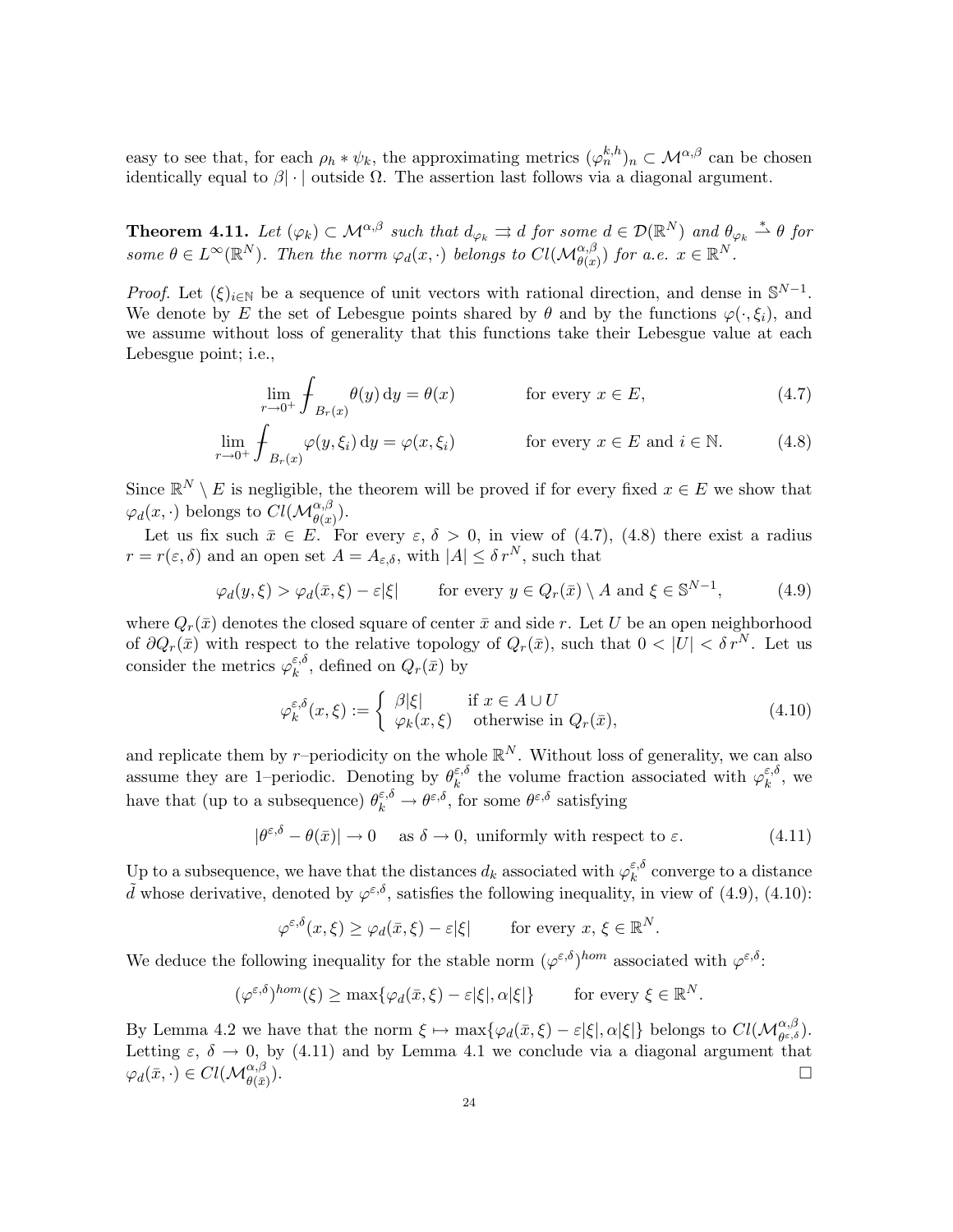**Remark 4.12.** Consider a sequence  $(\varphi_k)_k$  of metrics in  $\mathcal{M}^{\alpha,\beta}$  with  $\theta_{\varphi_k} \stackrel{*}{\rightharpoonup} \theta$  for some  $\theta \in$  $L^{\infty}(\mathbb{R}^{N})$ , and  $\varphi_k \rightrightarrows \varphi$  for some  $\varphi \in \mathcal{M}^{\alpha,\beta}$ . In general, if  $\varphi \neq \varphi_{d_{\varphi}},$  we can not conclude that  $\varphi(x, \cdot) \in Cl(\mathcal{M}_{\theta(x)}^{\alpha,\beta})$  for a.e.  $x \in \mathbb{R}^N$ . In fact, let us consider the constant sequence  $\varphi_k(x,\xi) := \alpha |\xi|$ , and let  $\varphi$  be a metric defined by

$$
\varphi(x,\xi) := \begin{cases} \alpha|\xi| & \text{if } x \in \Sigma \\ \beta|\xi| & \text{elsewhere,} \end{cases}
$$
 (4.12)

where  $\Sigma$  is the (countable) union of segments whose extreme points belong to  $\mathbb{Q}^N$ . It is clear that  $\varphi$  induces the same distance as each  $\varphi_k$ . On the other hand  $\varphi(x, \cdot) \notin \mathcal{M}_1^{\alpha, \beta}$  for a.e.  $x \in \mathbb{R}^N$ .

Let us also observe that, in general,  $\theta$  can be strictly lower than  $\theta_{\varphi_d}$ . In fact, let  $\varphi_k$  be the constant sequence defined as in (4.12). In this case  $\varphi_d$  is identically equal to  $\alpha|\xi|$ , so that  $\theta_{\varphi_d} = 1$ , while  $\theta_{\varphi_k} \stackrel{*}{\rightharpoonup} 0$ .

### 5. Applications to two–phase gradient constraint functionals

In this section we give an application of our results to the problem of the Γ–convergence of two–phase gradient constraint functionals. In what follows,  $\Omega$  will denote a bounded domain in  $\mathbb{R}^N$  with Lipschitz boundary. The space  $W^{1,\infty}(\Omega)$  is endowed with the metric of uniform convergence in  $\Omega$ , and  $\Gamma$ –convergence of functionals on  $W^{1,\infty}(\Omega)$  will be always meant with respect to this topology.

5.1. Two–phase gradient constraints and supremal functionals. Let  $C : \Omega \to \mathbb{R}$  be a two–phase function of the form

$$
C(x) := \begin{cases} \alpha & \text{if } x \in B_{\alpha} \\ \beta & \text{if } x \in B_{\beta}, \end{cases}
$$
 (5.1)

where  $B_{\alpha}$ ,  $B_{\alpha}$  are disjoint Borel sets whose union is  $\Omega$ . The constraint functional associated with  $C(\cdot)$  is the functional  $G: W^{1,\infty}(\Omega) \to \mathbb{R}$  defined by

$$
G(u) := \begin{cases} 0 & \text{if } |\nabla u(x)| \le C(x) \text{ for a.e. } x \in \Omega; \\ +\infty & \text{otherwise.} \end{cases}
$$
(5.2)

To any such  $C(\cdot)$  we can associate the supremal functional

$$
F(u) := \operatorname*{ess\,sup}_{\Omega} \frac{1}{C(x)} |\nabla u(x)| \qquad \text{for every } u \in W^{1,\infty}(\Omega). \tag{5.3}
$$

The relation between  $G$  and  $F$  is the following:

$$
G(u) = 0 \quad \text{if and only if} \quad F(u) \le 1. \tag{5.4}
$$

The following fact is a trivial consequence of our definitions:

**Proposition 5.1.** Let  $(C_n)_n$  be a sequence of functions of the type (5.1), and let  $G_n$  and  $F_n$ be the corresponding functionals defined by (5.2) and (5.4), respectively. If  $F_n$   $\Gamma$ -converge in  $W^{1,\infty}(\Omega)$  to some functional F, then  $G_n$   $\Gamma$ -converge in  $W^{1,\infty}(\Omega)$  to the functional G defined by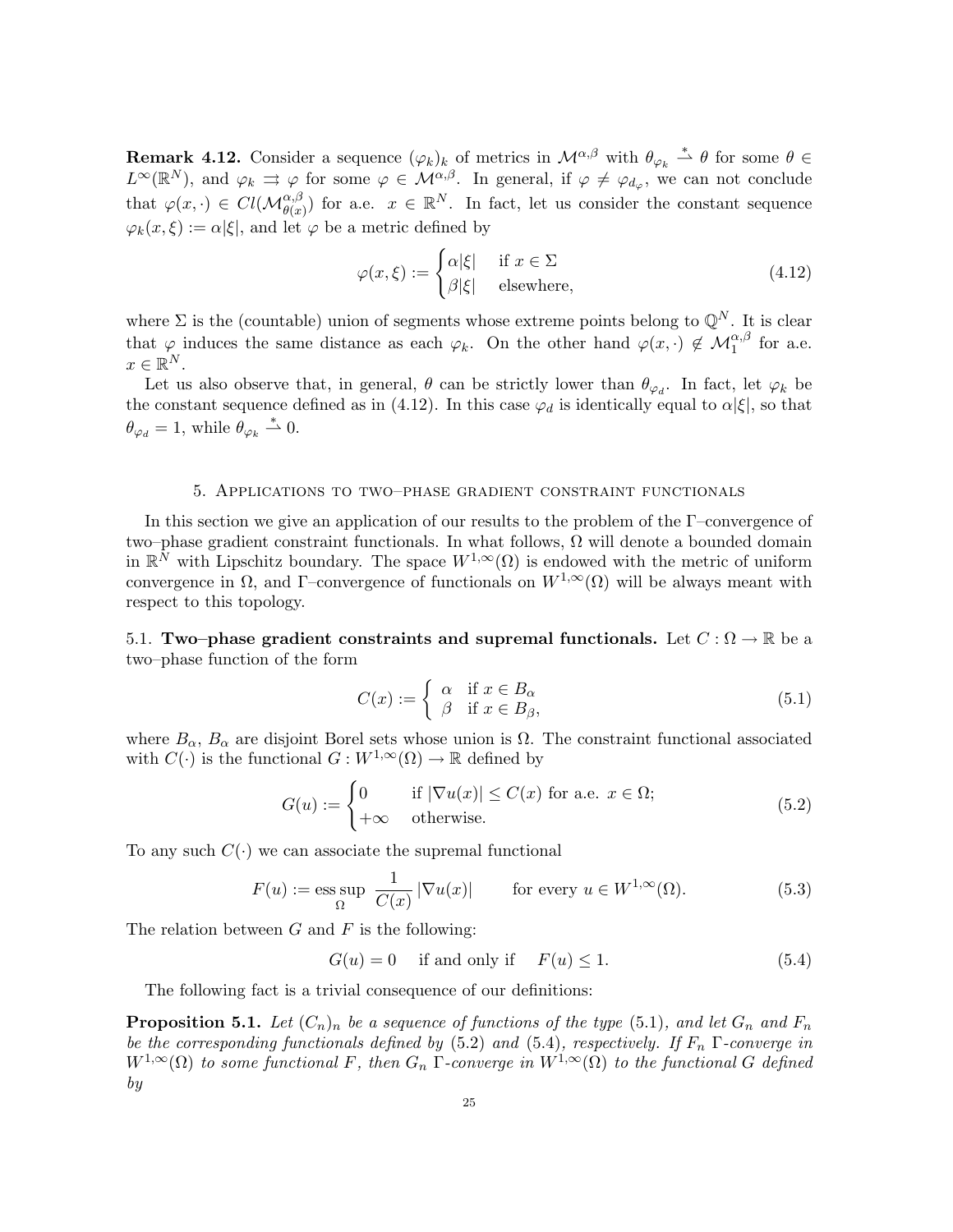$$
G(u) := \begin{cases} 0 & \text{if } F(u) \le 1; \\ +\infty & \text{otherwise.} \end{cases}
$$

Therefore the asymptotic behavior of constraint functionals can be studied in the equivalent setting of Γ-convergence of supremal functionals.

To every supremal functional  $F$  of the kind considered above we can associate the distance  $d_F \in \mathcal{D}(\Omega)$  defined as

$$
d_F(x, y) := \sup \{ u(y) - u(x) : u \in W^{1, \infty}(\Omega), F(u) \le 1 \}
$$
\n(5.5)

for every  $x, y \in \Omega$ . The distance  $d_F$  is an intrinsic distance on  $\Omega$ , according to Definition 2.15. Indeed,  $d_F$  is nothing but the distance  $d^{\varphi}$  given by (2.11), where  $\varphi(x,\xi) := C(x)|\xi|$ .

To study the asymptotic behavior of supremal functionals it is convenient to use an alternative representation in terms of difference quotient functionals given in [25]: any supremal functional F of the type (5.3) coincides with the difference quotient functional  $R^{d_F}$  defined by

$$
R^{d_F}(u) := \sup_{x,y \in \Omega, x \neq y} \frac{u(y) - u(x)}{d_F(x,y)} \qquad \text{for every } u \in W^{1,\infty}(\Omega). \tag{5.6}
$$

On the other hand, if  $d \in \mathcal{D}(\Omega)$  and  $\varphi_d$  is its derivative obtained through (2.5), the quotient functional  $R^d$  can be expressed in a supremal form whenever d is intrinsic. More precisely we have

$$
R^{d}(u) = \underset{\Omega}{\text{ess sup}} \varphi_{d}^{*}(x, \nabla u(x)) \qquad \text{for every } u \in W^{1,\infty}(\Omega), \tag{5.7}
$$

where  $\varphi_d^*$  is the metric associated to  $\varphi_d$  by duality according to (2.10).

**Remark 5.2.** Note that, for every  $\varphi \in \mathcal{M}^{\alpha,\beta}(\Omega)$ , the function  $\varphi^*$  is given by

$$
\varphi^*(x,\xi) := \begin{cases} \beta' \, |\xi| & \text{if } x \in B_\alpha; \\ \alpha' \, |\xi| & \text{if } x \in B_\beta, \end{cases}
$$

where  $\beta' = 1/\alpha$  and  $\alpha' = 1/\beta$ .

The following proposition is a particular case of [26, Proposition 4.1].

**Proposition 5.3.** Let  $F_n$  be a sequence of two–phase supremal functionals of the kind (5.3), and let  $d_{F_n}$  be the associated distances, defined via (5.5). If  $d_{F_n}$  converge to some  $d \in \mathcal{D}(\Omega)$ , the functionals  $F_n$  Γ-converge in  $W^{1,\infty}(\Omega)$  to the difference quotient functional  $R^d$  defined according to (5.6).

5.2. Γ–closure of two–phase constraint functionals. In this paragraph we study the Γ– closure of two–phase constraint functionals. For a function  $C(\cdot)$  of the type (5.1) we denote by  $\theta_C(\cdot) := \chi_{B_\alpha}(\cdot)$ . The first result we give in this direction is a consequence of Proposition 5.1, Proposition 5.3 and Theorem 4.11.

**Theorem 5.4.** Let  $(C_n)_n$  be a sequence of functions of the kind (5.1), and denote by  $G_n$  the associated constraint functionals defined via (5.2), and  $d^{C_n}$  the distances defined via (5.3),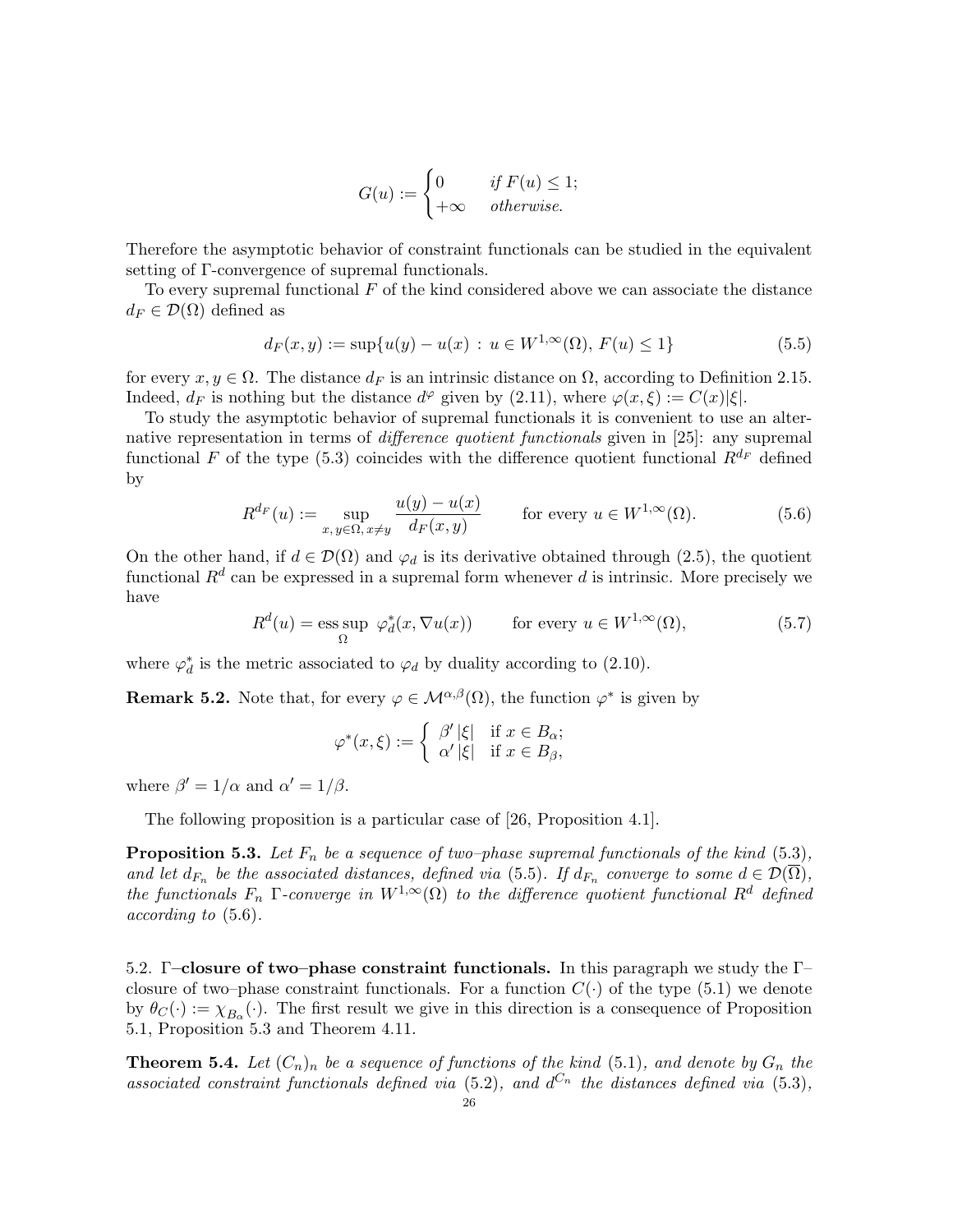(5.5). Assume that  $d^{C_n}$  converge to some  $d \in \mathcal{D}(\overline{\Omega})$ . Then the functionals  $G_n$   $\Gamma$ -converge in  $W^{1,\infty}(\Omega)$  to the functional G defined by

$$
G(u) := \begin{cases} 0 & \text{if } R^d(u) \le 1; \\ +\infty & \text{otherwise,} \end{cases}
$$

where  $R<sup>d</sup>$  is the difference quotient functional defined according to (5.6). Moreover, if  $\theta_{C_n} \stackrel{*}{\rightharpoonup} \theta$ , then  $\varphi_d(x, \cdot) \in Cl(\mathcal{M}_{\theta(x)}^{\alpha, \beta})$  for a.e.  $x \in \Omega$ .

*Proof.* The Γ-convergence of  $G_n$  to G follows immediately from Proposition 5.1 and Proposition 5.3. To prove that  $\varphi_d(x, \cdot) \in Cl(\mathcal{M}_{\theta(x)}^{\alpha,\beta}),$  note that up to modifying  $C_n$  on a negligible subset of  $\Omega$ , we can always assume that  $d_{C_n} = d^{C_n}$  in  $\mathcal{D}(\Omega)$  for each  $n \in \mathbb{N}$  (cf. Theorem 2.16 and Remark 2.17). Next we extend each  $C_n$  to  $\mathbb{R}^N$  by setting  $\overline{C}_n(x) = C_n(x)\chi_{\Omega}(x) + \beta \chi_{\mathbb{R}^N \setminus \Omega}(x)$ for every  $x \in \mathbb{R}^N$ . Clearly  $\theta_{\overline{C}_n} \stackrel{*}{\rightharpoonup} \theta \chi_{\Omega}$  in  $L^{\infty}(\mathbb{R}^N)$ . Up to subsequences, the associated distances  $d_{\overline{C}_n} \in \mathcal{D}(\mathbb{R}^N)$  converge to some  $\delta \in \mathcal{D}(\mathbb{R}^N)$ , hence, by Theorem 4.11,

$$
\varphi_{\delta}(x,\cdot) \in Cl(\mathcal{M}_{\theta(x)}^{\alpha,\beta}) \qquad \text{for a.e. } x \in \Omega.
$$
 (5.8)

Now note that  $\delta$  locally coincides with d in  $\Omega$ ; i.e., for every  $x_0 \in \Omega$  there exists  $r > 0$  such that

$$
d(x, y) = \delta(x, y) \quad \text{for every } x, y \in B_r(x_0).
$$

That follows by the fact that, for r suitably small, any minimizing sequence of curves for  $\delta(x, y)$ is definitively contained in  $\Omega$ , where  $\overline{C}_n$  and  $C_n$  agree. We infer that  $\varphi_d(x, \cdot) = \varphi_\delta(x, \cdot)$  for every  $x \in \Omega$ , and we conclude by (5.8).

The converse is established in the following theorem.

**Theorem 5.5.** Let  $d \in \mathcal{D}(\overline{\Omega})$  and let  $R^d$  be the associated different quotient functional given by (5.6). Then there exists a sequence  $(C_n)_n$  of functions of the kind (5.1) such that the associated two–phase constraint functionals  $G_n$  Γ-converge in  $W^{1,\infty}(\Omega)$  to the functional G defined as

$$
G(u) := \begin{cases} 0 & \text{if } R^d(u) \le 1; \\ +\infty & \text{otherwise.} \end{cases}
$$
 (5.9)

Remark 5.6. Theorem 5.4 and Theorem 5.5 yields that the closure in terms of Γ-convergence of two–phase constrain functionals of the form (5.2) is given by the class of functional of the type (5.9), where d varies into the class  $\mathcal{D}(\Omega)$ . In particular the Γ-closure contains any functional G of the form

$$
G(u) := \begin{cases} 0 & \text{if } \operatorname{ess} \operatorname{sup}_{\Omega} f(x, \nabla u(x)) \le 1; \\ +\infty & \text{otherwise,} \end{cases}
$$

were  $f: \Omega \times \mathbb{R}^N \to \mathbb{R}$  is any Caratéodory function satisfying

$$
\alpha'|\xi| \le f(x,\xi) \le \beta'|\xi| \qquad \text{for every } \xi \in \mathbb{R}^N \tag{5.10}
$$

 $f(x, \lambda \xi) = |\lambda| f(x, \xi)$  for every  $\xi \in \mathbb{R}^N$  and  $\lambda \in \mathbb{R}$ , (5.11)

for a.e.  $x \in \Omega$ . In fact, any such G corresponds to a functional of the form (5.9) with  $d = d^{f^*} \in \mathcal{D}(\Omega)$  intrinsic (cf. [26]).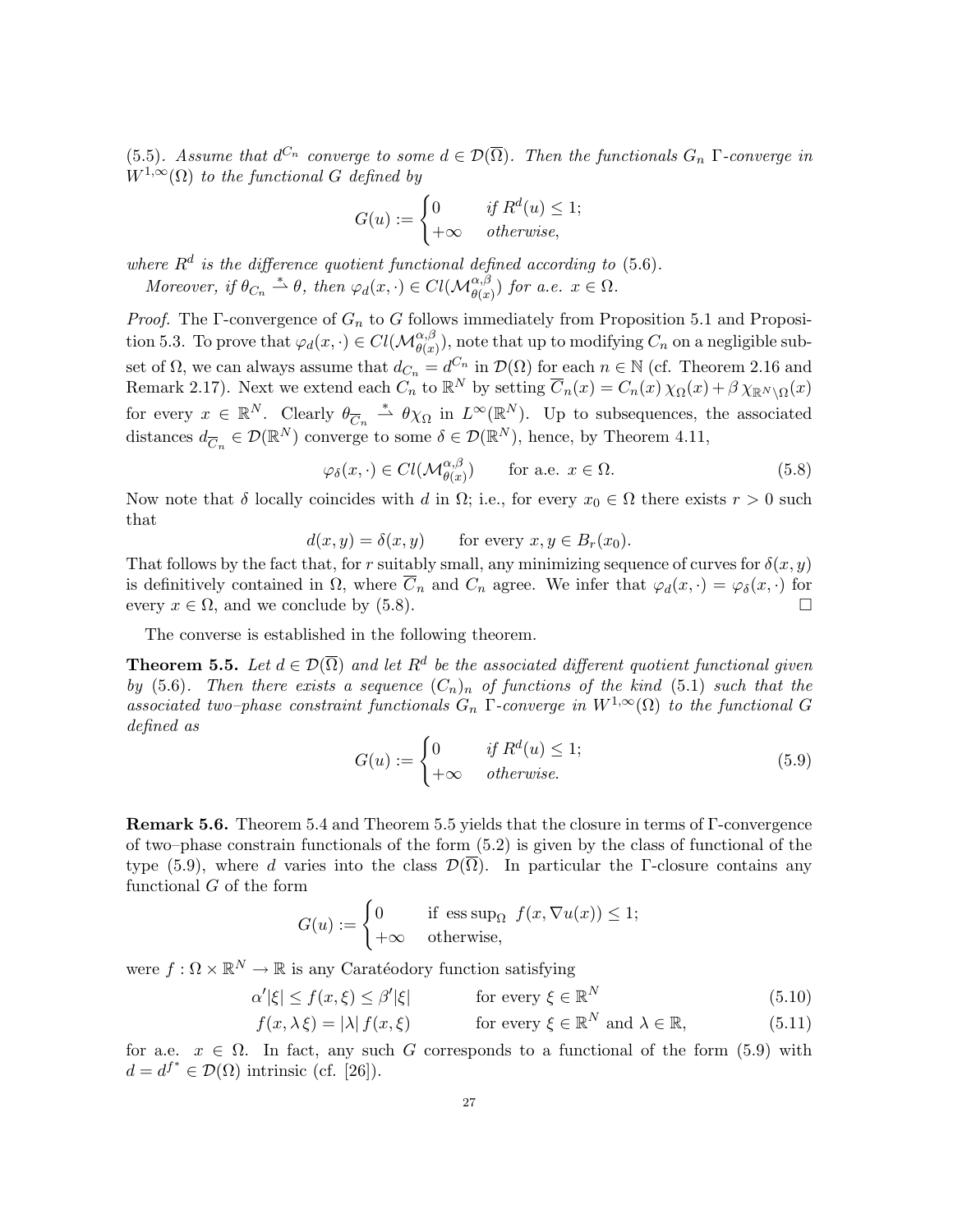Proof. In view of Theorem 2.10 and of  $(2.9)$ , there exists a sequence of continuous metrics  $\varphi_n \in \mathcal{M}(\Omega)$  such that  $d_{\varphi_n} \rightrightarrows d$  in  $\mathcal{D}(\Omega)$ . Therefore, by a diagonal argument, we can assume  $\varphi \in \mathcal{M}(\overline{\Omega})$  continuous.

Denote by d the distance in  $\mathcal{D}(\overline{\Omega})$  associated to  $\varphi$  through (2.3), and let  $(\Omega_k)_k$  be an increasing sequence of open sets well contained in  $\Omega$  such that  $|\Omega \setminus \Omega_k| \setminus 0$  for  $k \to +\infty$ . Moreover we assume that each  $\overline{\Omega}_k$  consists of a finite disjoint union of closed balls. The metrics  $\psi^k \in \mathcal{M}(\Omega)$  defined as

$$
\psi^k(x,\xi) := \varphi(x,\xi) \chi_{\Omega_k}(x) + \beta |\xi| \chi_{\Omega \setminus \Omega_k}(x) \qquad \text{for every } (x,\xi) \in \Omega \times \mathbb{R}^N
$$

are such that  $\varphi = \inf_k \psi^k$  on  $(\Omega \setminus F) \times \mathbb{R}^N$ , where F is a negligible subset of  $\Omega$ , so the associated distances  $d_{\psi^k} \in \mathcal{D}(\Omega)$  defined according to (2.3) satisfy

$$
d(x, y) = \inf_{k} d_{\psi^k}(x, y) \quad \text{for every } x, y \in \Omega
$$

as d is intrinsic, and the convergence is in fact uniform on  $\Omega \times \Omega$  for the  $d_{ijk}$  are equi–Lipschitz. By a diagonal argument, it is enough to prove the statement for each  $\psi^k$ . Fix  $k \in \mathbb{N}$  and set  $\varphi := \psi^k$ . We extend it to a metric  $\overline{\varphi}$  on  $\mathbb{R}^N$  defined as

$$
\overline{\varphi}(x,\xi) := \varphi(x,\xi) \, \chi_{\Omega_k}(x) + \beta |\xi| \, \chi_{\mathbb{R}^N \setminus \Omega_k}(x) \quad \text{for every } (x,\xi) \in \mathbb{R}^N \times \mathbb{R}^N.
$$

We denote by  $d_{\overline{\varphi}} \in \mathcal{D}(\mathbb{R}^N)$  and  $d_{\varphi} \in \mathcal{D}(\Omega)$  the distances associated trough  $(2.3)$  to  $\overline{\varphi}$  and  $\varphi$ , respectively. Hereafter  $d_{\varphi}$  will be identified with its unique continuous extension to  $\overline{\Omega} \times \overline{\Omega}$ , according to Proposition 2.11. By Theorem 4.8 there exists a sequence of upper semicontinuous metrics  $\overline{\varphi}_n \in \mathcal{M}^{\alpha,\beta}$ , namely of the form  $\overline{\varphi}_n(x,\xi) = \overline{C}_n(x)$  | $\xi$ |, such that  $d_{\overline{\varphi}_n} \Rightarrow d_{\overline{\varphi}}$  in  $\mathbb{R}^N \times \mathbb{R}^N$ . We also assume that  $\overline{\varphi}_n(x, \cdot) = \beta |\cdot|$  when  $x \notin \Omega_k$ , by Remark 4.10. Denote by  $C_n$  the restriction of  $\overline{C}_n$  to  $\Omega$ , and by  $d^{C_n}$  and  $d_{C_n}$  the distances in  $\mathcal{D}(\Omega)$  associated with  $C_n$ through (2.11) and (2.3), respectively. Note that  $d_{C_n} = d^{C_n}$  by upper semicontinuity of  $C_n$ , in view of Proposition 2.18. We claim that

$$
C_n \rightrightarrows \varphi \qquad \text{in } \mathcal{M}(\Omega),
$$

which is all we need to conclude in view of Remark 2.12 and Theorem 5.4.

To this aim, denote by  $\varphi_n$  the restriction of  $\overline{\varphi}_n$  to  $\overline{\Omega} \times \mathbb{R}^N$ . The sequence of distances  $(d_n)_n$ in  $\mathcal{D}(\Omega)$  accordingly associated through (2.7) is precompact, hence uniformly converges along a subsequence (not relabelled) to a distance  $\delta \in \mathcal{D}(\overline{\Omega})$ . We want to show that  $\delta = d_{\varphi}$  on  $\overline{\Omega} \times \overline{\Omega}$ , which in particular implies that the whole sequence  $(d_n)_n$  converges to  $d_{\varphi}$ , by compactness of  $\mathcal{D}(\overline{\Omega})$ .

Indeed, it is easy to see that  $\varphi_{\delta}$  agrees with  $\overline{\varphi}$  in  $(\overline{\Omega} \setminus \partial \Omega_k) \times \mathbb{R}^N$ . Now pick up a point x in  $\partial\Omega_k$  and chose  $r > 0$  small enough such that  $B_r(x)$  intersects only one connected component of  $\Omega_k$ . All quasi-minimal curves for  $d_n(y, z)$  are definitively contained in  $B_\rho(x)$  for any  $y, z \in B_\rho(x)$  whenever  $\rho < r \alpha/(3\beta)$ . Since  $\Omega_k \cap B_r(x)$  is convex, we can apply Lemma 2.13 to infer that

$$
d_n(y, z) = d_{\overline{\varphi}_n}(y, z) \quad \text{for any } y, z \in \Omega_k \cap B_{\rho}(x), \ n \in \mathbb{N},
$$

and sending n to  $+\infty$  we get  $\delta(y, z) = d(y, z)$  for any  $y, z \in \Omega_k \cap B_\rho(x)$ . We derive that  $\varphi_{\delta}(x,\xi) = \varphi(x,\xi)$  for every vector  $\xi$  tangent to  $\partial \Omega_k$  at x, hence

$$
\mathbb{L}_{\varphi_{\delta}}(\gamma) = \mathbb{L}_{\varphi}(\gamma) \quad \text{for every } \gamma \in \Gamma(\overline{\Omega}).
$$
  
28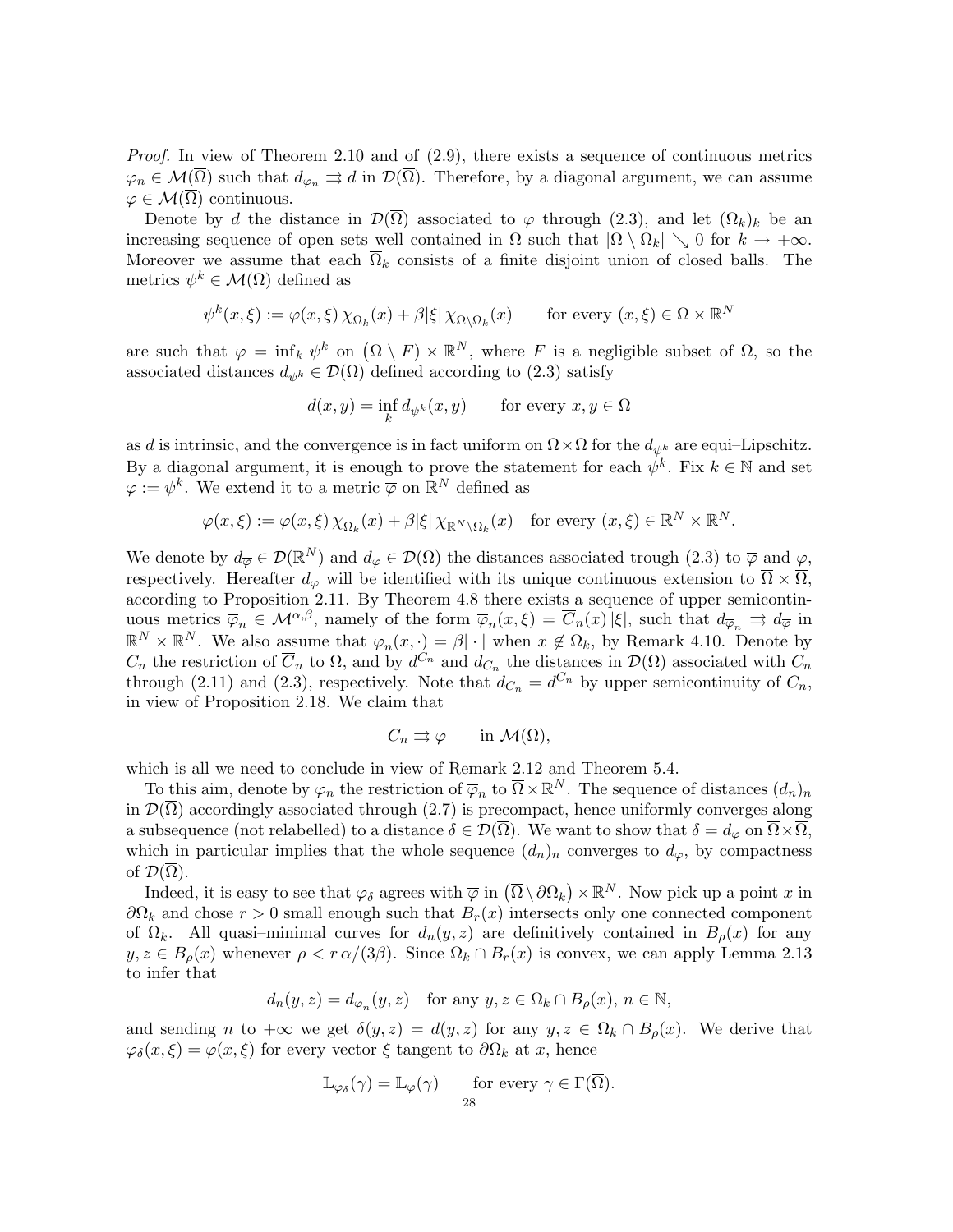This gives  $\delta = d_{\varphi}$  in  $\mathcal{D}(\overline{\Omega})$ , and  $d_{\varphi_n} \rightrightarrows d_{\varphi}$  in  $\overline{\Omega} \times \overline{\Omega}$ . Now note that each  $\varphi_n(x, \cdot)$  is equal to  $\beta | \cdot |$ on  $\partial\Omega$ , hence by (2.8) we infer that  $\varphi_{n|\Omega} \rightrightarrows \varphi$  in  $\mathcal{M}(\Omega)$ , where  $\varphi_{n|\Omega}$  denotes the restriction of  $\varphi_n$  to  $\Omega \times \mathbb{R}^N$ . The claim follows since  $\varphi_n(x,\xi) = C_n(x)|\xi|$  on  $\Omega \times \mathbb{R}^N$  by construction.  $\square$ 

**Remark 5.7.** Up to subsequences, we can always assume that  $\theta_{C_n} \stackrel{*}{\rightharpoonup} \theta$  for some  $\theta \in L^{\infty}(\Omega)$ , by compactness of weak–star convergence, so, by Theorem 5.4, we conclude that  $\varphi_d(x, \cdot) \in$  $Cl(M_{\theta(x)}^{\alpha,\beta})$  for a.e.  $x \in \Omega$ . A natural question is whether we can choose  $(C_n)_n$  such that  $\theta_{C_n} \stackrel{*}{\rightharpoonup} \theta_{\varphi_d}$ . This fact can be easily proved if  $d \in \mathcal{D}(\Omega)$  is intrinsic. However we believe that this is always true, for instance by extending the results of Section 4.3 to the case when  $\mathbb{R}^N$ is replaced by  $\Omega$ , but for this it seems necessary to carry out a specific analysis.

5.3. The periodic case. Here we consider the problem of  $\Gamma$ –convergence of two–phase periodic constraints on  $W^{1,\infty}(\mathbb{R}^N)$ , endowed with the metric induced by the local uniform convergence on  $\mathbb{R}^N$ . More precisely, let  $C : \mathbb{R}^n \to {\{\alpha, \beta\}}$  be a two–phase periodic function, defined on the unit cube Q by

$$
C(x) := \begin{cases} \alpha & \text{if } x \in B_{\alpha} \\ \beta & \text{if } x \in B_{\beta}, \end{cases}
$$

where  $B_{\alpha}$  is a Borel subset of Q, and  $B_{\beta} = Q \setminus B_{\alpha}$ . We set  $\theta := |B_{\alpha}|$ . For every  $n \in \mathbb{N}$ , consider the function  $C_n : \Omega \to \mathbb{R}$  defined by  $C_n(x) := C(nx)$  for every  $x \in \Omega$ , and denote by  $G_n$  and  $d^{C_n}$  the constraint functional and distance function associated with  $C_n$  through (5.2) and (5.5), respectively. By periodicity, we have that  $d^{C_n} \rightrightarrows d_{\phi}$ , where  $\phi \in \mathcal{N}$  is the stable norm of the metric  $C(x)|\xi|$ . The dual norm  $\phi^*$  clearly satisfies (5.10) and (5.11). We have:

**Theorem 5.8.** The functionals  $G_n$  Γ-converge in  $W^{1,\infty}(\mathbb{R}^N)$  to the functional  $G^{hom}$  defined by

$$
G^{hom}(u) := \begin{cases} 0 & \text{if } \operatorname{ess \, sup}_{\mathbb{R}^N} \phi^*(\nabla u(x)) \le 1 \\ +\infty & \text{otherwise.} \end{cases}
$$

Moreover  $\phi \in Cl(\mathcal{M}_{\theta}^{\alpha,\beta})$  and its dual norm satisfies the following bounds:

$$
\phi^*(\xi) \ge \frac{\alpha'\beta'}{\theta\alpha' + (1-\theta)\beta'} \qquad \text{for every } \xi \in \mathbb{S}^{N-1}.
$$
 (5.12)

*Proof.* The  $\Gamma$ -convergence result is a then a consequence of Theorem 5.4 and of (5.7). Inequality  $(5.12)$  comes directly from Theorem 4.6–(ii).

In next theorem a sort of converse of the previous result is established.

**Theorem 5.9.** Let  $f : \mathbb{R}^N \to \mathbb{R}$  be a function satisfying (5.10), (5.11), and assume that  $f^* \in Cl(\mathcal{M}_{\theta}^{\alpha,\beta})$  for some  $\theta \in (0,1)$ . Then there exists a sequence of 1-periodic functions  $C_n$ :  $\mathbb{R}^N \to \{\alpha, \beta\},\$  with volume fraction  $\theta_{C_n} \equiv \theta$ , such that the associated constraint functionals  $G_n$  Γ-converge in  $W^{1,\infty}(\mathbb{R}^N)$  to the functional  $G^{hom}$  defined by

$$
G^{hom}(u) := \begin{cases} 0 & \text{if } \operatorname{ess} \operatorname{sup}_{\mathbb{R}^N} f(\nabla u) \le 1; \\ +\infty & \text{otherwise.} \end{cases}
$$
(5.13)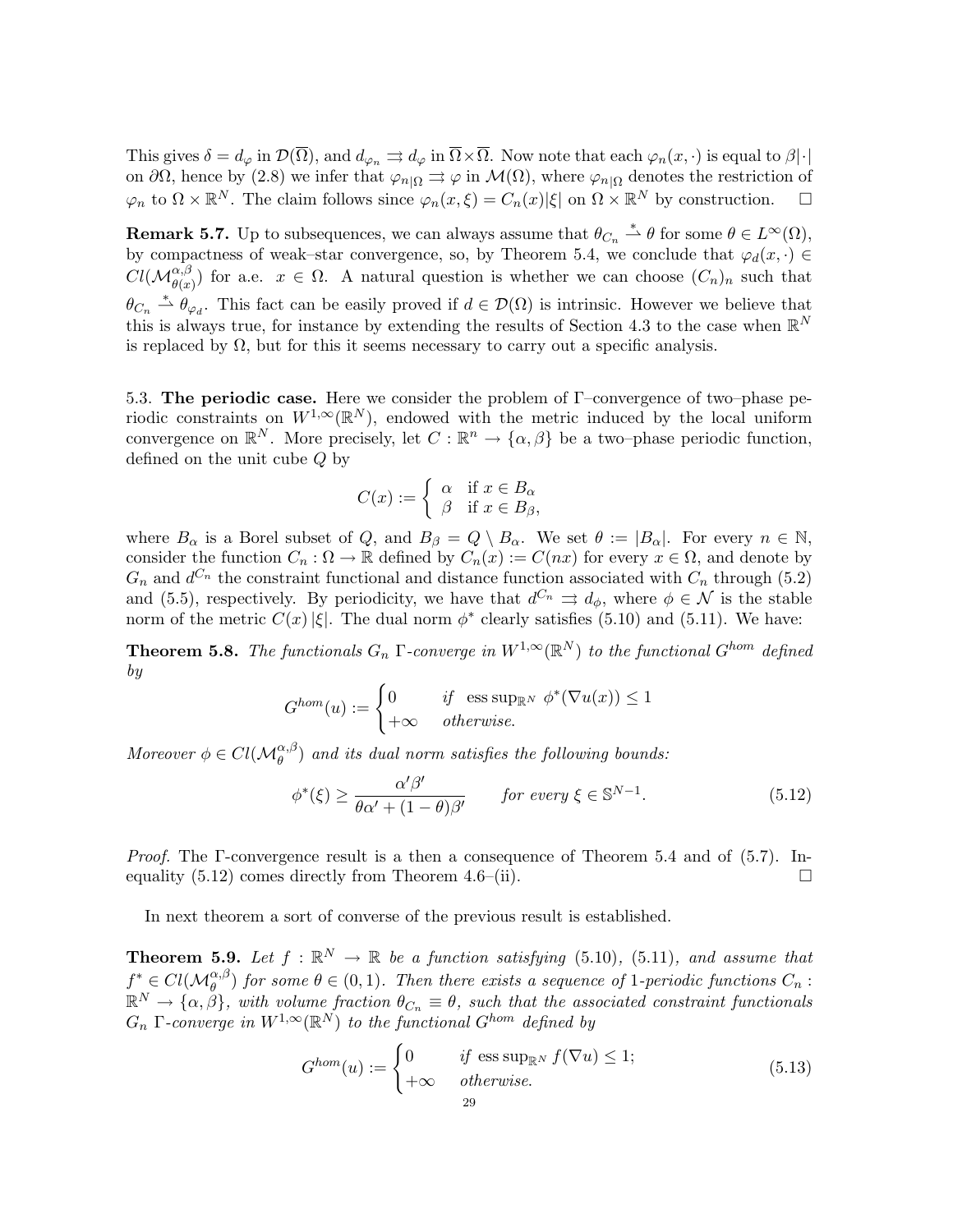In particular this holds whenever  $f : \mathbb{R}^N \to \mathbb{R}$  satisfies conditions (5.10), (5.11) and

$$
f(\xi) \ge \frac{\alpha'\beta'}{\theta^{\frac{1}{N}}\alpha' + (1 - \theta^{\frac{1}{N}})\beta'} \qquad \text{for every } \xi \in \mathbb{S}^{N-1}.
$$
 (5.14)

Proof. The Γ-convergence result is a consequence of Theorem 5.5. Moreover by Theorem 4.6 we have that inequality (5.14) implies  $f^* \in Cl(\mathcal{M}_{\theta}^{\alpha,\beta})$ , and this concludes the proof.  $\Box$ 

**Remark 5.10.** Note that any function  $f : \mathbb{R}^N \to \mathbb{R}$  satisfying (5.10), (5.11), satisfies also (5.12) and (5.14) for suitable  $\theta_1, \theta_2 \in [0, 1]$ . We deduce that the class of functionals  $G^{hom}$ associated through (5.13) to such functions f is the closure, in terms of  $\Gamma$ -convergence in  $W^{1,\infty}(\mathbb{R}^N)$ , of two–phase periodic constraint functionals with arbitrary volume fraction.

### **ACKNOWLEDGMENTS**

The authors wish to thank Andrea Braides and Giuseppe Buttazzo for many helpful and interesting discussions. The first author has been partially supported by MURST through the research project *Calculus of Variations*.

### **REFERENCES**

- [1] E. ACERBI, G. BUTTAZZO, On the limits of periodic Riemannian metrics. J. Analyse Math. 43 (1984), 183–201.
- [2] M. Amar, E. Vitali, Homogenization of periodic Finsler metrics. J. Convex Anal. 5 (1998), no. 1, 171–186.
- [3] L. Ambrosio, P. Tilli, Selected topics on Analysis on Metric spaces, Scuola Normale Superiore di Pisa, 2000.
- [4] A. BRAIDES, Almost periodic methods in the theory of homogenization. Appl. Anal. 47 (1992), 259–277.
- [5] A. BRAIDES, G. BUTTAZZO, I. FRAGALÀ, Riemannian approximation of Finsler metrics. Asymptot. Anal. 31 (2002), 177–187.
- [6] A. BRAIDES, A. DEFRANCESCHI, *Homogenization of multiple integrals*. Oxford Lecture Series in Mathematics and its Applications, Vol 12, Clarendon Press, Oxford, 1998.
- [7] H. Brezis, Multiplicateur de Lagrange en torsion elasto-plastique, Arch. Rational Mech. Anal. 49 (1973), 32–40.
- [8] A. BRIANI, A. DAVINI, Monge solutions for discontinuous Hamiltonians. *ESAIM Control Optim. Calc.* Var., 11 (2005), no. 2, 229–251.
- [9] G. BUTTAZZO, L. DE PASCALE, I. FRAGALÀ, Topological equivalence of some variational problems involving distances. Discrete Contin. Dynam. Systems 7, no. 2, (2001), 247–258.
- [10] G. BUTTAZZO, L. DE PASCALE, I. FRAGALÀ, Erratum to "Topological equivalence of some variational problems involving distances". Discrete Contin. Dynam. Systems 7, no. 2, (2001), 247–258.
- [11] G. BUTTAZZO, Semicontinuity, relaxation and integral representation in the calculus of variations. Pitman Research Notes in Mathematics Series, 207, Longman Scientific, Harlow, 1989.
- [12] L.A. CAFFARELLI, N.M. RIVIERE, On the Lipschitz character of the stress tensor when twisting an elastic-plastic bar. Arch. Rational Mech. Anal. 69 (1979), 31–36.
- [13] F. Camilli, A. Siconolfi, Hamilton-Jacobi equations with measurable dependence on the state variable. Adv. Differential Equations 8, no. 6 (2003), 733–768.
- [14] G. Dal Maso, An introduction to Γ–convergence. Progress in Nonlinear Differential Equations and their Applications, 8. Birkäuser, Boston, 1993.